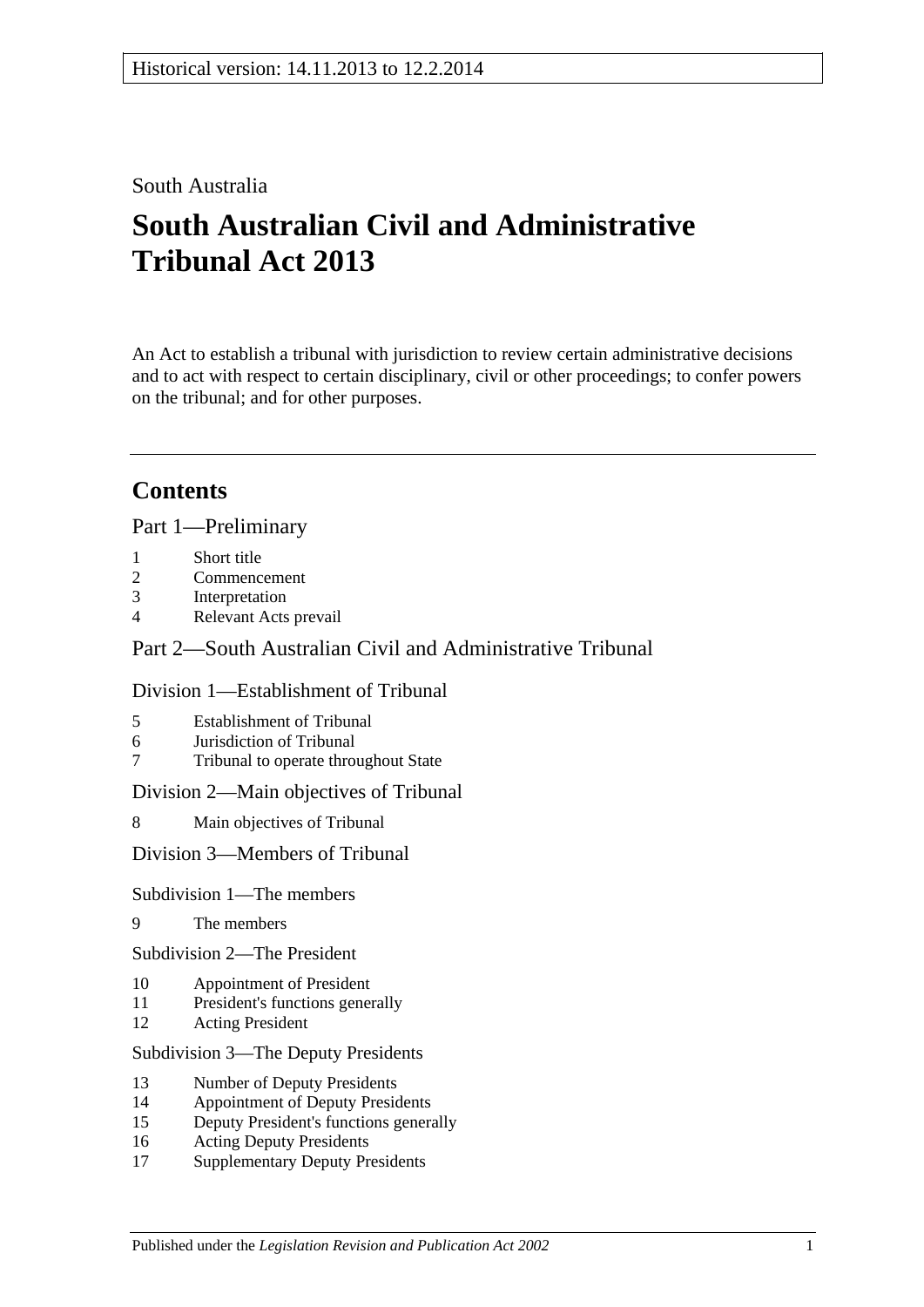Subdivision [4—Magistrates](#page-13-1)

[Magistrates](#page-13-2)

Subdivision [5—Senior members and ordinary members](#page-14-0)

- [Appointment of senior members and ordinary members](#page-14-1)
- [Member ceasing to hold office and suspension](#page-15-0)
- [Supplementary members](#page-16-0)

Subdivision [6—Assessors](#page-16-1)

[Assessors](#page-16-2)

Division [4—Constitution of Tribunal and its decision-making processes](#page-17-0)

- [Constitution of Tribunal](#page-17-1)
- [Who presides at proceedings of Tribunal](#page-18-0)
- [Decision if 2 or more members constitute Tribunal](#page-19-0)
- [Determination of questions of law](#page-19-1)

Division [5—Related matters](#page-19-2)

- [Streams](#page-19-3)
- [Validity of acts of Tribunal](#page-19-4)
- [Disclosure of interest by members of Tribunal](#page-19-5)
- [Delegation](#page-20-0)

### Part [3—Jurisdiction](#page-20-1)

#### Division [1—Preliminary](#page-20-2)

- [Sources of jurisdiction](#page-20-3)
- [Kinds of jurisdiction](#page-20-4)

#### Division [2—Original jurisdiction](#page-21-0)

[Original jurisdiction](#page-21-1)

#### Division [3—Review jurisdiction](#page-21-2)

- [Decisions within review jurisdiction](#page-21-3)<br>35 Decision-maker must assist Tribunal
- [Decision-maker must assist Tribunal](#page-22-0)
- [Effect of review proceedings on decision being reviewed](#page-22-1)
- [Decision on review](#page-23-0)
- [Tribunal may invite decision-maker to reconsider decision](#page-23-1)
- Part [4—Principles, powers and procedures](#page-24-0)

## Division [1—Principles governing hearings](#page-24-1)

[Principles governing hearings](#page-24-2)

#### Division [2—Evidentiary powers](#page-24-3)

- [Power to require person to give evidence or to produce evidentiary material](#page-24-4)
- [Entry and inspection of property](#page-25-0)
- [Expert reports](#page-26-0)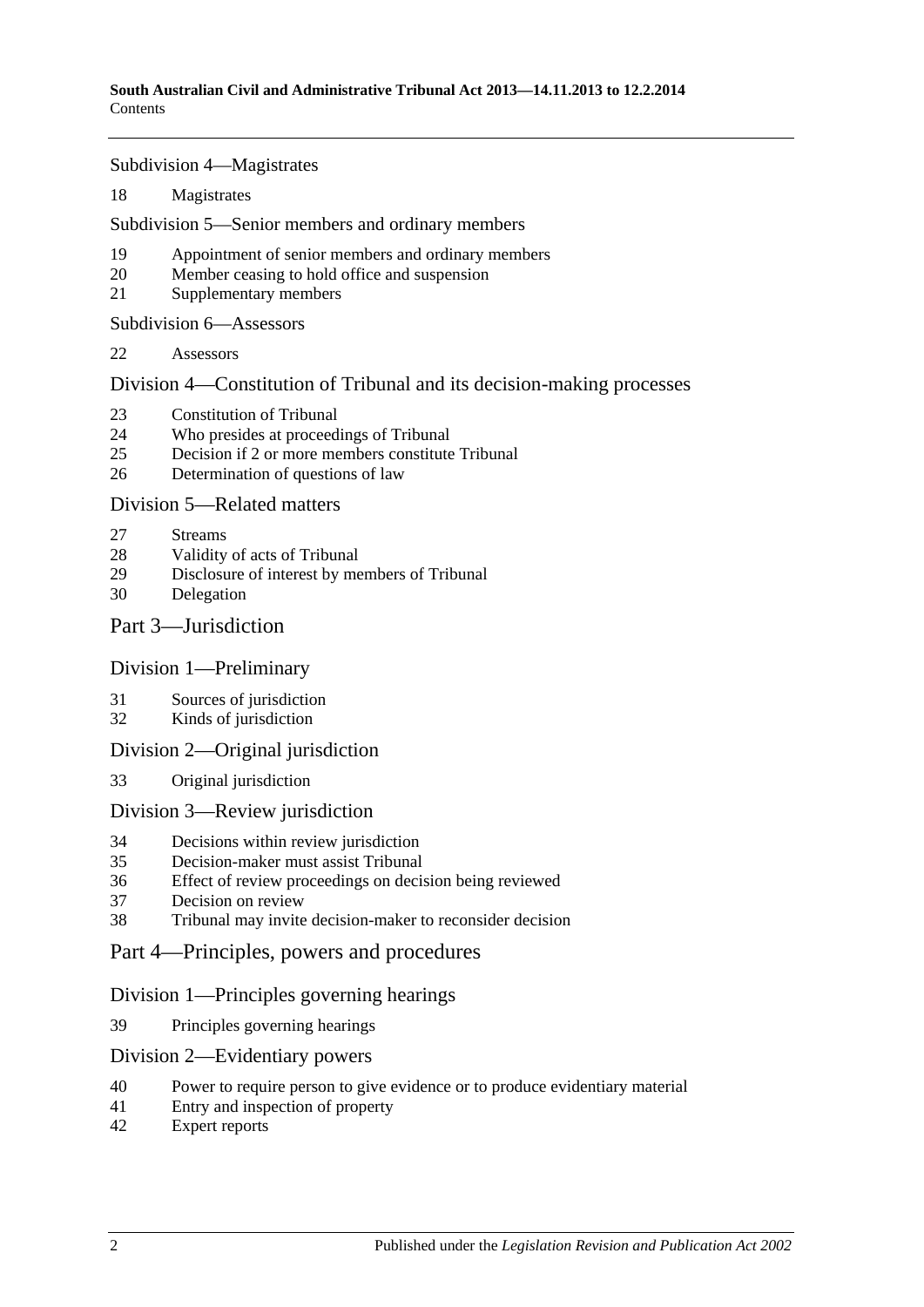## Division [3—Procedures](#page-26-1)

- [Practice and procedure generally](#page-26-2)<br>44 Directions for conduct of proceed
- [Directions for conduct of proceedings](#page-27-0)
- [Consolidating and splitting proceedings](#page-27-1)
- [More appropriate forum](#page-27-2)
- [Dismissing proceedings on withdrawal or for want of prosecution](#page-27-3)
- [Frivolous, vexatious or improper proceedings](#page-28-0)
- [Proceedings being conducted to cause disadvantage](#page-28-1)

#### Division [4—Conferences, mediation and settlement](#page-29-0)

- [Conferences](#page-29-1)
- [Mediation](#page-30-0)
- [Settling proceedings](#page-31-0)

#### Division [5—Parties](#page-31-1)

- [Parties](#page-31-2)
- [Person may be joined as party](#page-32-0)
- [Intervening](#page-32-1)

#### Division [6—Representation](#page-32-2)

[Representation](#page-32-3)

#### Division [7—Costs](#page-33-0)

- [Costs](#page-33-1)
- [Costs—related matters](#page-33-2)

#### Division [8—Other procedural and related provisions](#page-34-0)

- [Sittings](#page-34-1)
- [Hearings in public](#page-34-2)
- [Preserving subject matter of proceedings](#page-35-0)
- [Security as to costs etc](#page-35-1)
- [Interlocutory orders](#page-36-0)
- [Conditional, alternative and ancillary orders and directions](#page-36-1)
- [Special referees](#page-36-2)
- [Relief from time limits](#page-36-3)
- [Electronic hearings and proceedings without hearings](#page-37-0)
- [Completion of part-heard matters](#page-37-1)
- [Other claims of privilege](#page-37-2)

#### Part [5—Reviews and appeals](#page-37-3)

#### Division [1—Internal reviews](#page-37-4)

[Internal reviews](#page-37-5)

#### Division [2—Appeals](#page-38-0)

[Appeals](#page-38-1)

#### Division [3—Related matters](#page-39-0)

- [Reservation of questions of law](#page-39-1)
- [Effect of review or appeal on decision](#page-39-2)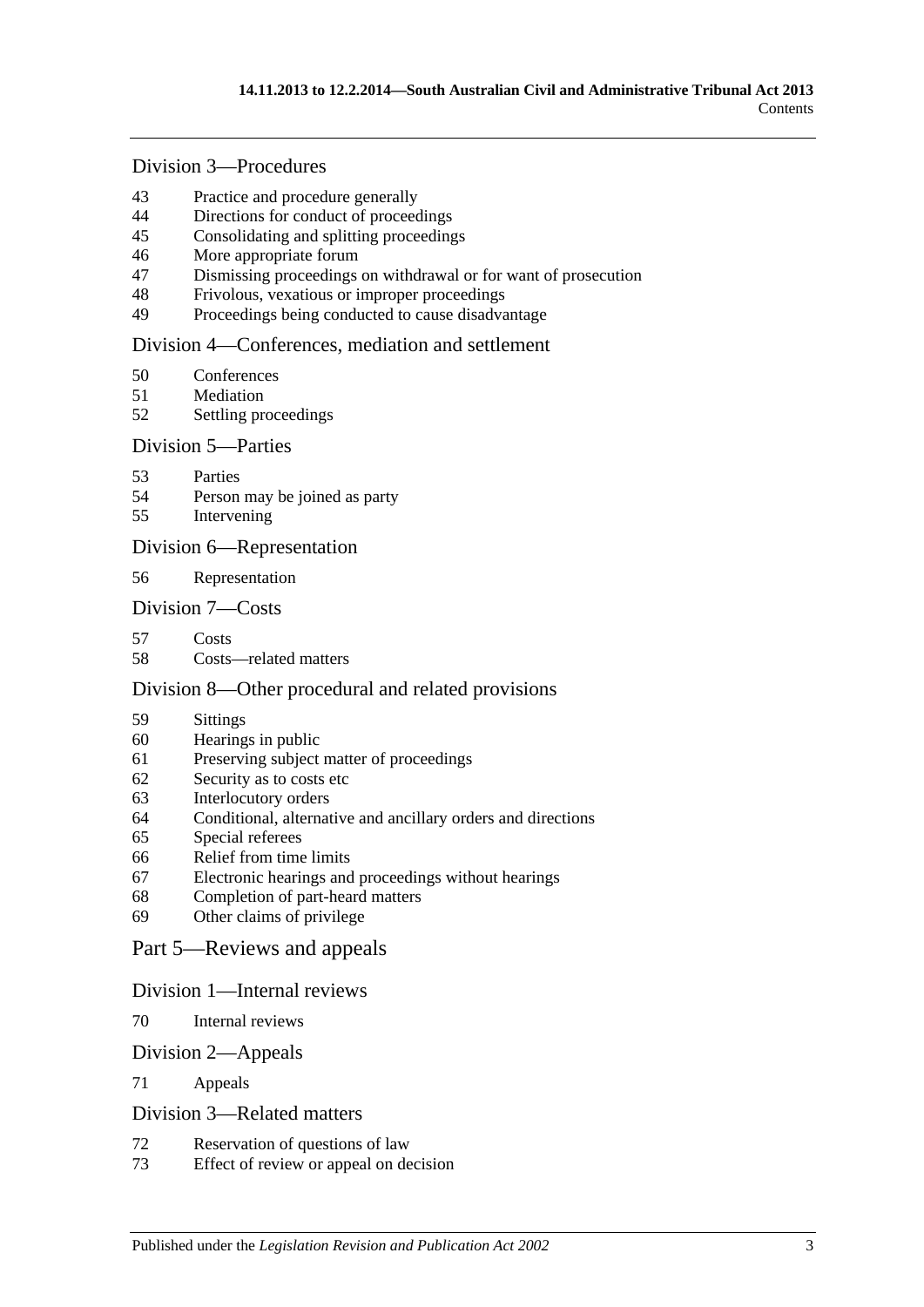## Part [6—Staff](#page-39-3)

#### Division [1—Registrars](#page-39-4)

- [Registrars](#page-39-5)
- [Functions of registrars](#page-40-0)
- [Delegation](#page-40-1)

Division [2—Other staff of Tribunal](#page-41-0)

[Other staff of Tribunal](#page-41-1)

#### Division [3—Use of services or staff](#page-41-2)

[Use of services or staff](#page-41-3)

#### Part [7—Miscellaneous](#page-41-4)

- [Immunities](#page-41-5)
- [Protection from liability for torts](#page-41-6)
- [Protection for compliance with Act](#page-42-0)
- [Alternative orders and relief](#page-42-1)
- [Power to cure irregularities](#page-42-2)
- [Correcting mistakes](#page-42-3)
- [Tribunal may review its decision if person was absent](#page-43-0)
- [Tribunal may authorise person to take evidence](#page-43-1)
- [Miscellaneous provisions relating to legal process and service](#page-44-0)
- [Proof of decisions and orders of Tribunal](#page-44-1)
- [Enforcement of decisions and orders of Tribunal](#page-44-2)
- [Accessibility of evidence](#page-44-3)
- [Costs of proceedings](#page-45-0)
- [Annual report](#page-45-1)
- [Additional reports](#page-45-2)
- [Rules](#page-46-0)
- [Regulations](#page-46-1)
- [Review](#page-47-0)

[Legislative history](#page-48-0)

## <span id="page-3-0"></span>**The Parliament of South Australia enacts as follows:**

## **Part 1—Preliminary**

## <span id="page-3-1"></span>**1—Short title**

This Act may be cited as the *South Australian Civil and Administrative Tribunal Act 2013*.

## <span id="page-3-2"></span>**2—Commencement**

This Act will come into operation on a day to be fixed by proclamation.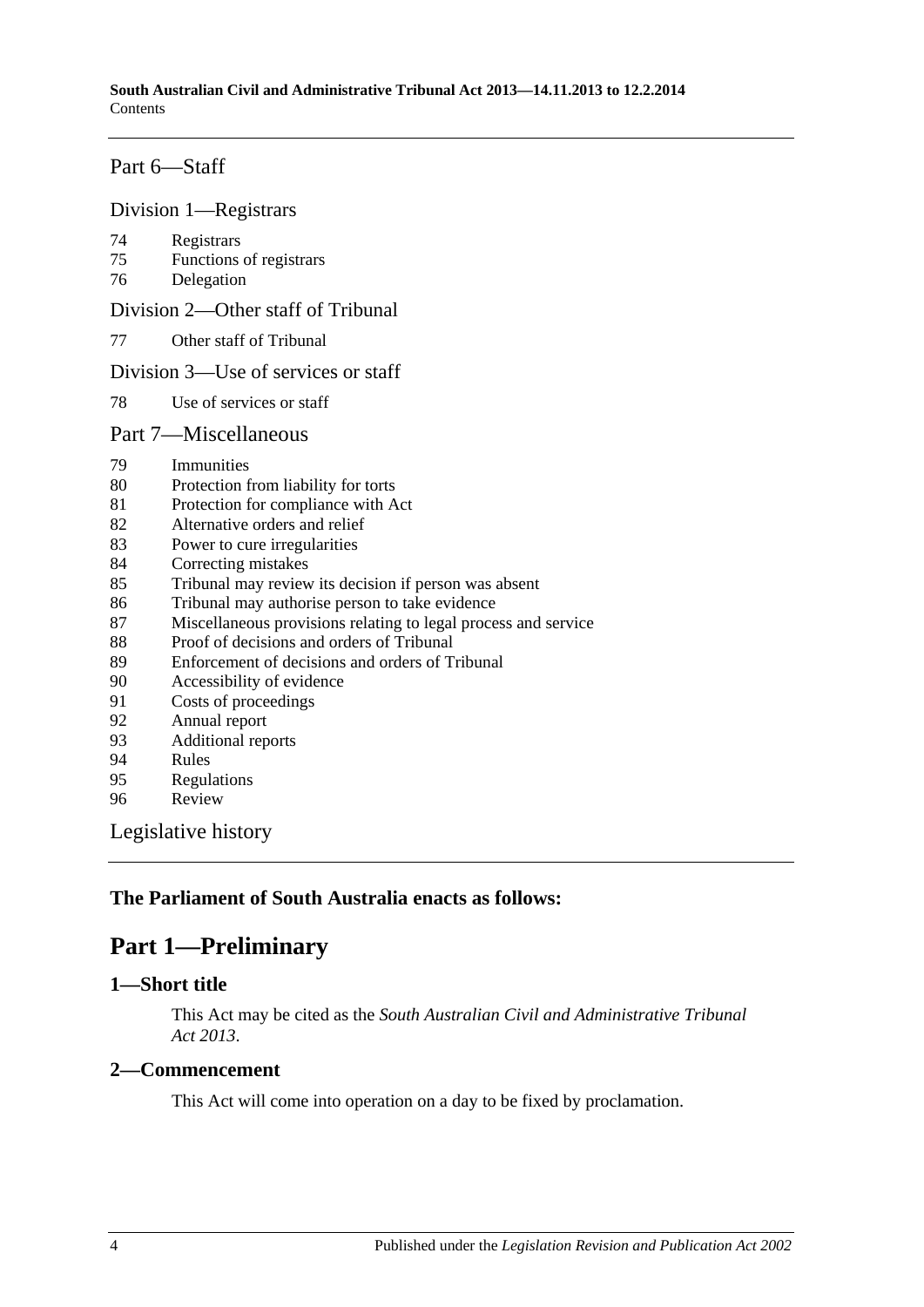## <span id="page-4-0"></span>**3—Interpretation**

(1) In this Act, unless the contrary intention appears—

*appear*, at a hearing, means to appear in person or participate in a way allowed under this Act or a relevant Act;

#### *applicant* means—

- (a) in the context of the Tribunal's review jurisdiction, the person who—
	- (i) applies to the Tribunal for a review; or
	- (ii) otherwise brings a matter before the Tribunal; or
	- (iii) requests, requires, or otherwise seeks that a matter be referred to, or otherwise be brought before, the Tribunal; and
- (b) in any other context, the person who—
	- (i) brings a matter before the Tribunal; or
	- (ii) requests, requires, or otherwise seeks that a matter be referred to, or otherwise brought before, the Tribunal,

except that, unless and to the extent that the rules otherwise provide, it does not include a person who is required by this Act or a relevant Act to refer a matter to the Tribunal, or otherwise bring a matter before the Tribunal, as sought by another person;

*decision*, of the Tribunal, includes a direction, determination or order of the Tribunal but, in prescribed circumstances, does not include an interlocutory direction, determination or order;

*decision-maker*—see [section](#page-21-4) 34(2);

*Department* means the administrative unit of the Public Service that is, under the Minister, responsible for the administration of this Act;

*Deputy President* means a Deputy President of the Tribunal;

*District Court* means the District Court of South Australia:

*evidentiary material* includes any document, object or substance of evidentiary value in proceedings before the Tribunal and includes any other document, object or substance that should, in the opinion of the Tribunal, be produced for the purpose of enabling the Tribunal to determine whether or not it has evidentiary value;

#### *legally qualified member* means—

- (a) a Presidential member; or
- (b) a magistrate who is a member of the Tribunal; or
- (c) another member of the Tribunal who is a legal practitioner of at least 5 years standing;

*Magistrates Court* means the Magistrates Court of South Australia;

*monetary order* means an order of the Tribunal requiring the payment of money and includes—

- (a) an order made for the payment of a fine or other pecuniary penalty; and
- (b) an order as to the payment of any costs; and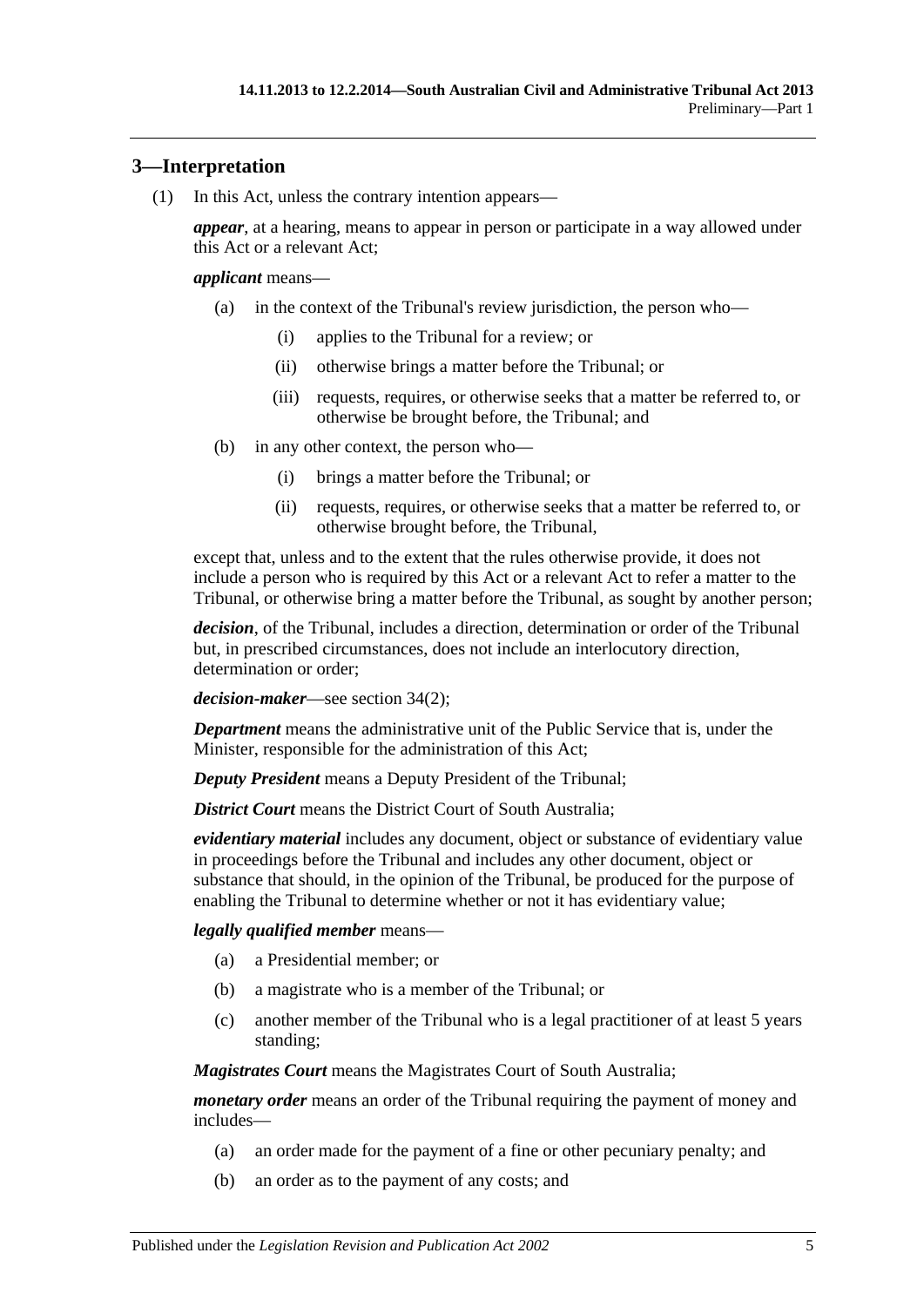(c) an order for the payment of compensation for breach of an Act;

*ordinary member* means a person holding office as an ordinary member of the Tribunal;

*original jurisdiction* of the Tribunal—see Part [3 Division](#page-21-0) 2;

*President* means the President of the Tribunal;

*Presidential member* means the President or a Deputy President of the Tribunal;

*registrar* means the Registrar or a Deputy Registrar of the Tribunal;

*relevant Act* means an Act which confers jurisdiction on the Tribunal;

*reviewable decision*—see [section](#page-21-4) 34(2);

*review jurisdiction* of the Tribunal—see Part [3 Division](#page-21-2) 3;

*rules* means the rules of the Tribunal in force under this Act;

*senior member* means a person holding office as a senior member of the Tribunal;

*Tribunal* means the South Australian Civil and Administrative Tribunal established by this Act.

#### (2) If under a relevant Act a person's failure or omission to do something is reviewable under this Act as a decision—

- (a) this Act applies as if that person had made that decision; and
- (b) any provision of the relevant Act as to when the decision is taken to have been made has effect.
- (3) The members of the staff of the Tribunal are—
	- (a) the registrars; and
	- (b) the other members of staff appointed or made available for the purposes of the Tribunal under this Act.
- (4) The officers of the Tribunal are—
	- (a) the registrars; and
	- (b) members of the staff of the Tribunal who are designated as officers of the Tribunal by the Registrar of the Tribunal; and
	- (c) other persons who are designated as officers of the Tribunal under this Act.

#### <span id="page-5-0"></span>**4—Relevant Acts prevail**

If there is an inconsistency between this Act and a relevant Act, the relevant Act prevails to the extent of the inconsistency.

## <span id="page-5-2"></span><span id="page-5-1"></span>**Part 2—South Australian Civil and Administrative Tribunal**

## **Division 1—Establishment of Tribunal**

## <span id="page-5-3"></span>*5—Establishment of Tribunal*

*The South Australian Civil and Administrative Tribunal is established.*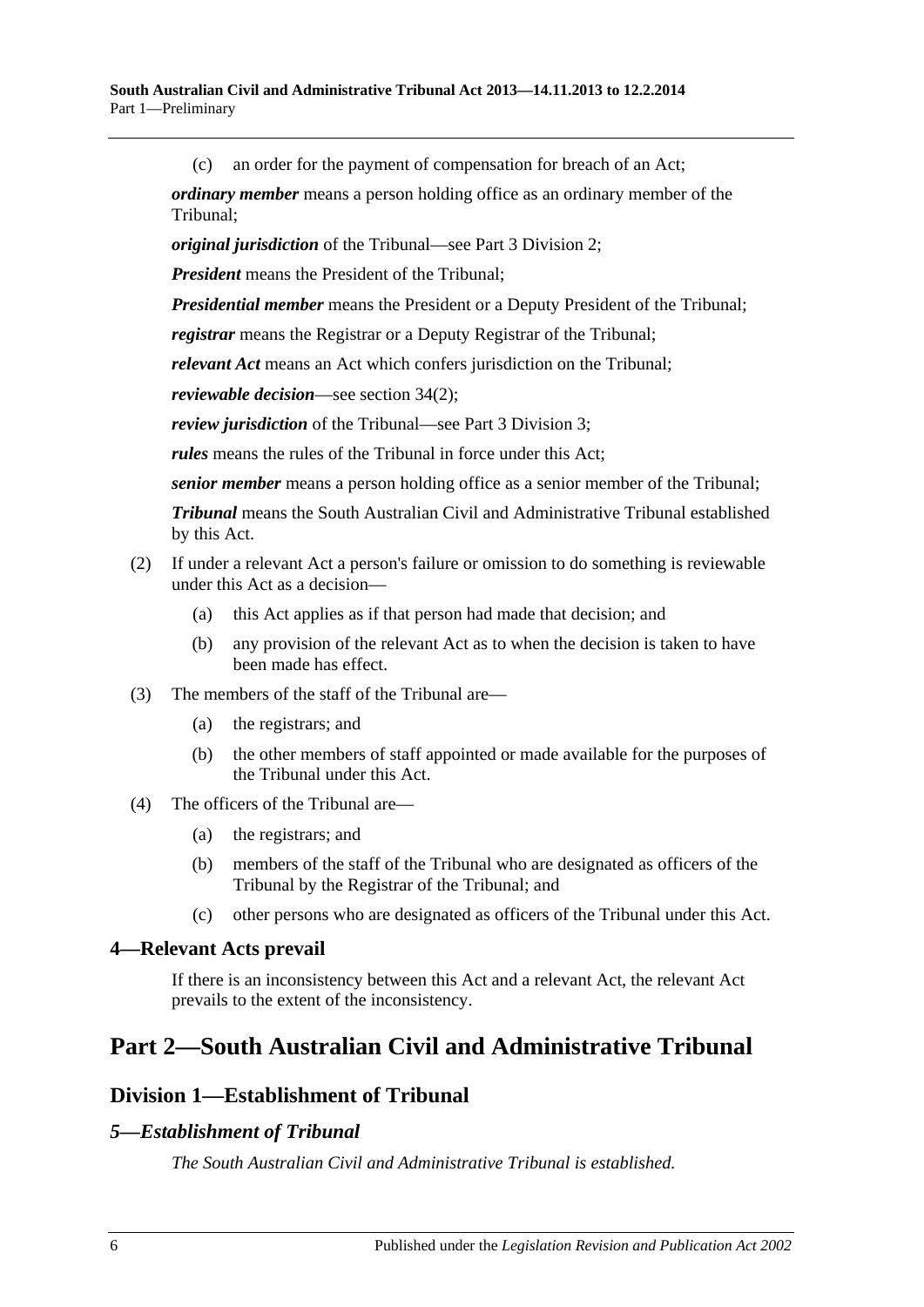## <span id="page-6-0"></span>*6—Jurisdiction of Tribunal*

*The Tribunal has the jurisdiction described in [Part](#page-20-1) 3.*

### <span id="page-6-1"></span>*7—Tribunal to operate throughout State*

- *(1) The Tribunal is to facilitate access to its services throughout the State and may sit at any place (either within or outside the State).*
- *(2) Registries of the Tribunal will be at the places determined by the President after consultation with the Minister.*

## <span id="page-6-2"></span>**Division 2—Main objectives of Tribunal**

## <span id="page-6-3"></span>*8—Main objectives of Tribunal*

*The main objectives of the Tribunal in dealing with matters within its jurisdiction are—*

- *(a) in the exercise of its jurisdiction, to promote the best principles of public administration, including—*
	- *(i) independence in decision-making; and*
	- *(ii) natural justice and procedural fairness; and*
	- *(iii) high-quality, consistent decision-making; and*
	- *(iv) transparency and accountability in the exercise of statutory functions, powers and duties; and*
- *(b) to be accessible by being easy to find and easy to access, and to be responsive to parties, especially people with special needs; and*
- *(c) to ensure that applications are processed and resolved as quickly as possible while achieving a just outcome, including by resolving disputes through high-quality processes and the use of mediation and alternative dispute resolution procedures wherever appropriate; and*
- *(d) to keep costs to parties involved in proceedings before the Tribunal to a minimum insofar as is just and appropriate; and*
- *(e) to use straightforward language and procedures (including, insofar as is reasonably practicable and appropriate, by using simple and standardised forms); and*
- *(f) to act with as little formality and technicality as possible, including by informing itself in such manner as the Tribunal thinks fit; and*
- *(g) to be flexible in the way in which the Tribunal conducts its business and to adjust its procedures to best fit the circumstances of a particular case or a particular jurisdiction.*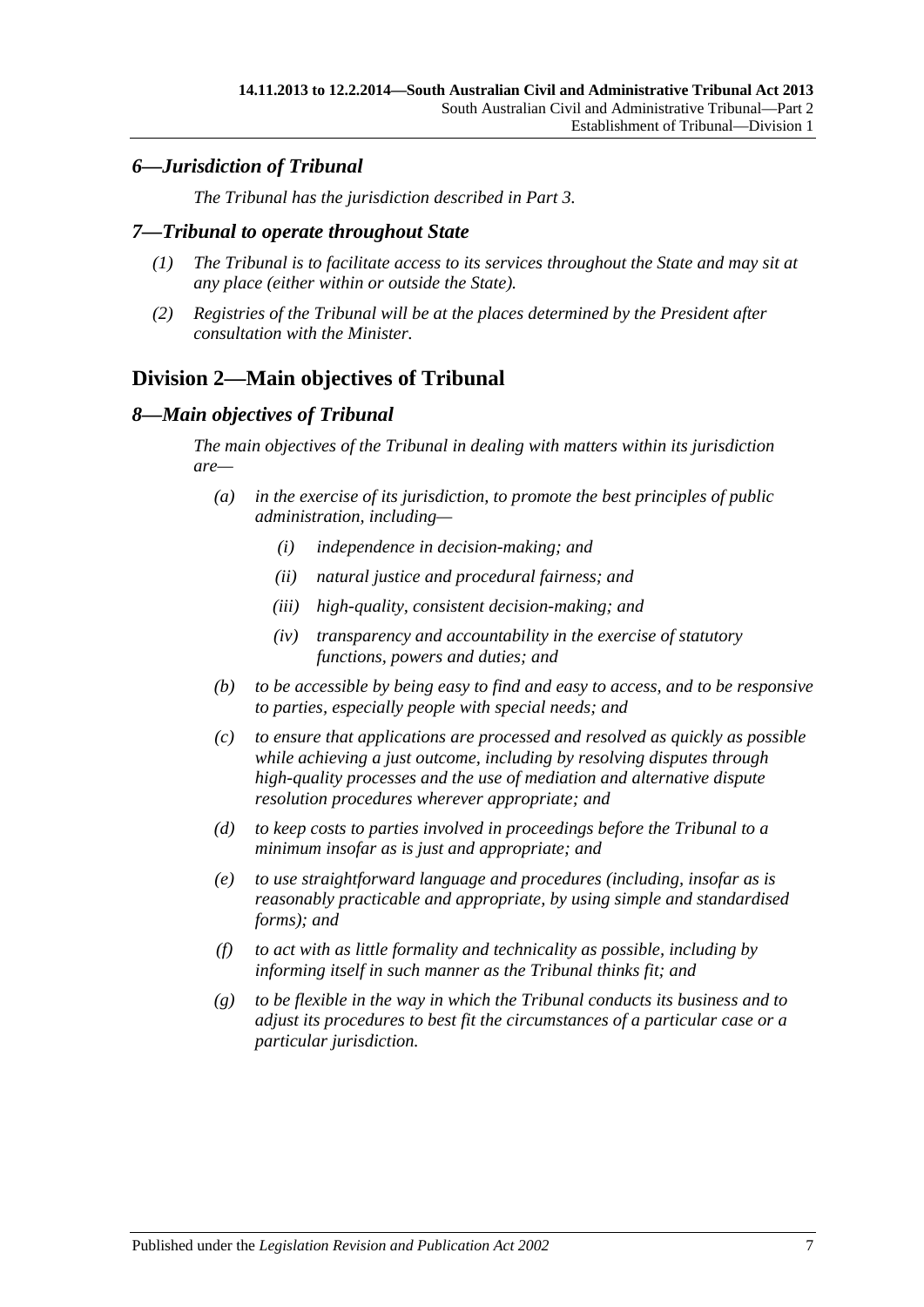## <span id="page-7-1"></span><span id="page-7-0"></span>**Division 3—Members of Tribunal**

## **Subdivision 1—The members**

### <span id="page-7-2"></span>*9—The members*

*The members of the Tribunal are—*

- *(a) the President; and*
- *(b) the Deputy President or Deputy Presidents; and*
- *(c) the magistrates who are designated as members of the Tribunal under this Act; and*
- *(d) the senior members; and*
- *(e) the ordinary members; and*
- *(f) assessors.*

#### <span id="page-7-3"></span>**Subdivision 2—The President**

#### <span id="page-7-4"></span>**10—Appointment of President**

- (1) The President of the Tribunal will be a judge of the Supreme Court appointed by the Governor, by proclamation, to be the President of the Tribunal.
- <span id="page-7-6"></span>(2) The appointment of a judge of the Supreme Court as President of the Tribunal does not affect—
	- (a) the judge's tenure of office or status as a judge; or
	- (b) the payment of the judge's salary or allowances as a judge (subject to the operation of [subsection](#page-7-5) (6)); or
	- (c) the ability of the person to do anything in the person's capacity as a judge (including as to the exercise of the jurisdiction of the Supreme Court); or
	- (d) any other right or privilege that the judge has as a judge.
- <span id="page-7-7"></span>(3) Service in the office of President of the Tribunal is taken, for all purposes, to constitute service as a judge of the Supreme Court.
- (4) The appointment of a judge as the President of the Tribunal will be for a term of 5 years (and the person is eligible for reappointment at the expiration of a term of office).
- <span id="page-7-8"></span>(5) Subject to [subsections](#page-7-6) (2) and [\(3\),](#page-7-7) an appointment may be subject to conditions determined by the Governor.
- <span id="page-7-5"></span>(6) Without limiting [subsection](#page-7-8) (5), the Remuneration Tribunal may determine that the President's salary or allowances as a judge will have an additional component on account of holding office under this Act (and the jurisdiction to make such a determination is conferred on the Remuneration Tribunal by this Act).
- (7) Any salary or allowances payable as an additional component of remuneration under [subsection](#page-7-5) (6) cannot be reduced during the person's term of office as President.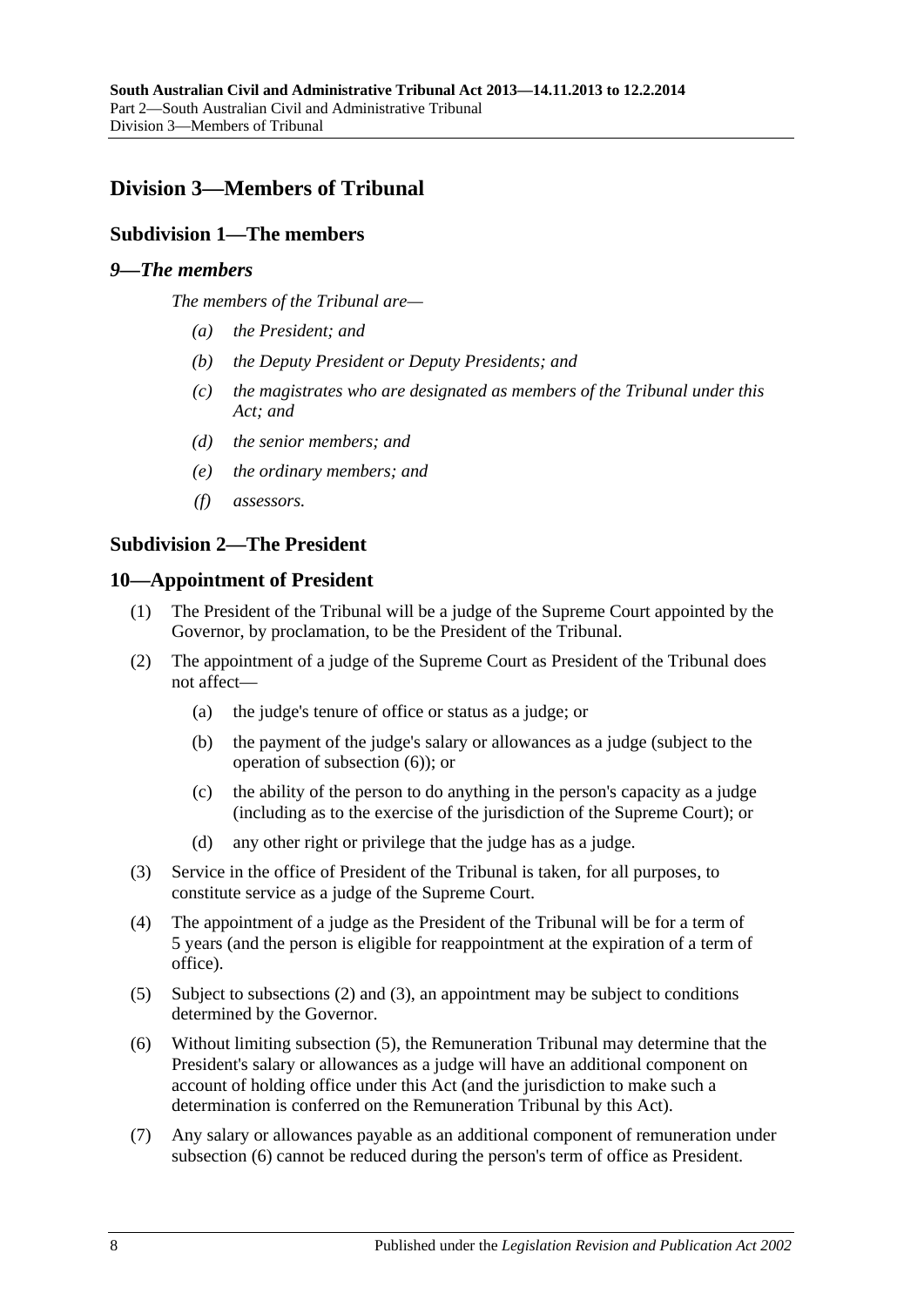- <span id="page-8-3"></span><span id="page-8-2"></span><span id="page-8-1"></span>(8) A person ceases to be the President of the Tribunal if—
	- (a) the person ceases to be a judge of the Supreme Court; or
	- (b) the person, with the approval of the Governor, resigns as President by written notice to the Attorney-General; or
	- (c) the person completes a term of office and is not reappointed; or
	- (d) the appointment is revoked by the Governor, on the recommendation of the Attorney-General, for—
		- (i) mental or physical incapacity to carry out duties satisfactorily; or
		- (ii) neglect of duty; or
		- (iii) dishonourable conduct; or
	- (e) the person dies.
- (9) Nothing under [subsection](#page-8-1)  $(8)(b)$ , [\(c\)](#page-8-2) or [\(d\)](#page-8-3) affects the person's tenure or status as a judge.
- (10) Before the Governor makes a proclamation under this section, the Attorney-General must consult with the Chief Justice.

#### <span id="page-8-0"></span>**11—President's functions generally**

- (1) The President of the Tribunal has the functions conferred on the President under this Act or any other Act.
- (2) The functions of the President include—
	- (a) participating as a member of the Tribunal; and
	- (b) having primary responsibility for the administration of the Tribunal; and
	- (c) managing the business of the Tribunal, including by ensuring that the Tribunal operates efficiently and effectively and continually improves the way in which it carries out its functions; and
	- (d) providing leadership and guidance to the Tribunal and engendering cohesiveness and collaboration amongst the members and staff of the Tribunal; and
	- (e) giving directions about the practices and procedures to be followed by the Tribunal; and
	- (f) developing and implementing performance standards and setting benchmarks for the Tribunal; and
	- (g) being responsible for promoting the training, education and professional development of members of the Tribunal; and
	- (h) overseeing the proper use of the resources of the Tribunal; and
	- (i) providing advice about—
		- (i) the membership of the Tribunal; and
		- (ii) the operations and activities of the Tribunal.
- (3) The President may do all things necessary or convenient to be done in the performance of the President's functions.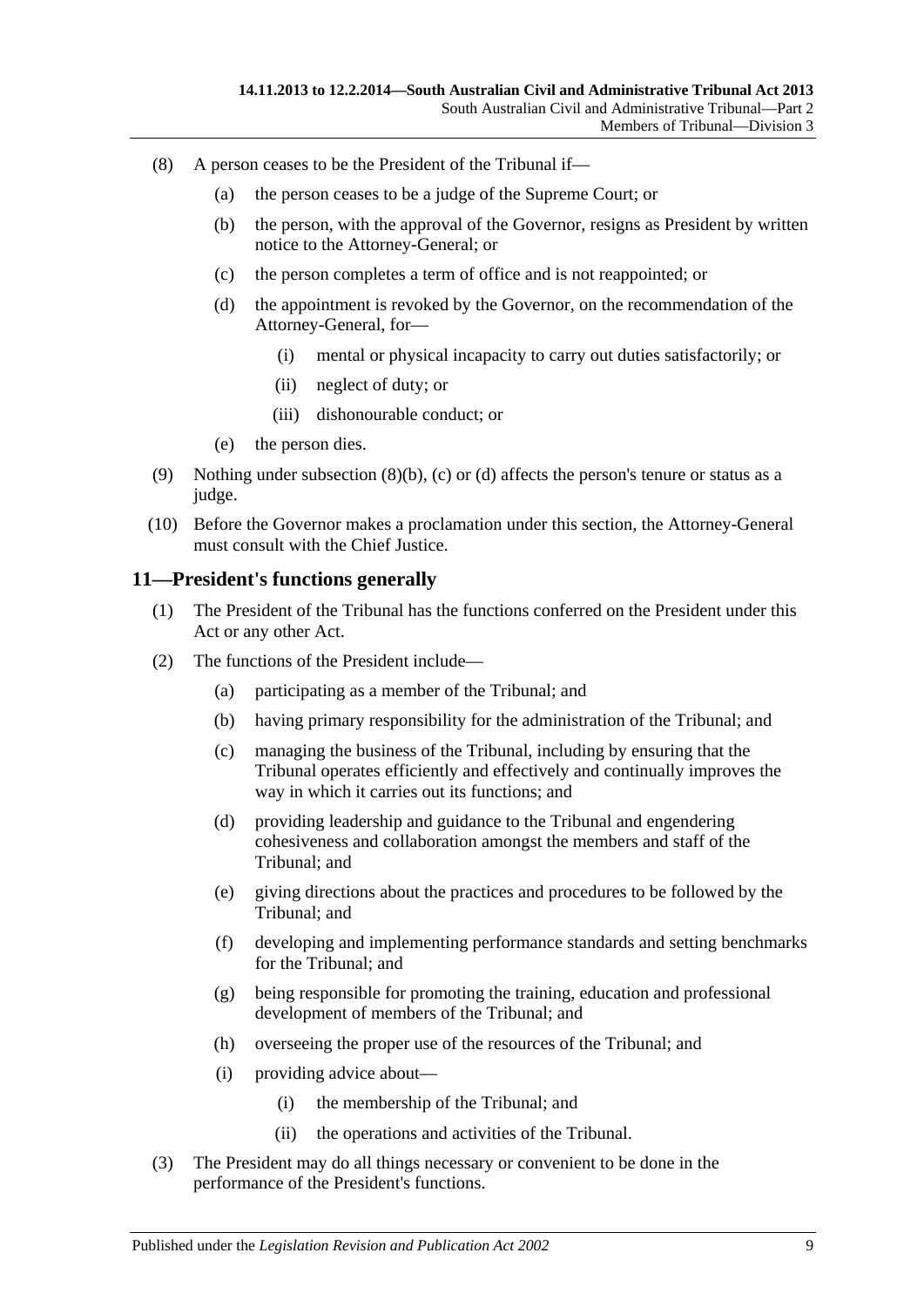(4) In the performance of the President's functions, the President is not subject to direction or control by the Minister.

## <span id="page-9-0"></span>*12—Acting President*

- *(1) If there is a vacancy in the office of President or the President is absent or for any other reason is unable to perform the functions of office, the Governor may, by proclamation, appoint a person to act as President of the Tribunal for a period not exceeding 6 months.*
- *(2) The Governor may only appoint—*
	- *(a) a Deputy President; or*
	- *(b) a judge of the Supreme Court or the District Court,*

*to act as President.*

- *(3) However, the Governor may not appoint a person acting as a Deputy President to act as President unless the person is a judge of the District Court.*
- *(4) A person appointed to act as a President—*
	- *(a) has all the functions of the President; and*
	- *(b) is taken to be the President for all purposes related to this Act or a relevant Act.*
- *(5) A person appointed to act as President is, for the period of his or her appointment, entitled to be paid additional salary and allowances to ensure that his or her salary and allowances equal the salary and allowances payable to a President of the Tribunal.*
- *(6) The Governor may, by further proclamation—*
	- *(a) extend or renew an appointment under this section; or*
	- *(b) revoke an appointment under this section.*
- *(7) Before the Governor makes a proclamation under this section, the Attorney-General must consult with—*
	- *(a) the Chief Justice; and*
	- *(b) if the proclamation relates to a judge of the District Court—the Chief Judge.*

## <span id="page-9-1"></span>**Subdivision 3—The Deputy Presidents**

## <span id="page-9-2"></span>*13—Number of Deputy Presidents*

*There will be at least 1 Deputy President of the Tribunal.*

## <span id="page-9-3"></span>*14—Appointment of Deputy Presidents*

- <span id="page-9-5"></span><span id="page-9-4"></span>*(1) A Deputy President will be—*
	- *(a) a judge of the District Court appointed by the Governor, by proclamation, to be a Deputy President of the Tribunal; or*
	- *(b) a person who is eligible for appointment as a judge of the District Court appointed by the Governor to be a Deputy President of the Tribunal.*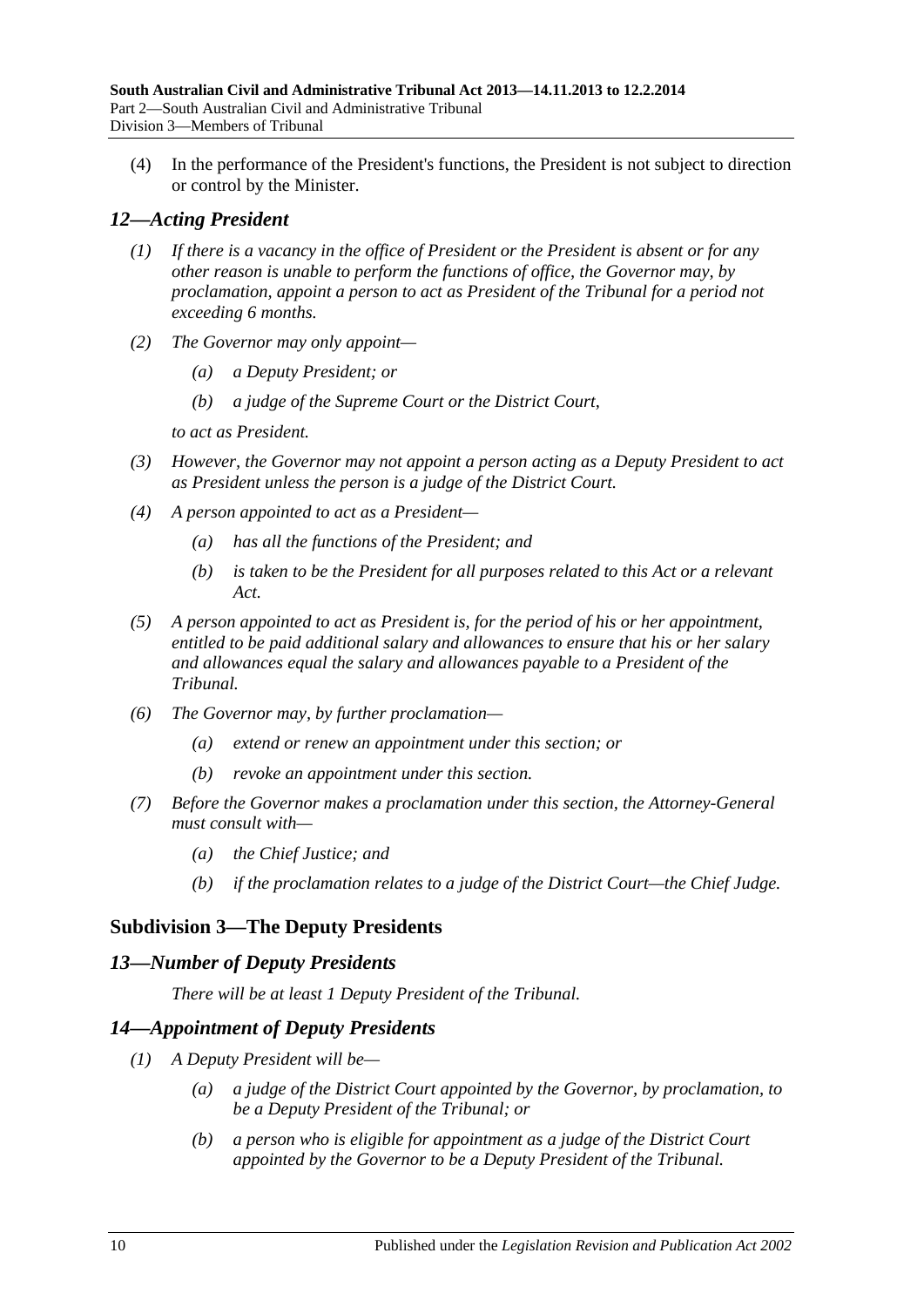- <span id="page-10-1"></span>*(2) The appointment of a judge of the District Court as a Deputy President of the Tribunal under [subsection](#page-9-4) (1)(a) does not affect—*
	- *(a) the judge's tenure of office or status as a judge; or*
	- *(b) the payment of the judge's salary or allowances as a judge (subject to the operation of [subsection](#page-10-0) (6)); or*
	- *(c) the ability of the person to do anything in the person's capacity as a judge (including as to the exercise of the jurisdiction of the District Court); or*
	- *(d) any other right or privilege that the judge has as a judge of the District Court.*
- <span id="page-10-2"></span>*(3) Service in the office of Deputy President of the Tribunal by a judge of the District Court is taken, for all purposes, to constitute service as a judge of that Court.*
- *(4) The appointment of a judge as a Deputy President of the Tribunal will be for a period of 5 years (and the person is eligible for reappointment at the expiration of a term of office).*
- <span id="page-10-3"></span>*(5) Subject to [subsections \(2\)](#page-10-1) and [\(3\),](#page-10-2) an appointment under [subsection](#page-9-4) (1)(a) may be subject to conditions determined by the Governor.*
- <span id="page-10-0"></span>*(6) Without limiting [subsection](#page-10-3) (5), in the case of an appointment under [subsection](#page-9-4) (1)(a), the Remuneration Tribunal may determine that a Deputy President's salary or allowance as a judge will have an additional component on account of holding office under this Act (and the jurisdiction to make such a determination is conferred on the Remuneration Tribunal by this Act).*
- *(7) Any salary or allowances payable as an additional component of remuneration under [subsection](#page-10-0) (6) cannot be reduced during the person's term of office as a Deputy President of the Tribunal.*
- *(8) The appointment of a person as a Deputy President of the Tribunal under [subsection](#page-9-5) (1)(b)—*
	- *(a) will be for a term of 5 years (and the person is eligible for reappointment at the expiration of a term of office); and*
	- *(b) will be on a full-time or part-time basis (and this may be altered from time to time with the agreement of the Attorney-General and the President of the Tribunal).*
- <span id="page-10-5"></span><span id="page-10-4"></span>*(9) An appointment under [subsection](#page-9-5) (1)(b) may be subject to conditions determined by the Governor.*
- *(10) Without limiting [subsection](#page-10-4) (9), in the case of an appointment under [subsection](#page-9-5) (1)(b), the Remuneration Tribunal will determine the salary or allowances to be paid to the person on account of holding office under this Act (and the jurisdiction to make such a determination is conferred on the Remuneration Tribunal by this Act).*
- *(11) The remuneration of a Deputy President of the Tribunal appointed under [subsection](#page-9-5) (1)(b) (including any salary or allowances) cannot be reduced during the person's term of office as a Deputy President of the Tribunal (unless the reduction is related to a reduction in the person's hours of service over a particular period under an agreement entered into under [subsection](#page-10-5) (8)(b)).*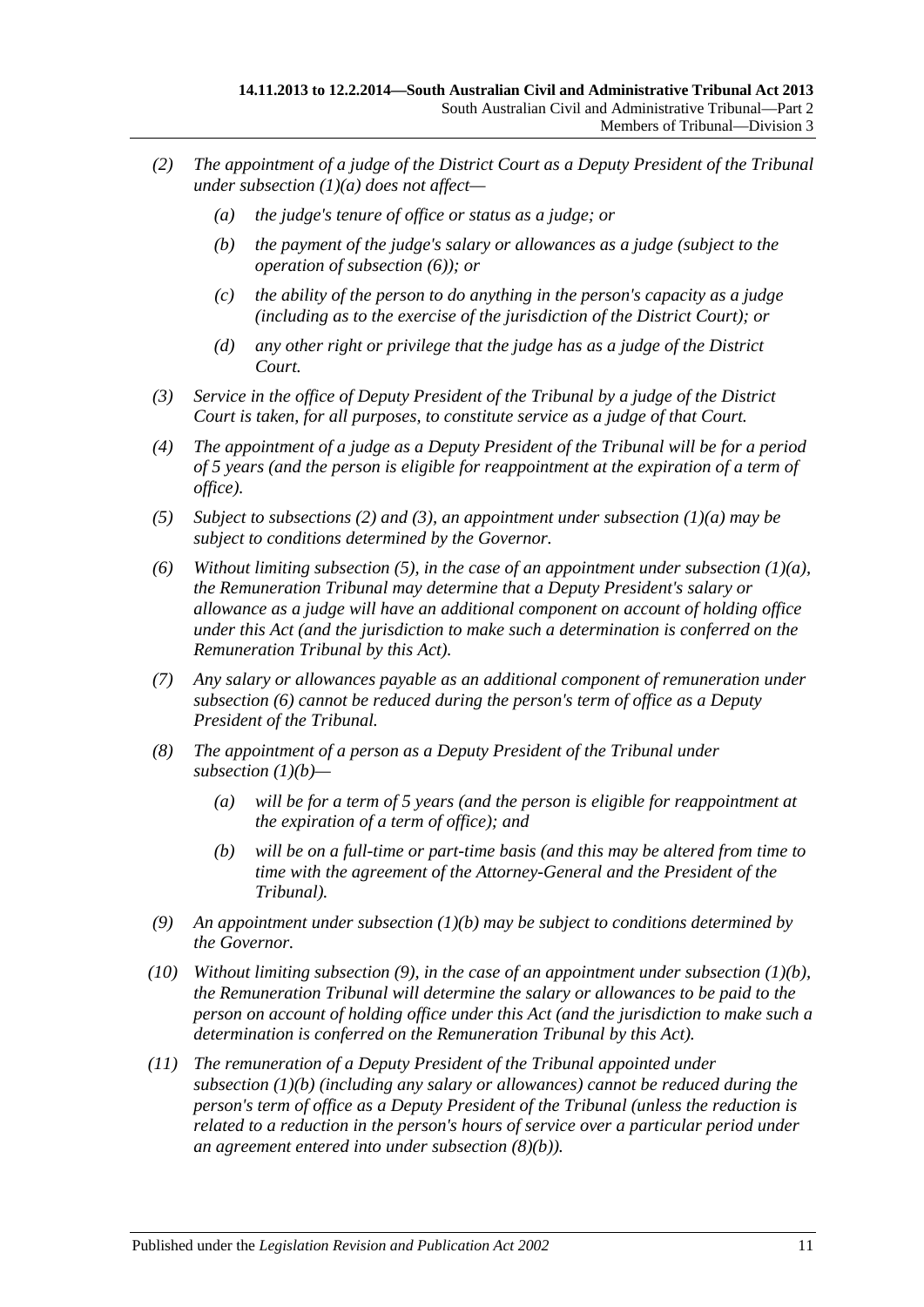- <span id="page-11-3"></span><span id="page-11-2"></span><span id="page-11-1"></span>*(12) A person ceases to be a Deputy President of the Tribunal if—*
	- *(a) in the case of an appointment under [subsection](#page-9-4) (1)(a)—the person ceases to be a judge of the District Court; or*
	- *(b) the person resigns as Deputy President by written notice to the Attorney-General; or*
	- *(c) the person completes a term of office and is not reappointed; or*
	- *(d) the appointment is revoked by the Governor, on the recommendation of the Attorney-General, for—*
		- *(i) mental or physical incapacity to carry out duties satisfactorily; or*
		- *(ii) neglect of duty; or*
		- *(iii) dishonourable conduct; or*
	- *(e) the person dies.*
- *(13) Nothing in [subsection](#page-11-1) (12)(b), [\(c\)](#page-11-2) or [\(d\)](#page-11-3) affects a person's tenure or status as a judge (in the case of an appointment under [subsection](#page-9-4)*  $(1)(a)$ *).*
- *(14) A judge of the District Court may only act under [subsection](#page-11-1) (12)(b) with the approval of the Governor.*
- *(15) The Attorney-General must consult with the President of the Tribunal before making a recommendation under [subsection](#page-11-3) (12)(d).*
- *(16) Before the Governor makes a proclamation under this section, the Attorney-General must consult with the Chief Justice and the Chief Judge.*

#### <span id="page-11-0"></span>*15—Deputy President's functions generally*

- *(1) A Deputy President of the Tribunal has the functions conferred on the Deputy President under this Act or any other Act.*
- *(2) The functions of a Deputy President include—*
	- *(a) participating as a member of the Tribunal; and*
	- *(b) assisting the President in the management of the business of the Tribunal; and*
	- *(c) assisting the President in managing the members of the Tribunal, including in connection with the training, education and professional development of members of the Tribunal; and*
	- *(d) other functions assigned by the President.*
- *(3) A Deputy President may do all things necessary or convenient to be done in the performance of the Deputy President's functions.*
- *(4) A Deputy President is subject to the direction of the President in performing the Deputy President's functions, other than adjudicating in the Tribunal.*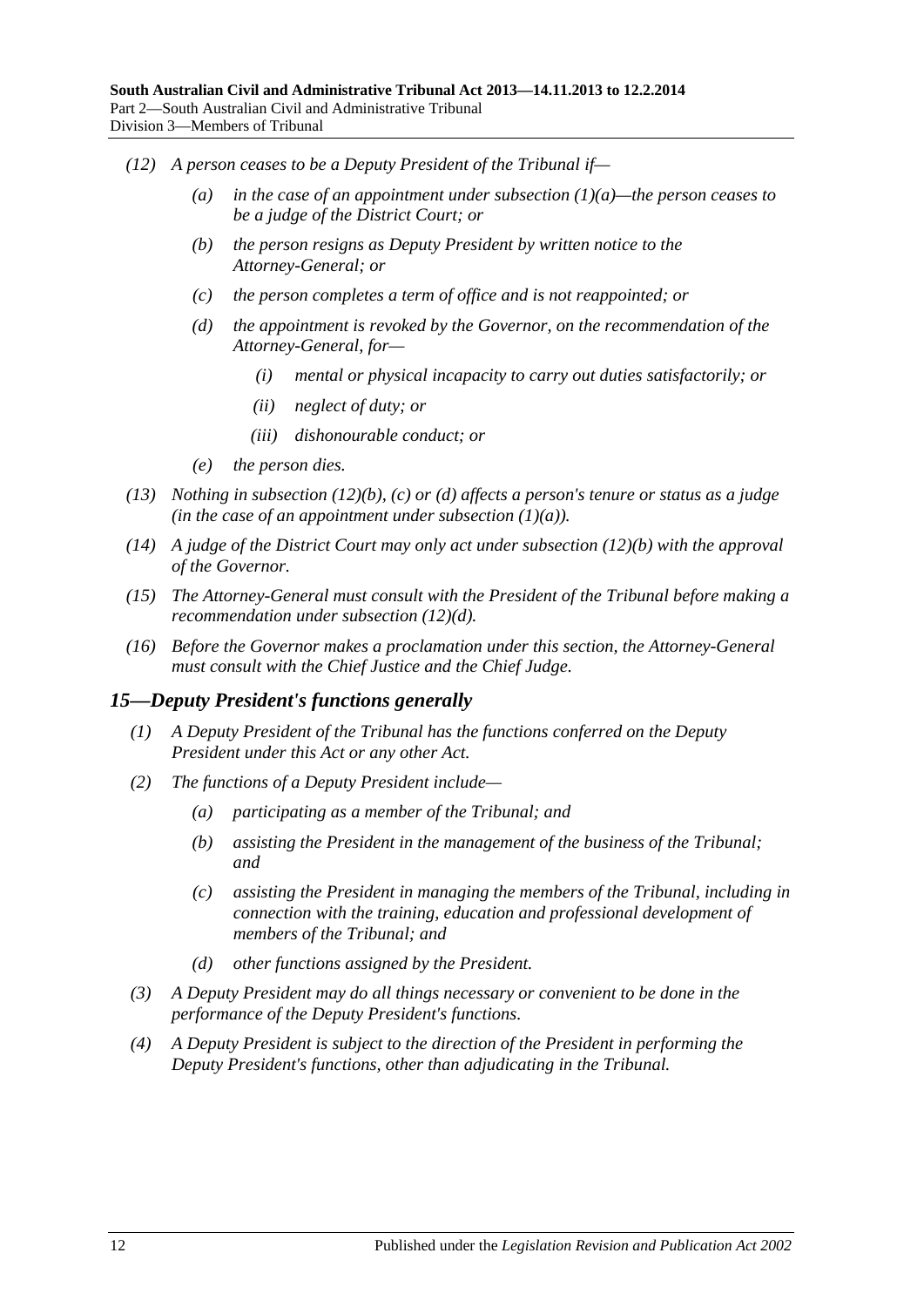## <span id="page-12-0"></span>*16—Acting Deputy Presidents*

- *(1) If there is a vacancy in an office of Deputy President or a Deputy President is absent or for any other reason is unable to perform the duties of office, the Attorney-General may appoint a person to act as a Deputy President for a period not exceeding 6 months.*
- *(2) An appointment under this section must be made in writing.*
- <span id="page-12-2"></span><span id="page-12-1"></span>*(3) The Attorney-General may only appoint—*
	- *(a) a judge of the District Court; or*
	- *(b) a person who is eligible for appointment as a judge of the District Court (who may already be a member of the Tribunal on some other basis),*

*to act as a Deputy President.*

- *(4) The Attorney-General must consult with the President of the Tribunal before making an appointment under [subsection](#page-12-1) (3) and with the Chief Judge before making an appointment under [subsection](#page-12-2) (3)(a).*
- *(5) A person appointed to act as a Deputy President—*
	- *(a) has all the functions of a Deputy President; and*
	- *(b) is taken to be a Deputy President for all purposes related to this Act or a relevant Act (and the other provisions of this subdivision apply with any necessary modifications in relation to a person appointed under this section).*
- *(6) However, if the person appointed to act as a Deputy President is not a judge of the District Court, the person is, for the period of appointment, entitled to be paid any salary or allowances determined by the Attorney-General after consultation with the President of the Tribunal (with a judge of the District Court being paid any salary and allowances of a Deputy President).*
- *(7) A person appointed to act as a Deputy President may be appointed to act as a Deputy President for a further period—*
	- *(a) by the Attorney-General, if the appointment is continuous on 1 or more of the person's previous appointments as an acting Deputy President and the total period of continuous appointments does not exceed 6 months; or*
	- *(b) by the Governor in other circumstances.*
- <span id="page-12-3"></span>*(8) The Governor may at any time, on the recommendation of the Attorney-General, cancel the appointment of a person to act as a Deputy President.*
- *(9) Before the Governor acts under [subsection](#page-12-3) (8), the Attorney-General must consult with—*
	- *(a) the President of the Tribunal (unless the Attorney-General is acting at the request of the President); and*
	- *(b) if the relevant person is a judge of the District Court—the Chief Judge.*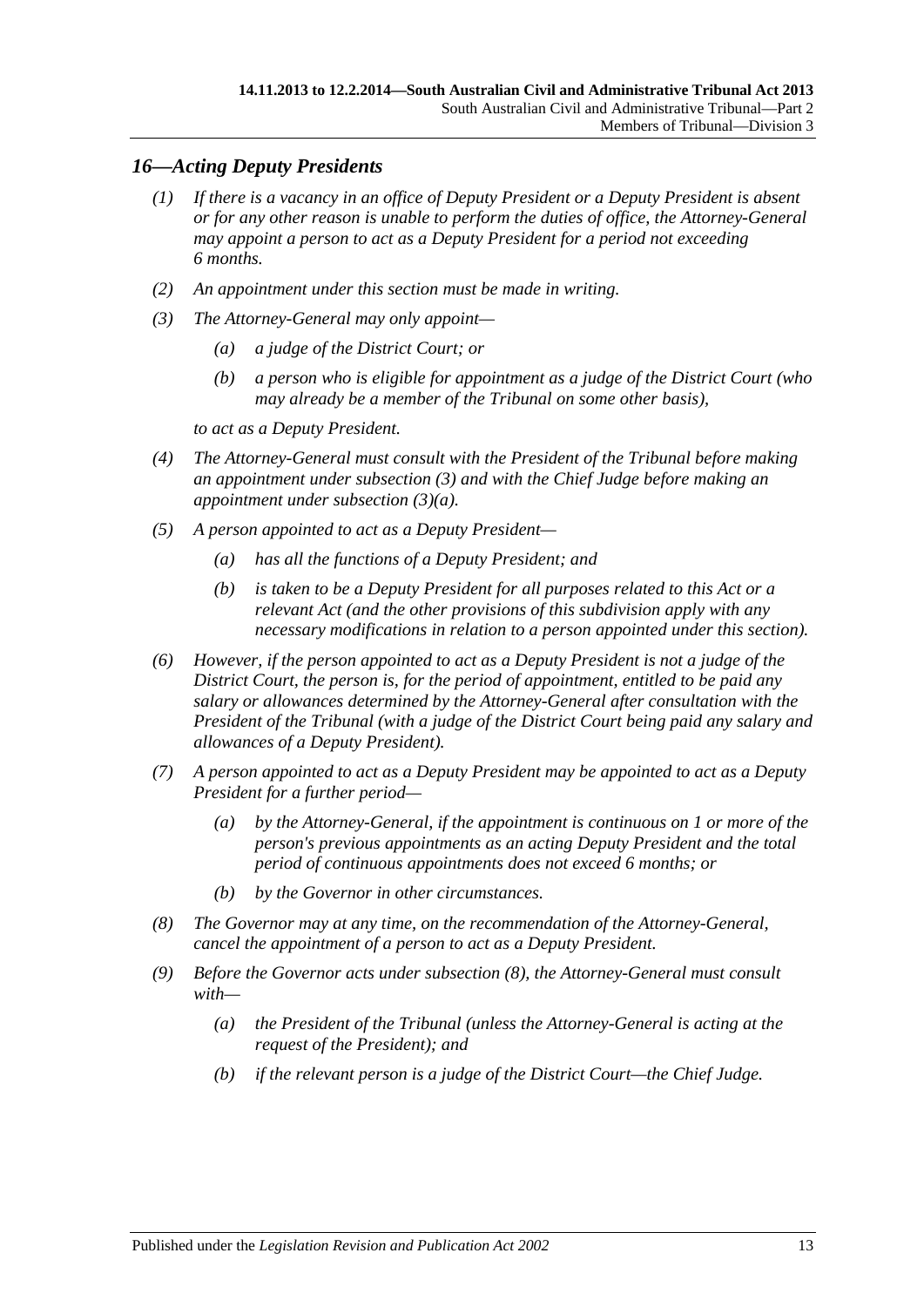## <span id="page-13-0"></span>*17—Supplementary Deputy Presidents*

- *(1) Even though there is no vacancy in an office of Deputy President (and any Deputy President is performing the duties of office), the Attorney-General may, on the request of the President of the Tribunal, temporarily appoint a person to act as a supplementary Deputy President of the Tribunal in relation to a particular matter or matters or for a specified period.*
- <span id="page-13-3"></span>*(2) The Attorney-General may only appoint—*
	- *(a) a judge of the District Court; or*
	- *(b) a person who is eligible to act in a judicial office on an auxiliary basis under section 3(2) of the [Judicial Administration \(Auxiliary Appointments and](http://www.legislation.sa.gov.au/index.aspx?action=legref&type=act&legtitle=Judicial%20Administration%20(Auxiliary%20Appointments%20and%20Powers)%20Act%201988)  [Powers\) Act](http://www.legislation.sa.gov.au/index.aspx?action=legref&type=act&legtitle=Judicial%20Administration%20(Auxiliary%20Appointments%20and%20Powers)%20Act%201988) 1988 (even though office under this Act is not a judicial office under that Act).*
- *(3) The Attorney-General must consult with the Chief Judge before making an appointment under [subsection](#page-13-3) (2)(a).*
- *(4) An appointment under this section must be made in writing.*
- *(5) The person may act as a Deputy President in relation to a matter, or for the period, for which the person is appointed, and when acting under the appointment the person is to be regarded as a Deputy President of the Tribunal for the purposes of this Act and any relevant Act (and the other provisions of this subdivision apply with any necessary modifications in relation to a person appointed under this section).*
- *(6) However, if a person appointed under this section is not a judge of the District Court, the person is, for the period of appointment, entitled to be paid any salary or allowances determined by the Attorney-General after consultation with the President of the Tribunal (with a judge of the District Court being paid any salary or allowances of a Deputy President).*
- *(7) A person appointed under this section for a particular period may be appointed to act for a further period by the Attorney-General after consultation with, or at the request of, the President of the Tribunal.*
- <span id="page-13-4"></span>*(8) The Governor may at any time, on the recommendation of the Attorney-General, cancel the appointment of a person under this section.*
- *(9) Before the Governor acts under [subsection](#page-13-4) (8), the Attorney-General must consult with—*
	- *(a) the President of the Tribunal (unless the Attorney-General is acting at the request of the President); and*
	- *(b) if the relevant person is a judge of the District Court—the Chief Judge.*

## <span id="page-13-1"></span>**Subdivision 4—Magistrates**

#### <span id="page-13-5"></span><span id="page-13-2"></span>*18—Magistrates*

*(1) Any magistrate holding office under the [Magistrates Act](http://www.legislation.sa.gov.au/index.aspx?action=legref&type=act&legtitle=Magistrates%20Act%201983) 1983 who is designated by the Governor, by proclamation, as a member of the Tribunal on a recommendation of the Attorney-General will (while he or she continues to hold office as a magistrate) be a member of the Tribunal.*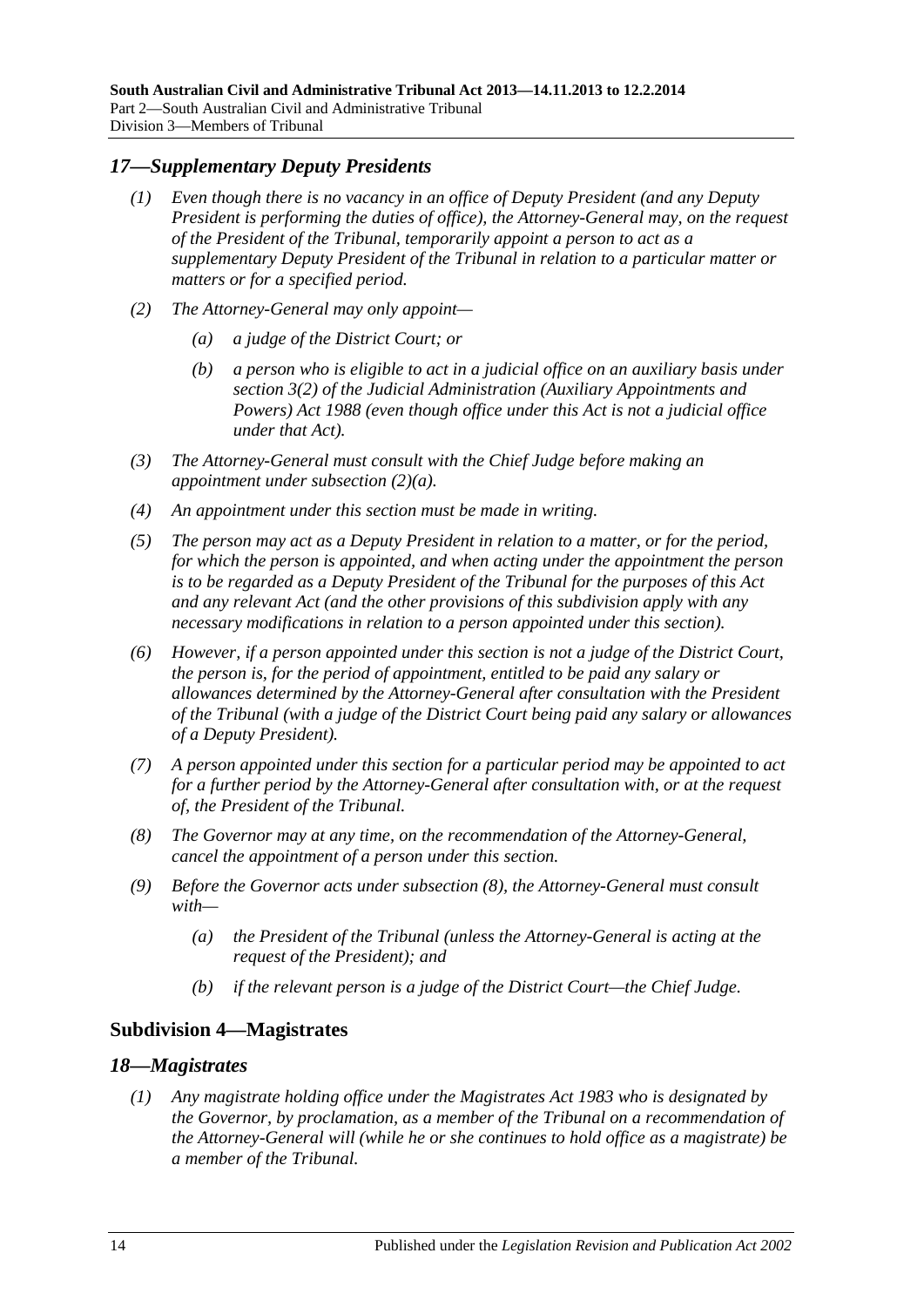- *(2) The Attorney-General must consult with the President of the Tribunal and the Chief Magistrate before making a recommendation under [subsection](#page-13-5) (1).*
- *(3) A magistrate appointed under this section will act as a full-time, part-time or sessional member of the Tribunal under an arrangement established by the President and the Chief Magistrate (being an arrangement that may be varied from time to time).*
- *(4) The designation of a magistrate under this section does not affect—*
	- *(a) the magistrate's tenure of office or status as a magistrate; or*
	- *(b) the payment of the magistrate's salary or allowances as a magistrate; or*
	- *(c) the ability of the person from doing anything in the person's capacity as a magistrate; or*
	- *(d) any other right or privilege that the magistrate has as a magistrate.*

#### <span id="page-14-0"></span>**Subdivision 5—Senior members and ordinary members**

#### <span id="page-14-2"></span><span id="page-14-1"></span>*19—Appointment of senior members and ordinary members*

- *(1) The Governor may, on the recommendation of the Minister, appoint a person as—*
	- *(a) a senior member of the Tribunal; or*
	- *(b) an ordinary member of the Tribunal.*
- <span id="page-14-5"></span><span id="page-14-3"></span>*(2) The Minister may from time to time appoint a panel of persons who will, at the request of the Minister—*
	- *(a) after consultation with the President, recommend the selection criteria for the senior members and ordinary members of the Tribunal;*
	- *(b) assess a candidate or candidates for appointment as a senior member or ordinary member of the Tribunal (and, as appropriate, to provide advice to the Minister for the purposes of [subsection](#page-14-2) (1)).*
- <span id="page-14-4"></span>*(3) A person is eligible for appointment as a senior member or ordinary member of the Tribunal only if the person—*
	- *(a) is a legal practitioner of at least 5 years standing (taking into account, for that purpose, periods of legal practice and judicial service within and outside the State); or*
	- *(b) has, in the Minister's opinion, extensive knowledge, expertise or experience relating to a class of matter for which functions may be exercised by the Tribunal.*
- *(4) In recommending persons for appointment as members, the Minister must have regard to—*
	- *(a) any criteria applying under [subsection](#page-14-3) (2)(a); and*
	- *(b) any advice provided under [subsection](#page-14-4) (2)(b); and*
	- *(c) the following:*
		- *(i) the need for balanced gender representation in the membership of the Tribunal;*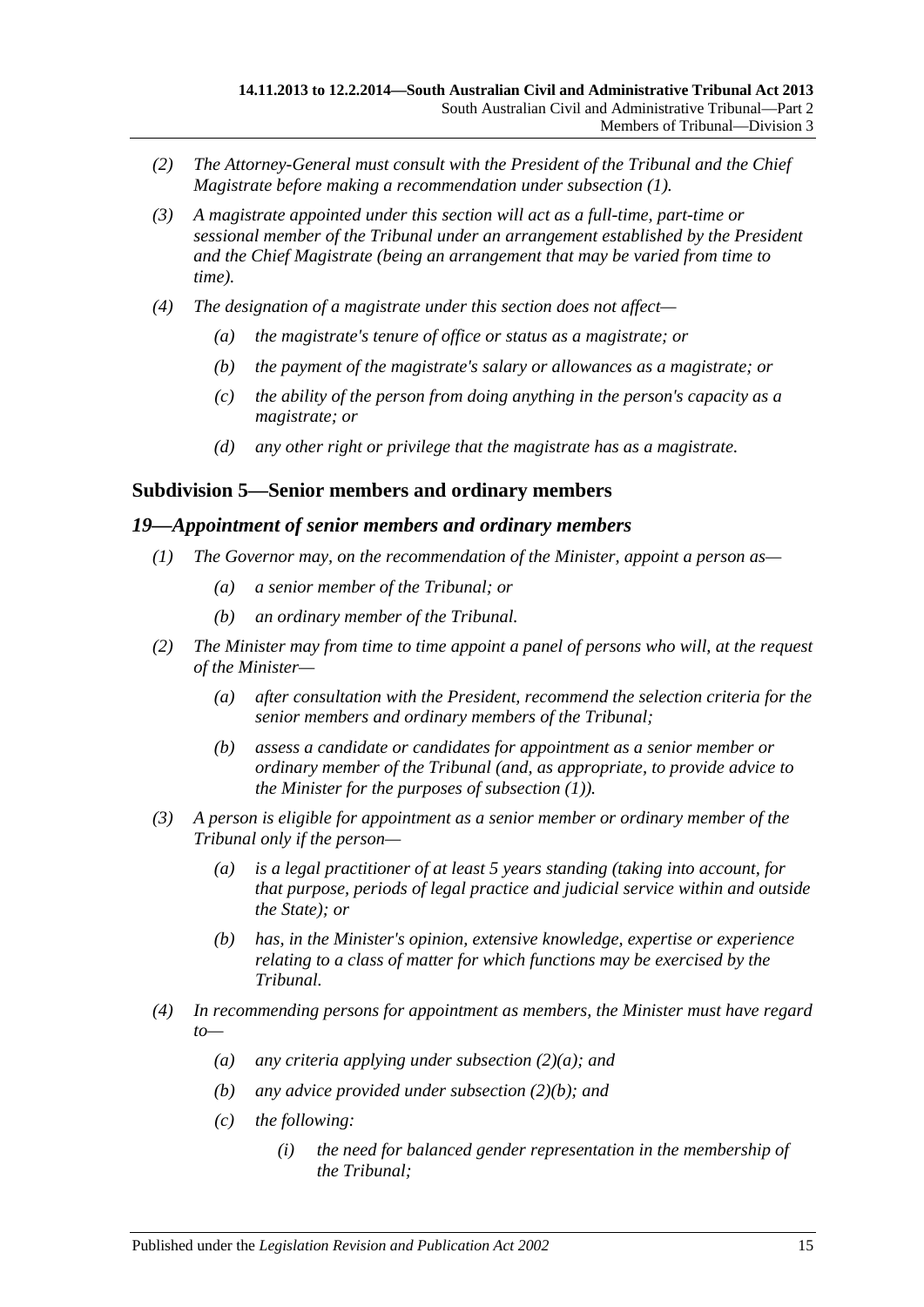- *(ii) the need for the membership of the Tribunal to reflect social and cultural diversity;*
- *(iii) the range of knowledge, expertise and experience required within the membership of the Tribunal.*
- *(5) The Minister must consult with the President of the Tribunal before making a recommendation under [subsection](#page-14-2) (1).*
- *(6) A senior member or ordinary member of the Tribunal will be appointed for a term of office, of between 3 and 5 years, specified in the instrument of appointment.*
- *(7) A person appointed as a senior member or ordinary member of the Tribunal is eligible for reappointment at the expiration of a term of office (and without the need for seeking advice from a panel established under [subsection](#page-14-5) (2)).*
- <span id="page-15-1"></span>*(8) A senior member or ordinary member of the Tribunal is appointed on conditions specified in the instrument of appointment.*
- <span id="page-15-2"></span>*(9) A senior member or ordinary member of the Tribunal may be appointed on a full-time, part-time or sessional basis (and this may be altered from time to time with the agreement of the Minister).*
- *(10) A senior member or ordinary member of the Tribunal—*
	- *(a) must advise the President of the Tribunal of the nature of any paid employment or professional work undertaken outside his or her duties as a member of the Tribunal; and*
	- *(b) must not engage in any such employment or work if the President informs the member that, in the President's opinion, to do so would or may conflict with the proper performance of the member's duties of office.*
- *(11) The Minister must consult with the President about—*
	- *(a) the conditions of an appointment under [subsection](#page-15-1) (8); and*
	- *(b) the basis of an appointment under [subsection](#page-15-2) (9).*

#### <span id="page-15-3"></span><span id="page-15-0"></span>*20—Member ceasing to hold office and suspension*

- *(1) The Governor may, on the recommendation of the Minister, remove a senior member or ordinary member of the Tribunal from office for—*
	- *(a) mental or physical incapacity to carry out official duties satisfactorily; or*
	- *(b) neglect of duty; or*
	- *(c) dishonourable conduct.*
- *(2) A person ceases to be a senior member or an ordinary member of the Tribunal if the person—*
	- *(a) dies; or*
	- *(b) completes a term of office and is not reappointed; or*
	- *(c) resigns by written notice to the Minister; or*
	- *(d) ceases to satisfy any qualification by virtue of which the person was eligible for appointment to the Tribunal; or*
	- *(e) is removed from office under [subsection](#page-15-3) (1).*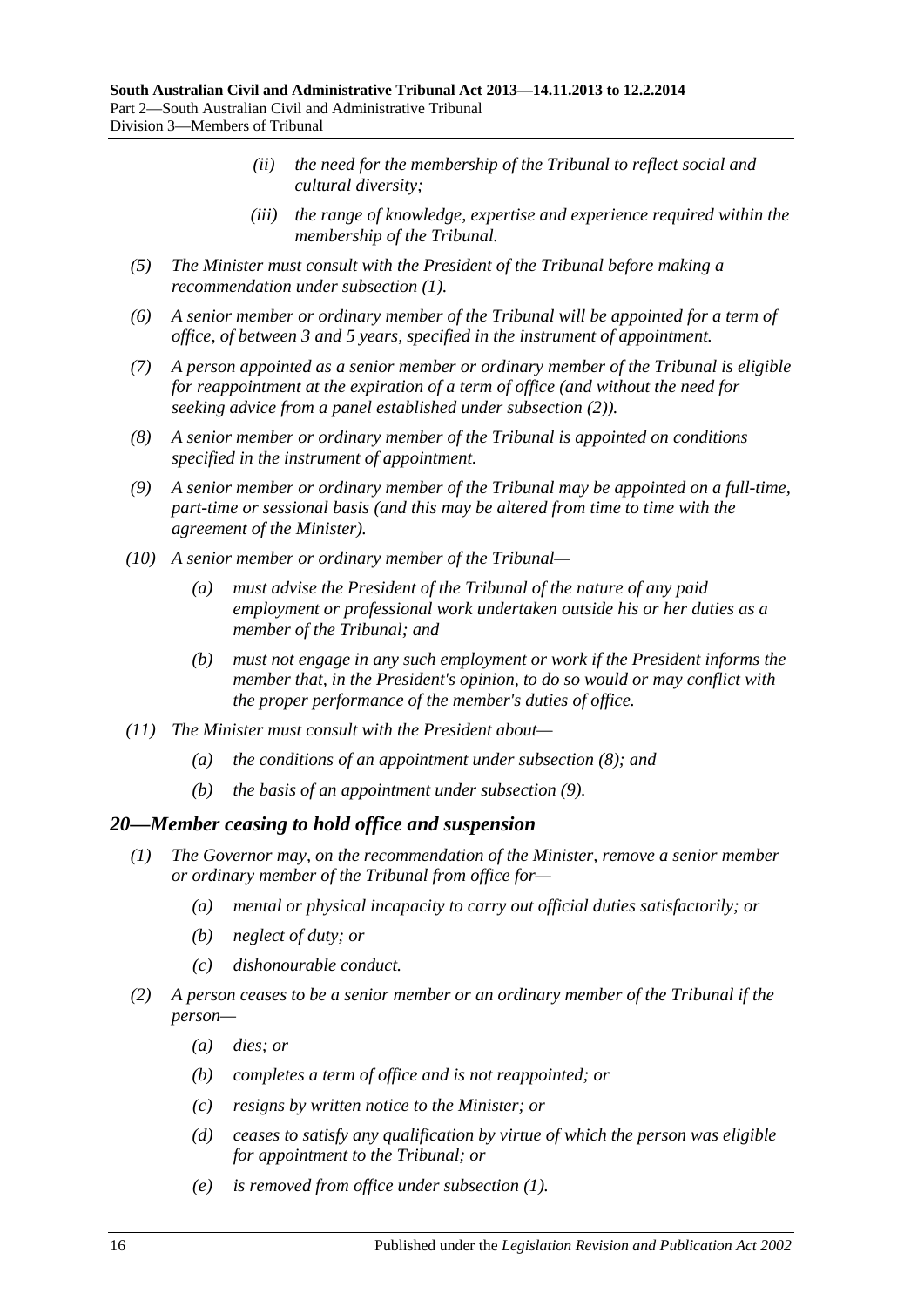- *(3) The Minister must consult with the President before making a recommendation under [subsection](#page-15-3) (1).*
- <span id="page-16-3"></span>*(4) The President may, on his or her own initiative or at the request of the Minister, suspend a senior member or ordinary member of the Tribunal from office if it appears that there may be grounds for the removal of the member from the member's office.*
- *(5) If a senior member or ordinary member of the Tribunal who is appointed on a full-time or part-time basis is suspended under [subsection](#page-16-3) (4), the member remains entitled to the member's usual remuneration and allowances during the period of suspension.*

#### <span id="page-16-0"></span>*21—Supplementary members*

- *(1) The Attorney-General may, at the request or with the agreement of the President of the Tribunal, temporarily appoint a person to act as a supplementary senior member or a supplementary ordinary member of the Tribunal in relation to a particular matter or matters or for a specified period.*
- *(2) The Attorney-General may only appoint a person under this section if he or she is eligible for appointment as a senior member or an ordinary member of the Tribunal.*
- *(3) An appointment under this section must be made in writing.*
- *(4) The person may act as a member of the Tribunal in relation to a matter, or for the period, for which the person is appointed, and when acting under the appointment the person is to be regarded as a senior member or an ordinary member of the Tribunal (according to the basis on which the appointment was made) for the purposes of this Act and any relevant Act (and the other provisions of this subdivision apply with any necessary modifications in relation to a person appointed under this section).*
- *(5) A person appointed under this section is, for the period of appointment, entitled to be paid any salary or allowances determined by the Attorney-General after consultation with the President of the Tribunal.*
- *(6) A person appointed under this section for a particular period may be appointed to act for a further period by the Attorney-General after consultation with the President of the Tribunal.*
- <span id="page-16-4"></span>*(7) The Governor may at any time, on the recommendation of the Attorney-General, cancel the appointment of a person under this section.*
- *(8) Before the Governor acts under [subsection](#page-16-4) (7), the Attorney-General must consult with the President of the Tribunal (unless the Attorney-General is acting at the request of the President).*

#### <span id="page-16-1"></span>**Subdivision 6—Assessors**

#### <span id="page-16-2"></span>*22—Assessors*

- *(1) There will be such panels of assessors as may be necessary for the purposes of any relevant Act.*
- <span id="page-16-5"></span>*(2) An assessor will be appointed by the Governor on the recommendation of the Minister.*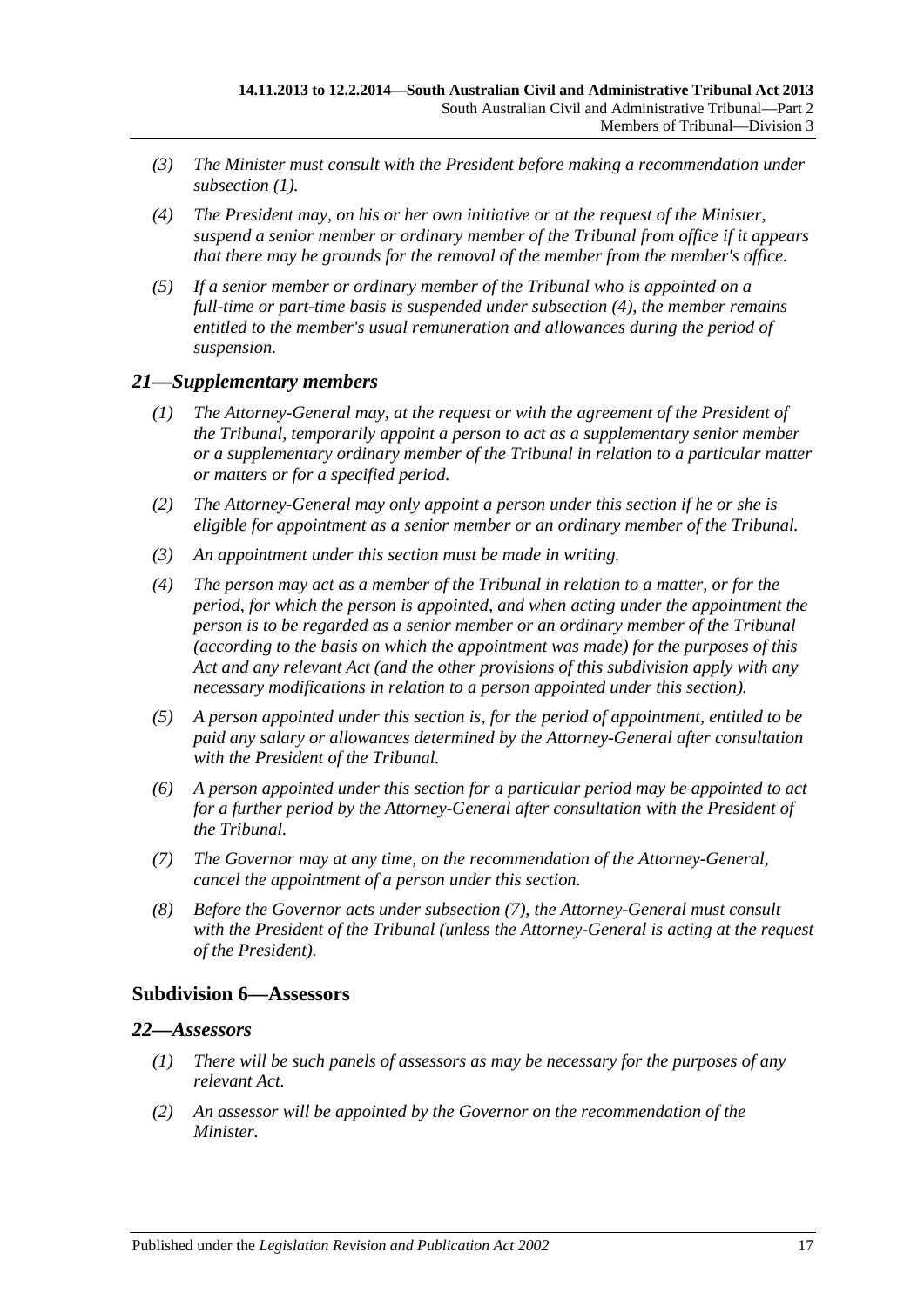- *(3) An assessor must be a person who, in the opinion of the Minister, is qualified, by reason of his or her knowledge, expertise and experience, to provide specialist knowledge in a field or fields in which the Tribunal exercises jurisdiction (after taking into account the provisions of any relevant Act).*
- *(4) The Minister must consult with the President of the Tribunal before making a recommendation under [subsection](#page-16-5) (2).*
- *(5) An assessor will be appointed for a term of office, not exceeding 5 years, specified in the instrument of appointment and is eligible for reappointment at the expiration of a term of office.*
- *(6) An assessor is appointed on conditions specified in the instrument of appointment.*
- *(7) An assessor will sit on a sessional basis.*
- *(8) Subject to the conditions of appointment, an assessor may perform work outside the Tribunal.*
- <span id="page-17-2"></span>*(9) The Governor may, on the recommendation of the Minister, remove an assessor from office for—*
	- *(a) mental or physical incapacity to carry out official duties satisfactorily; or*
	- *(b) neglect of duty; or*
	- *(c) dishonourable conduct.*
- *(10) A person ceases to be an assessor if the person—*
	- *(a) dies; or*
	- *(b) completes a term of office and is not reappointed; or*
	- *(c) resigns by written notice to the Minister; or*
	- *(d) ceases to satisfy any qualification by virtue of which the person was eligible for appointment to the Tribunal; or*
	- *(e) is removed from office under [subsection](#page-17-2) (9).*
- *(11) The Minister must consult with the President of the Tribunal before making a recommendation under [subsection](#page-17-2) (9).*
- *(12) The Governor may make appointments from time to time for the purpose of maintaining or increasing the membership of panels established under this section.*

## <span id="page-17-0"></span>**Division 4—Constitution of Tribunal and its decision-making processes**

#### <span id="page-17-1"></span>*23—Constitution of Tribunal*

- *(1) Subject to this section, the President may determine, in relation to a particular matter or matters, or particular classes of matters, which member or members of the Tribunal will constitute the Tribunal.*
- *(2) The Tribunal is not to be constituted by more than 3 members.*
- *(3) A person is not allowed to be a sitting member of the Tribunal, or perform any function as a member of the Tribunal, in relation to a matter in the review jurisdiction of the Tribunal if the person was—*
	- *(a) the decision-maker in relation to that matter; or*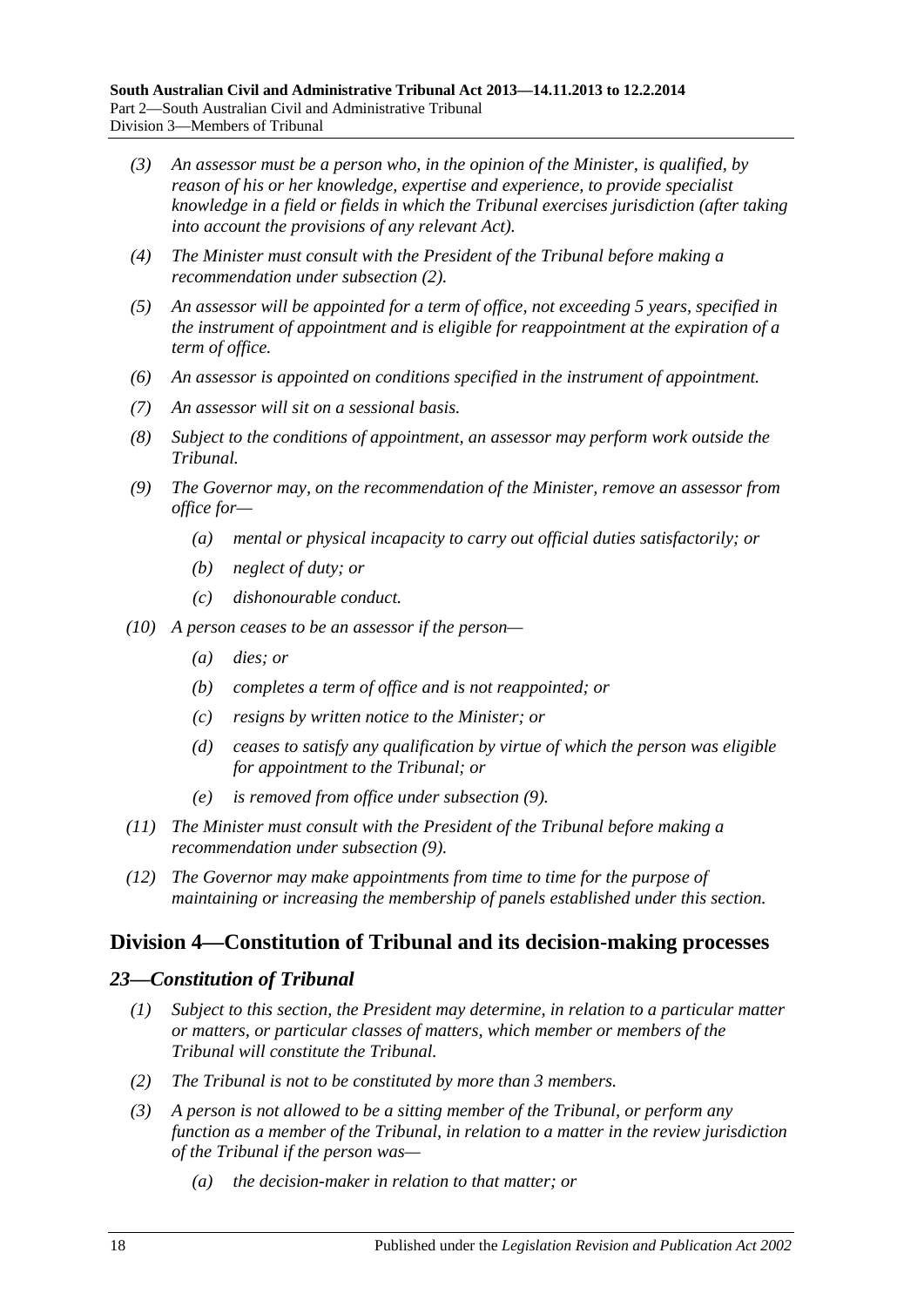- *(b) a member of a body that was the decision-maker in relation to that matter.*
- *(4) The President may, as he or she thinks fit—*
	- *(a) alter who is to constitute the Tribunal for the purpose of dealing with a matter, or anything relating to a matter, and the Tribunal as constituted after the alteration can have regard to any record of the proceedings of the Tribunal in relation to the matter before the alteration or any evidence taken in the proceedings before the alteration;*
	- *(b) provide that different aspects of the same matter may be dealt with by different members of the Tribunal, and the members of the Tribunal may then come together and have regard to any evidence taken by the respective members of the Tribunal for the purposes of the proceedings of the Tribunal.*
- *(5) In addition, the Tribunal may be constituted of—*
	- *(a) a registrar for the purpose of adjourning proceedings; or*
	- *(b) a registrar or other member of the staff of the Tribunal for any other purpose specified by this Act or a relevant Act, prescribed by the rules of the Tribunal, or determined by the President.*
- *(6) The Tribunal may, at any one time, be separately constituted in accordance with this section for the hearing and determination of any number of separate matters.*
- *(7) The Tribunal may, if it considers it appropriate to do so, organise its business and regulate proceedings before the Tribunal in such a way that 2 or more proceedings in respect of the same matter are heard together.*
- *(8) Where a registrar or other member of the staff of the Tribunal exercises the jurisdiction of the Tribunal, the registrar or other member of the staff may, and must if the Tribunal or the President of the Tribunal so directs, refer the matter to the Tribunal for determination by the Tribunal.*
- *(9) If a provision of this Act and the provisions of a relevant Act deal with the manner in which the Tribunal is to be constituted for the purposes of proceedings or any other business under a relevant Act, this section applies subject to those provisions of the relevant Act.*

#### <span id="page-18-0"></span>*24—Who presides at proceedings of Tribunal*

- *(1) If, for dealing with a particular matter, the Tribunal is constituted by 2 or more members, the most senior of them is to preside at the proceedings of the Tribunal.*
- *(2) The seniority of members of the Tribunal depends on which of the offices held takes precedence and, if that does not determine a member's seniority, the matter is to be resolved by the President of the Tribunal.*
- *(3) The order of precedence of offices is as follows:*
	- *(a) President;*
	- *(b) Deputy President;*
	- *(c) magistrate;*
	- *(d) senior member;*
	- *(e) ordinary member;*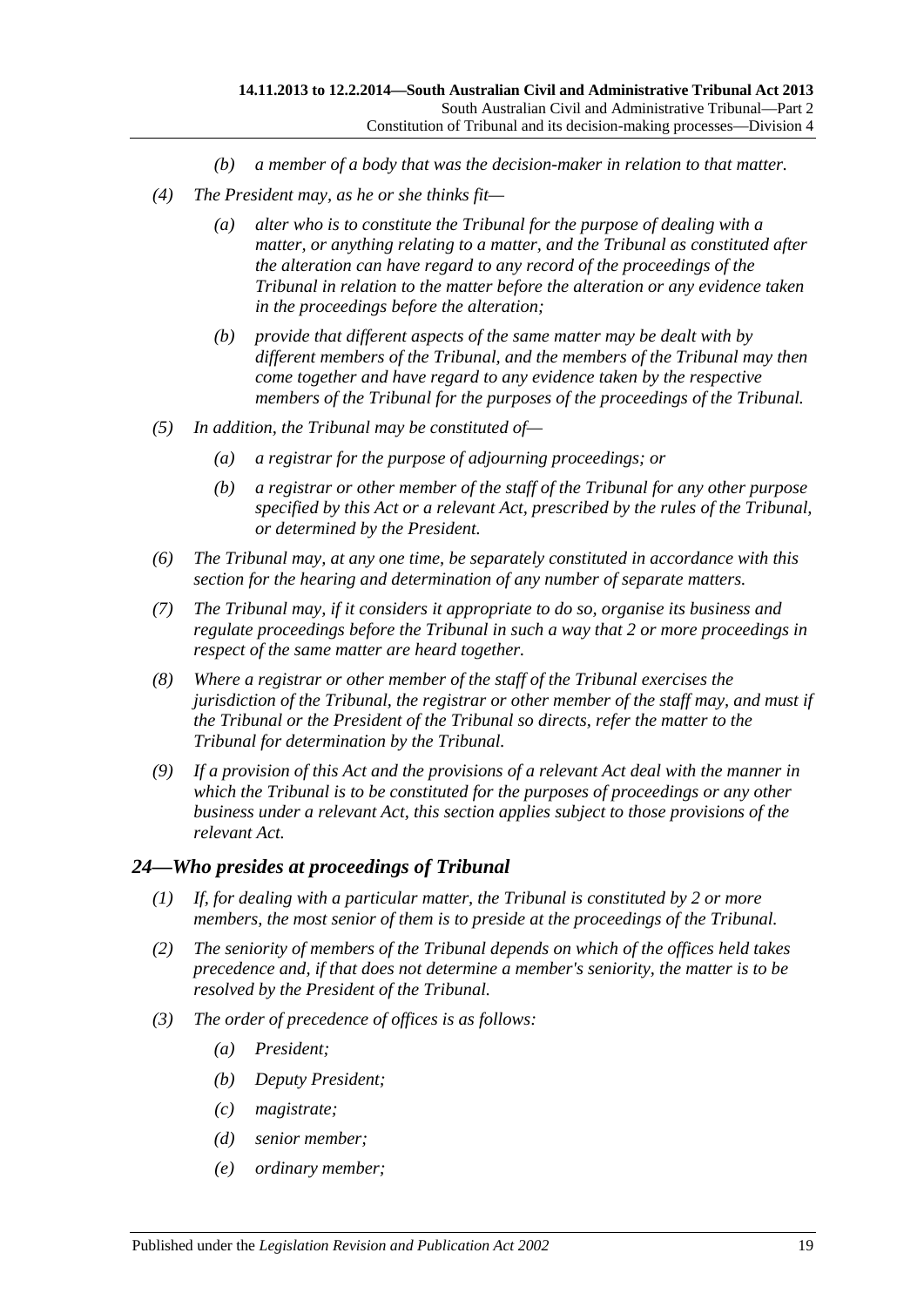#### *(f) assessor.*

#### <span id="page-19-0"></span>*25—Decision if 2 or more members constitute Tribunal*

*If the Tribunal is constituted by 2 or more members, a question they are required to decide is resolved, unless [section](#page-19-1) 26 applies, according to the opinion of the majority of them but, if their opinions on the question are equally divided, the question is to be resolved according to the opinion of the presiding member.*

#### <span id="page-19-1"></span>*26—Determination of questions of law*

- *(1) The member of the Tribunal constituting the Tribunal or, if the Tribunal is constituted by 2 or more members, the presiding member, may refer a question of law to a Presidential member of the Tribunal.*
- <span id="page-19-6"></span>*(2) If a question of law is referred under this section—*
	- *(a) the question is decided by the Tribunal according to the opinion of the Presidential member of the Tribunal; or*
	- *(b) the Presidential member may refer the question to the Supreme Court for decision by the Full Court of the Supreme Court.*
- *(3) If a Presidential member of the Tribunal decides a question of law under [subsection](#page-19-6) (2), the Presidential member may, in addition—*
	- *(a) decide any other questions remaining between the parties; and*
	- *(b) make such orders that are necessary to dispose of the matter.*

## <span id="page-19-2"></span>**Division 5—Related matters**

#### <span id="page-19-3"></span>*27—Streams*

*Without limiting any other provisions, the President of the Tribunal may, in order to facilitate the expeditious conduct of its proceedings, and the proper and effective resolution of matters before the Tribunal, establish various streams or lists that reflect the areas of jurisdiction of the Tribunal.*

## <span id="page-19-4"></span>**28—Validity of acts of Tribunal**

An act or proceeding of the Tribunal is not invalid by reason only of a vacancy in the membership of, or a defect in the appointment of a person to, the Tribunal or a panel from which members of the Tribunal are drawn, or a defect in the appointment of any other person to act on behalf of the Tribunal.

## <span id="page-19-5"></span>**29—Disclosure of interest by members of Tribunal**

If the Tribunal is constituted of, or includes, a member who has a pecuniary or other interest that could conflict with the proper performance of the member's functions in proceedings before the Tribunal, the member—

- (a) must disclose the interest to the parties to the proceedings and to the President of the Tribunal; and
- (b) must not take part in the proceedings or exercise powers affecting the proceedings—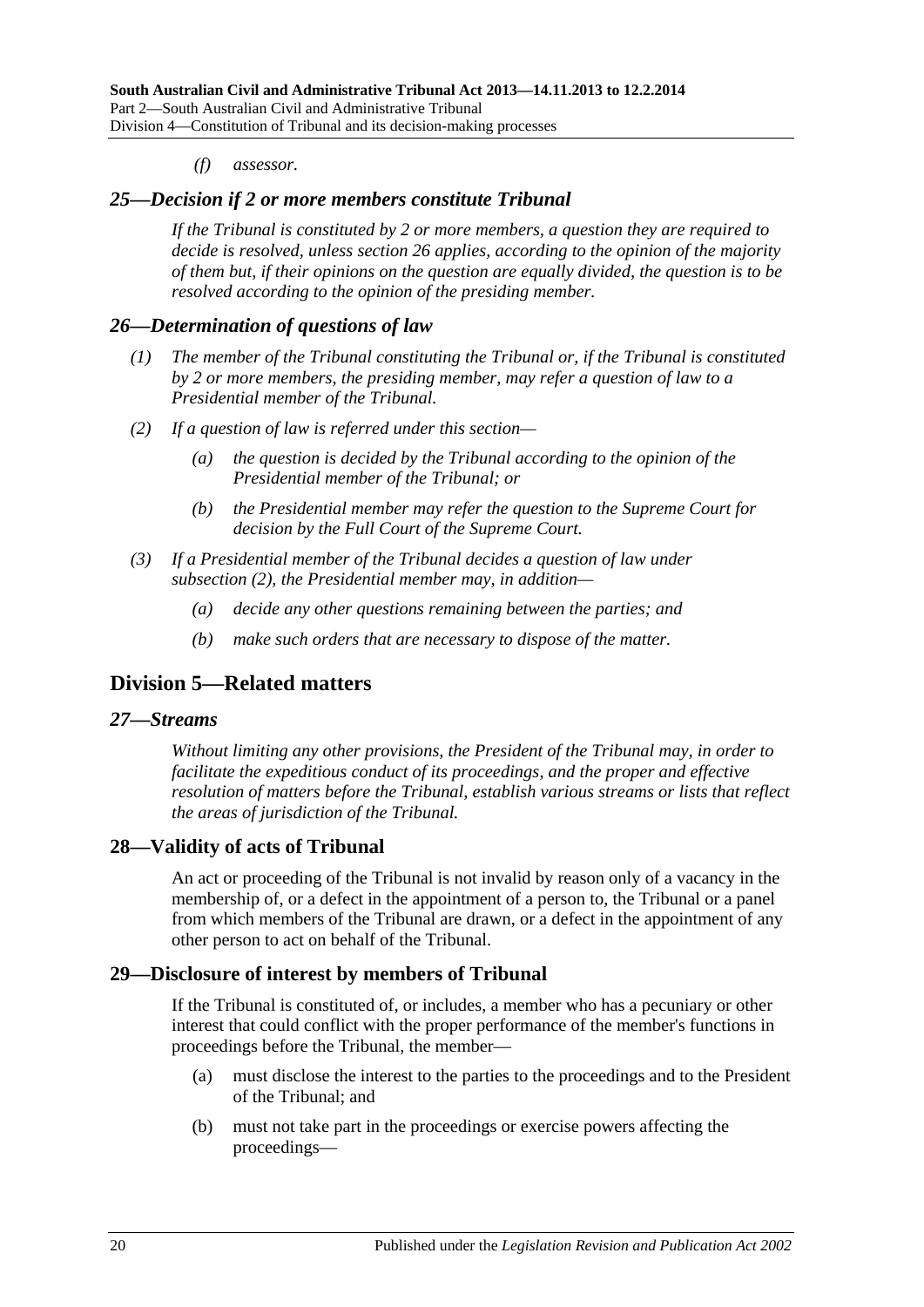- (i) if the President directs the member to withdraw from the proceedings; or
- (ii) if a party to the proceedings does not consent to the member hearing and determining, or participating in the hearing and determination of, the proceedings.

## <span id="page-20-5"></span><span id="page-20-0"></span>**30—Delegation**

- (1) The President of the Tribunal may delegate a function or power of the President under this or any other Act—
	- (a) to another member of the Tribunal; or
	- (b) to a member of the staff of the Tribunal; or
	- (c) to the person (being either a member of the Tribunal or a member of the staff of the Tribunal) for the time being performing particular duties or holding or acting in a particular position.
- (2) A delegation under [subsection](#page-20-5) (1)—
	- (a) must be made by instrument in writing; and
	- (b) may be conditional; and
	- (c) does not derogate from the ability of the President to act in any matter; and
	- (d) is revocable at will by the President.

## <span id="page-20-1"></span>*Part 3—Jurisdiction*

## <span id="page-20-2"></span>*Division 1—Preliminary*

## <span id="page-20-6"></span><span id="page-20-3"></span>*31—Sources of jurisdiction*

- *(1) The Tribunal will have the jurisdiction conferred on it by or under this or any other Act.*
- *(2) Without limiting [subsection](#page-20-6) (1), if a provision of an Act enables an application, referral or appeal to be made to the Tribunal, or a claim to be brought before the Tribunal, the Act will be taken to confer jurisdiction on the Tribunal to deal with the matter concerned.*

## <span id="page-20-4"></span>*32—Kinds of jurisdiction*

- *(1) Subject to [subsection](#page-20-7) (2), a matter in which the Tribunal has jurisdiction comes within—*
	- *(a) its original jurisdiction; or*
	- *(b) its review jurisdiction.*
- <span id="page-20-8"></span><span id="page-20-7"></span>*(2) [Subsection](#page-20-8) (1)(b) does not encompass the internal review jurisdiction that is exercised under Part [5 Division](#page-37-4) 1.*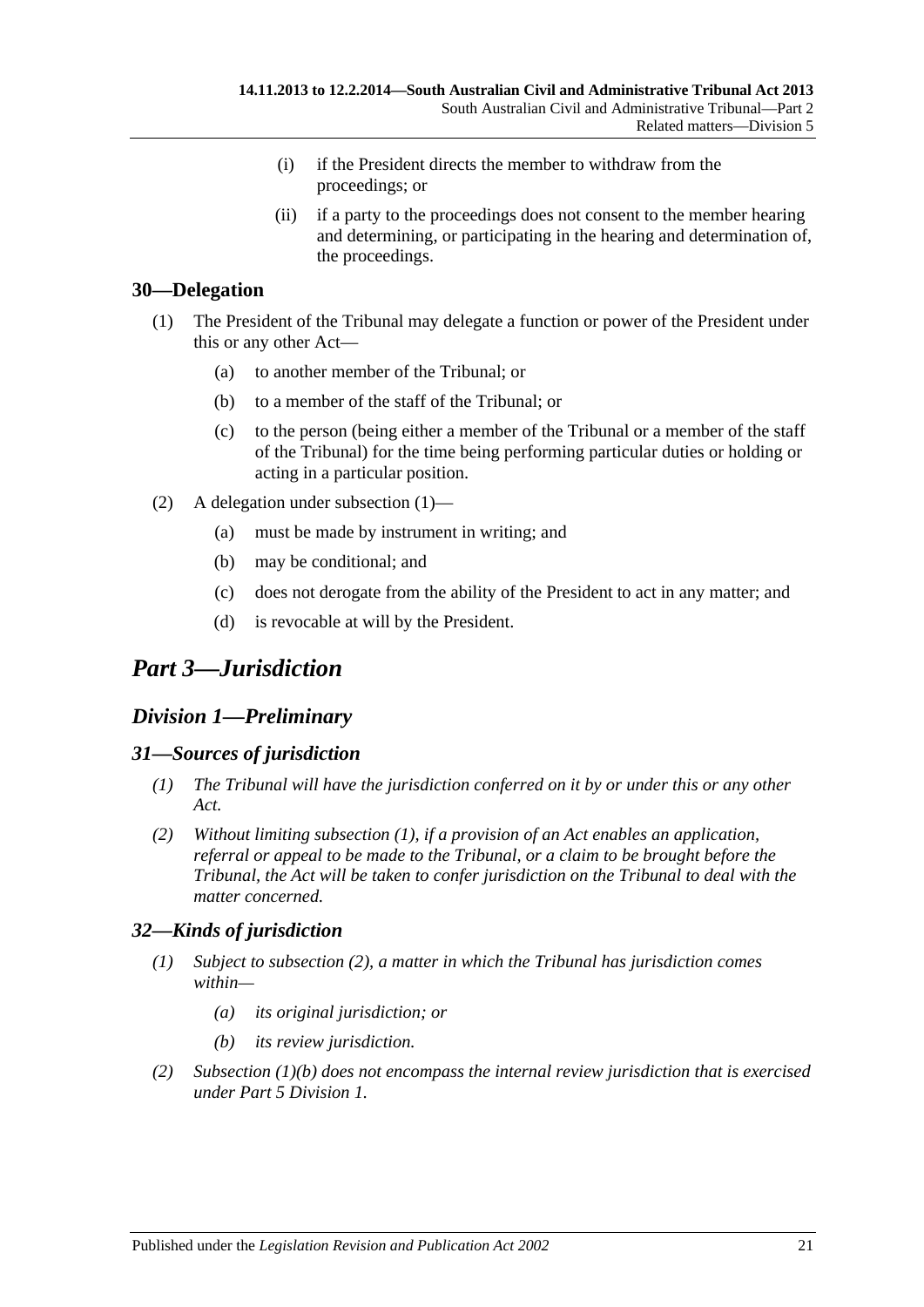## <span id="page-21-0"></span>*Division 2—Original jurisdiction*

## <span id="page-21-1"></span>*33—Original jurisdiction*

- *(1) Subject to [subsection](#page-21-5) (2), if the matter that a relevant Act gives the Tribunal to deal with does not involve a review of a decision, the matter comes within the Tribunal's original jurisdiction.*
- <span id="page-21-5"></span>*(2) Subject to [subsections](#page-21-6) (3) and [\(4\),](#page-21-7) the Tribunal will, in its original jurisdiction, act as the original decision-maker in the matter (and accordingly apply those principles which, according to law, are to be applied to bodies that make such decisions pursuant to statute).*
- <span id="page-21-6"></span>*(3) In exercising its original jurisdiction, the Tribunal is to deal with a matter in accordance with this Act and the relevant Act.*
- <span id="page-21-7"></span>*(4) Furthermore, the relevant Act may modify the operation of this Act in relation to a matter that comes within the Tribunal's original jurisdiction.*

## <span id="page-21-2"></span>*Division 3—Review jurisdiction*

#### <span id="page-21-8"></span><span id="page-21-3"></span>*34—Decisions within review jurisdiction*

- *(1) If the matter that a relevant Act gives the Tribunal jurisdiction to deal with is a matter that expressly or necessarily involves a review of a decision, the matter comes within the Tribunal's review jurisdiction.*
- <span id="page-21-4"></span>*(2) For the purposes of this Act, a decision mentioned in [subsection](#page-21-8) (1) is a reviewable decision and the person or body that made or is taken to have made the decision is the decision-maker for the reviewable decision.*
- *(3) Subject to [subsections \(4\),](#page-21-9) [\(5\)](#page-21-10) and [\(6\),](#page-21-11) the Tribunal will, in exercising its review jurisdiction, examine the decision of the decision-maker by way of rehearing.*
- <span id="page-21-9"></span>*(4) On a rehearing, the Tribunal must reach the correct or preferable decision but in doing so must have regard to, and give appropriate weight to, the decision of the original decision-maker.*
- <span id="page-21-10"></span>*(5) A procedure on a rehearing will include—*
	- *(a) an examination of the evidence or material before the decision-maker (unless any such evidence or material is to be excluded under another provision of this Act or under any other law); and*
	- *(b) a consideration of any further evidence or material that the Tribunal decides, in the circumstances of the particular case, to admit for the purposes of rehearing the matter.*
- <span id="page-21-11"></span>*(6) In exercising its review jurisdiction, the Tribunal is to deal with a matter in accordance with this Act and the relevant Act.*
- *(7) Furthermore, the relevant Act may modify the operation of this Act in relation to a matter that comes within the Tribunal's review jurisdiction.*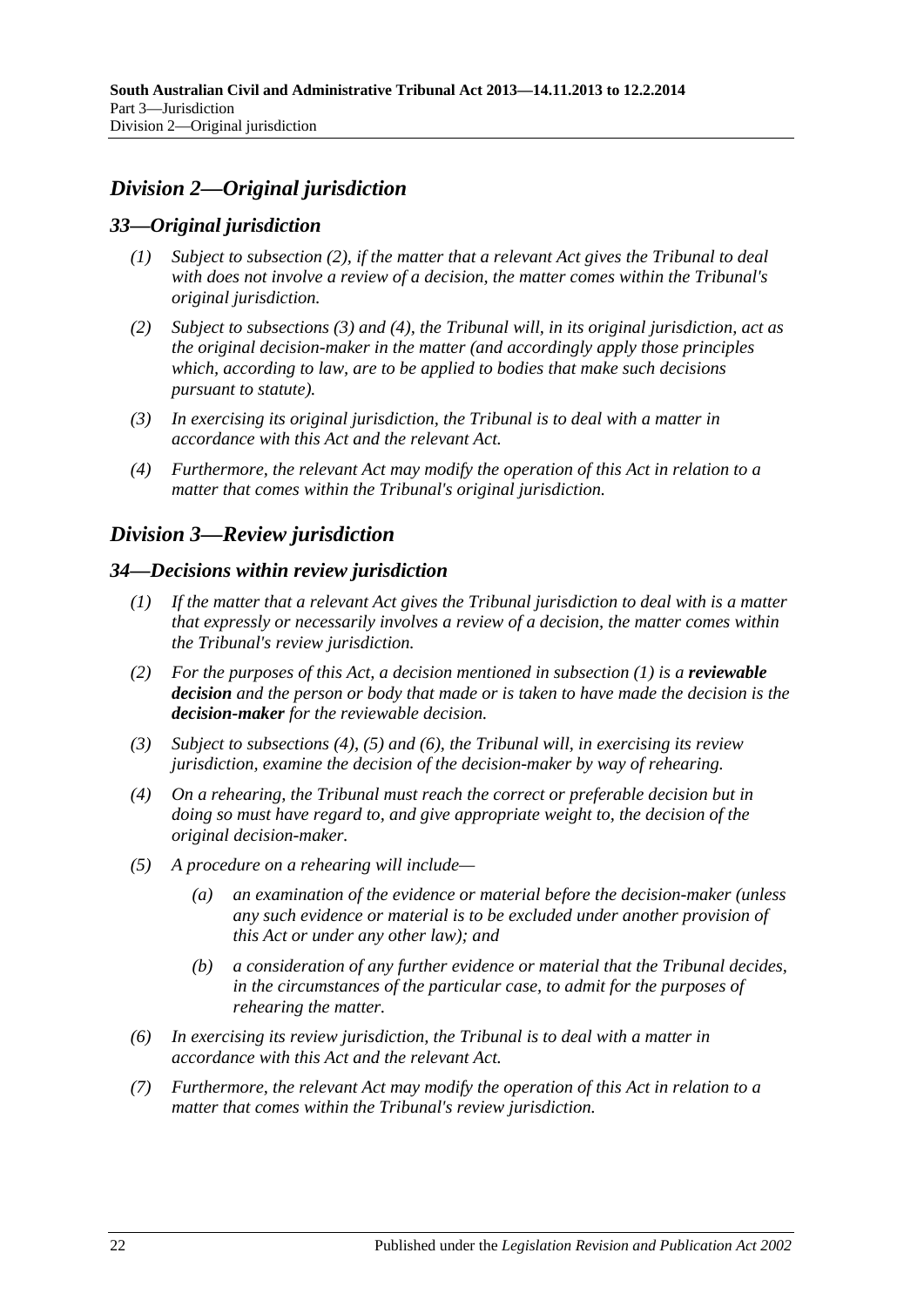## <span id="page-22-2"></span><span id="page-22-0"></span>*35—Decision-maker must assist Tribunal*

- *(1) In proceedings for the review of a reviewable decision, the decision-maker for the reviewable decision must use his or her best endeavours to help the Tribunal so that it can make its decision on the review.*
- <span id="page-22-4"></span><span id="page-22-3"></span>*(2) Without limiting [subsection](#page-22-2) (1), the decision-maker must provide the following to the Tribunal within a reasonable period and in any event within the time prescribed by the regulations:*
	- *(a) a written statement of the reasons for the decision;*
	- *(b) any document or thing in the decision-maker's possession or control that may be relevant to the Tribunal's review of the decision.*
- *(3) The decision-maker must, in providing any document or thing under [subsection](#page-22-3) (2), take reasonable steps to identify the documents or things that were taken into account in making the relevant decision.*
- <span id="page-22-5"></span>*(4) If the Tribunal considers that there are additional documents or things in the decision-maker's possession or control that may be relevant to the Tribunal's review of the reviewable decision, the Tribunal may, by written notice, require the decision-maker to provide the documents or things.*
- <span id="page-22-6"></span>*(5) If the Tribunal considers the statement of reasons given under [subsection](#page-22-4) (2)(a) is not adequate, the Tribunal may, by written notice, require the decision-maker to give the Tribunal an additional statement containing stated further particulars.*
- *(6) The decision-maker must comply with a notice given under [subsection](#page-22-5) (4) or [\(5\)](#page-22-6) within the period stated in the notice.*
- *(7) A requirement under this section that the decision-maker give the Tribunal information or a document or thing applies despite any provision in another Act prohibiting or restricting the disclosure of the information or the information contained in the document or thing.*
- *(8) The Tribunal may examine any document or thing provided under this section and draw any conclusions of fact it considers proper.*

#### <span id="page-22-1"></span>*36—Effect of review proceedings on decision being reviewed*

- *(1) The commencement of proceedings for the review of a decision does not affect the operation of the decision or prevent the taking of action to implement the decision unless—*
	- *(a) the relevant Act states otherwise; or*
	- *(b) an order is made under [subsection](#page-22-7) (2).*
- <span id="page-22-7"></span>*(2) On or after the commencement of proceedings for the review of a decision, the Tribunal or the decision-maker may, on application or on its own initiative, make an order staying or varying the operation or the implementation of the whole or a part of the reviewable decision pending the determination of the matter, or until such time (whether before or after the determination of the matter) as the Tribunal or the*  decision-maker may specify, if the Tribunal, or the decision-maker, is satisfied that it *is just and reasonable in the circumstances to make the order.*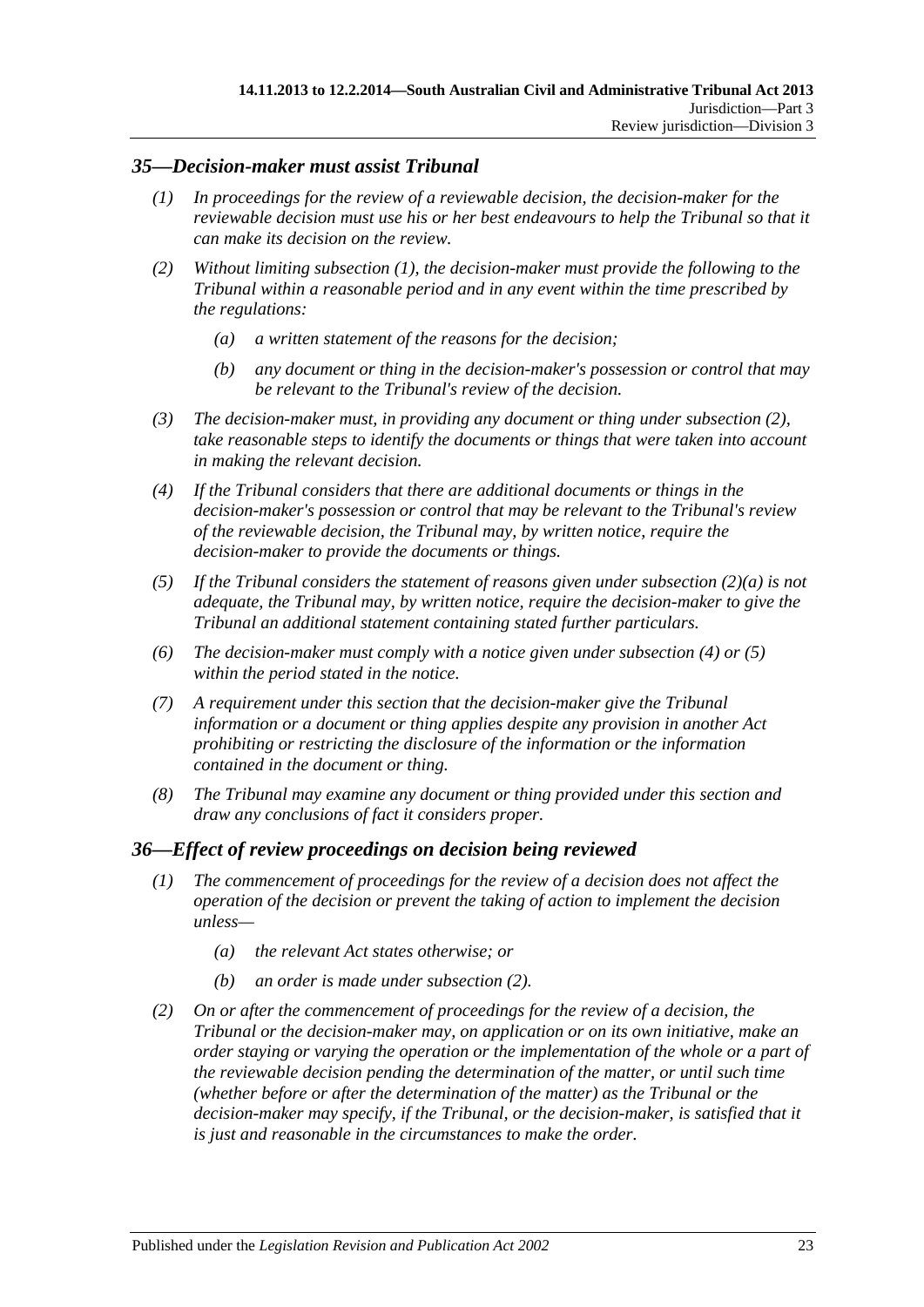- *(3) An order by the Tribunal or the decision-maker under this section—*
	- *(a) is subject to such conditions as are specified in the order; and*
	- *(b) may be varied or revoked—*
		- *(i) in any case—by further order of the Tribunal; or*
		- *(ii) if the order was made by the decision-maker—by further order by the decision-maker or the Tribunal.*

#### <span id="page-23-0"></span>*37—Decision on review*

- *(1) The Tribunal may, on a review under this Division—*
	- *(a) affirm the decision that is being reviewed; or*
	- *(b) vary the decision that is being reviewed; or*
	- *(c) set aside the decision being reviewed and—*
		- *(i) substitute its own decision; or*
		- *(ii) send the matter back to the decision-maker for reconsideration in accordance with any directions or recommendations that the Tribunal considers appropriate,*

<span id="page-23-2"></span>*and, in any case, may make any order the Tribunal considers appropriate (including any interim order pending the reconsideration and determination of the matter by the decision-maker, or any ancillary or consequential order, that the Tribunal considers appropriate).*

- *(2) The fact that a decision is made on reconsideration under [subsection](#page-23-2) (1)(c)(ii) does not prevent the decision from being open to review by the Tribunal.*
- <span id="page-23-3"></span>*(3) The decision-maker's decision as affirmed or varied by the Tribunal or a decision that the Tribunal substitutes for the decision-maker's decision—*
	- *(a) is to be regarded as, and given effect as, a decision of the decision-maker; and*
	- *(b) unless the relevant Act states otherwise or the Tribunal orders otherwise, is to be regarded as having effect, from the time when the decision reviewed would have, or would have had, effect.*
- *(4) Without limiting [subsection](#page-23-3) (3)(a), the decision-maker has power to do anything necessary to implement the Tribunal's decision.*
- *(5) Despite [subsection](#page-23-3) (3)(a), the decision as affirmed, varied or substituted is not again open to review before the Tribunal as a decision of the decision-maker (but may be subject to appeal under this Act).*

#### <span id="page-23-1"></span>*38—Tribunal may invite decision-maker to reconsider decision*

- *(1) At any stage of proceedings for the review of a reviewable decision, the Tribunal may invite the decision-maker to reconsider the decision.*
- *(2) On being invited by the Tribunal to reconsider the reviewable decision, the decision-maker may—*
	- *(a) affirm the decision; or*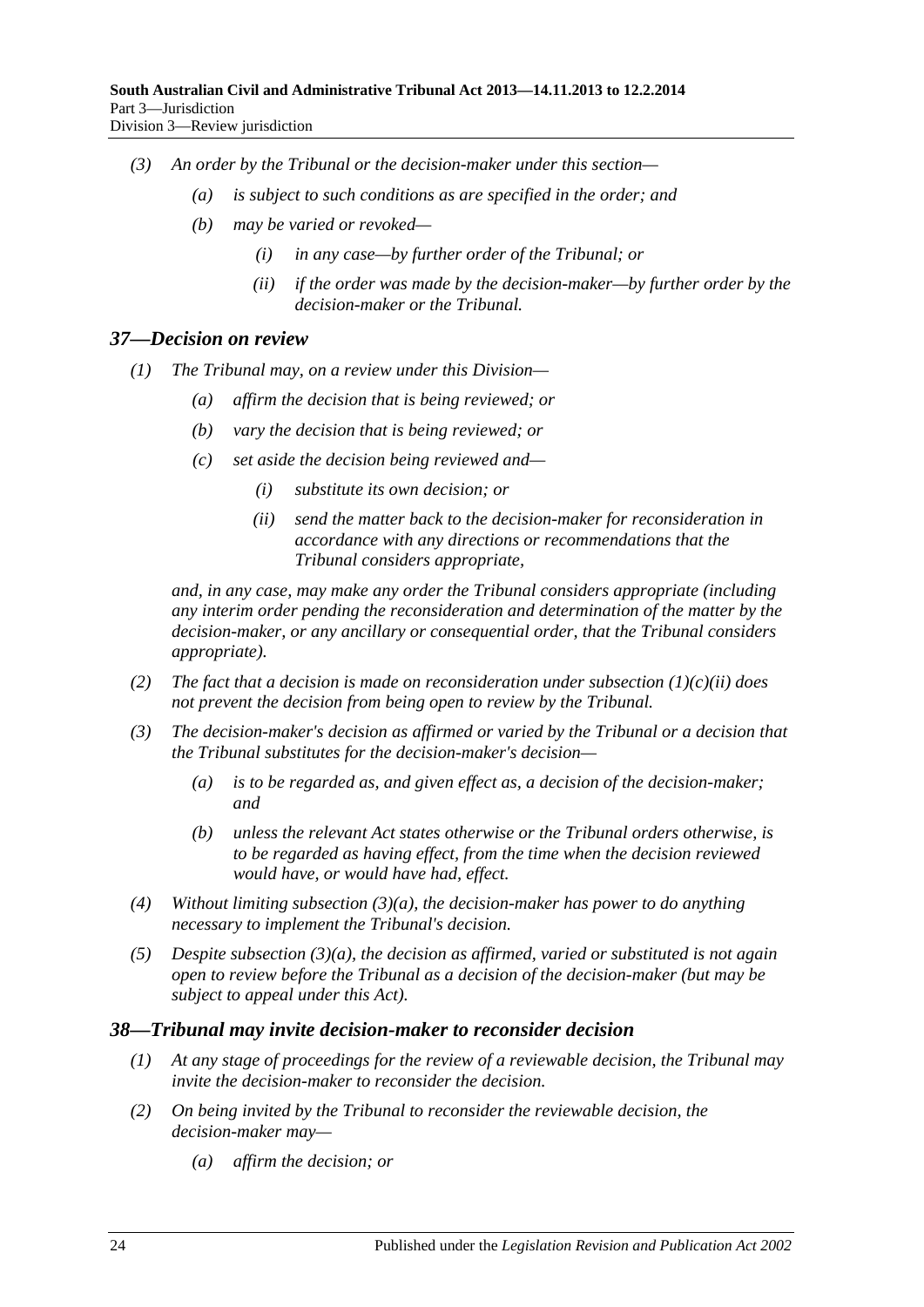- *(b) vary the decision; or*
- *(c) set aside the decision and substitute a new decision.*
- *(3) If the decision-maker varies the decision or sets it aside and substitutes a new decision, unless the proceedings for a review are withdrawn, the proceedings will then be taken to be for—*
	- *(a) the review of the decision as varied; or*
	- *(b) the review of the substituted decision.*
- *(4) The Tribunal may specify a period within which the decision-maker should act under this section (and if the decision-maker does not take action within that period then the Tribunal may resume its proceedings under this Division in such manner as it thinks fit).*

## <span id="page-24-1"></span><span id="page-24-0"></span>*Part 4—Principles, powers and procedures*

## *Division 1—Principles governing hearings*

#### <span id="page-24-2"></span>*39—Principles governing hearings*

- *(1) On the hearing of any proceedings, but subject to the provisions of a relevant Act—*
	- *(a) the procedure of the Tribunal will, subject to this Act, be conducted with the minimum of formality; and*
	- *(b) the Tribunal is not bound by the rules of evidence and may inform itself as it thinks fit; and*
	- *(c) the Tribunal must act according to equity, good conscience and the substantial merits of the case and without regard to legal technicalities and forms.*
- *(2) Nothing in this Act affects any rule or principle of law relating to—*
	- *(a) legal professional privilege; or*
	- *(b) "without prejudice" privilege; or*
	- *(c) public interest immunity.*
- *(3) This section does not limit the operation of [section](#page-37-2) 69.*

## <span id="page-24-3"></span>*Division 2—Evidentiary powers*

#### <span id="page-24-4"></span>*40—Power to require person to give evidence or to produce evidentiary material*

- *(1) The Tribunal may, on the application of a party to proceedings or on its own initiative, issue a summons requiring a person to appear before the Tribunal at a specified time and place to give evidence or to produce evidentiary material (or both).*
- *(2) A summons to produce evidentiary material may, instead of providing for production of the material before the Tribunal, provide for production of the material to an officer of the Tribunal, or to any person nominated in the summons.*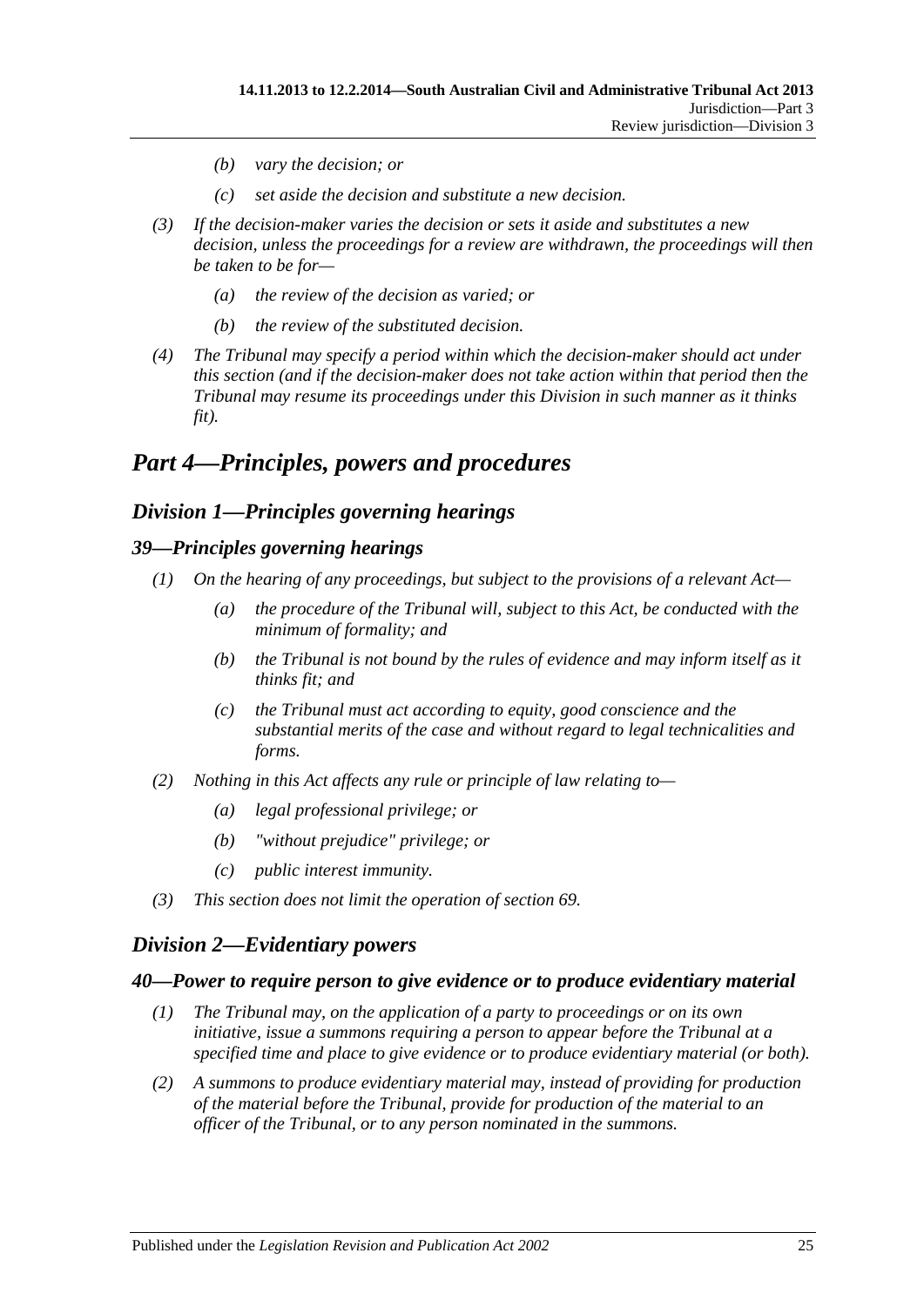- *(3) The Tribunal may—*
	- *(a) retain any document, object or substance produced before it for such reasonable period as it thinks fit, and make copies of any document; and*
	- *(b) require a person to make an oath or affirmation (which may be administered by any member or officer of the Tribunal) to answer truthfully questions put by any member of the Tribunal or any person appearing before the Tribunal; and*
	- *(c) require any person to answer any questions put by any member of the Tribunal or any person appearing before the Tribunal that are determined by the Tribunal to be relevant to the proceedings before the Tribunal.*
- *(4) A person who is called to give evidence or to produce evidentiary material before the Tribunal and—*
	- *(a) refuses or fails to make an oath or affirmation when required to do so under this section; or*
	- *(b) refuses or fails without reasonable excuse to produce evidentiary material that the person is required by the Tribunal to produce; or*
	- *(c) refuses or fails without reasonable excuse to appear before the Tribunal in response to a summons; or*
	- *(d) refuses or fails without reasonable excuse to give evidence before the Tribunal or otherwise refuses or fails without reasonable excuse to answer any question put in proceedings before the Tribunal or otherwise required under this Act; or*
	- *(e) gives false or misleading evidence to the Tribunal; or*
	- *(f) misbehaves before the Tribunal, wilfully insults the Tribunal or 1 or more members or officers of the Tribunal in the exercise of official duties, or wilfully interrupts the proceedings of the Tribunal,*

*is guilty of an offence.*

*Maximum penalty: \$25 000 or imprisonment for 1 year.*

- *(5) A summons under this section may be issued on behalf of the Tribunal by—*
	- *(a) any member of the Tribunal; or*
	- *(b) a registrar; or*
	- *(c) any other officer authorised under the rules or by the President of the Tribunal to issue such summonses.*

## <span id="page-25-0"></span>*41—Entry and inspection of property*

- *(1) A member of the Tribunal may enter any land or building and carry out any inspection that the Tribunal considers relevant to any proceedings before the Tribunal.*
- *(2) A member of the Tribunal may authorise an officer of the Tribunal to enter any land or building and carry out an inspection that the member considers relevant to any proceedings before the Tribunal.*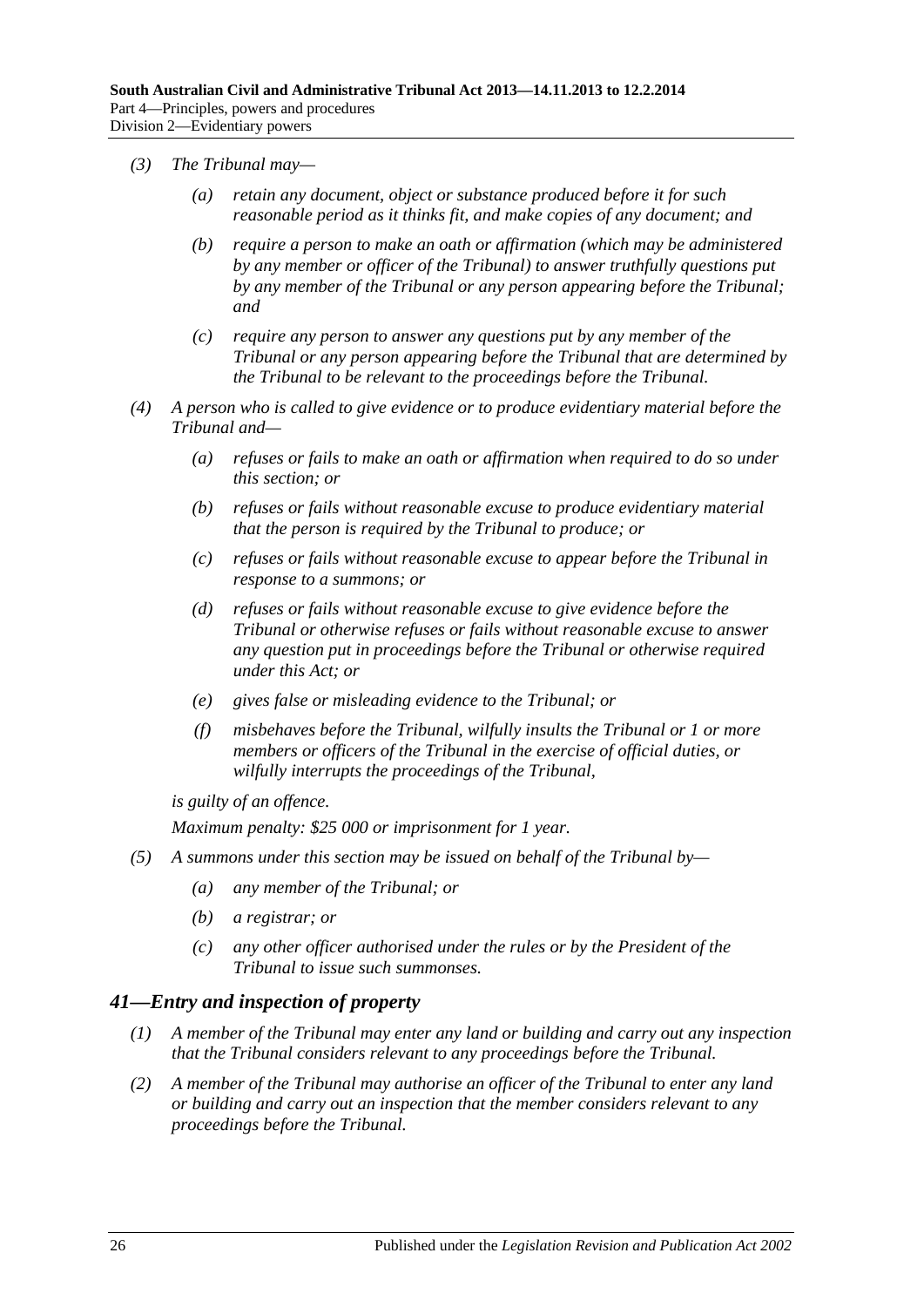*(3) A person who obstructs a member of the Tribunal, or a person authorised by the Tribunal, in the exercise of a power of entry or inspection under this section is guilty of an offence.*

*Maximum penalty: \$10 000 or imprisonment for 6 months.*

## <span id="page-26-0"></span>*42—Expert reports*

- *(1) The Tribunal may refer any question arising in any proceedings for investigation and report by an expert in the relevant field.*
- *(2) The Tribunal must seek submissions from the parties to the proceedings before making a reference under this section.*
- *(3) A person to whom a question is referred under this section becomes an officer of the Tribunal and may exercise such powers of the Tribunal as the Tribunal delegates.*
- <span id="page-26-3"></span>*(4) The Tribunal may adopt a report obtained under this section in whole or in part (or may reject it).*
- *(5) Any action taken under [subsection](#page-26-3) (4) does not prevent the Tribunal from making a further reference to an expert.*
- *(6) The Tribunal may order a party to pay or contribute to the costs of an expert's investigation and report under this section.*

## <span id="page-26-1"></span>*Division 3—Procedures*

### <span id="page-26-2"></span>*43—Practice and procedure generally*

- *(1) The Tribunal is to take measures that are reasonably practicable—*
	- *(a) to ensure that the parties to any proceedings have a reasonable opportunity to understand the nature of the matter under consideration; and*
	- *(b) to ensure that the parties to any proceedings understand the nature of any assertions made in the proceedings and the legal implications of those assertions; and*
	- *(c) to explain to the parties, if requested to do so, any aspect of the procedure of the Tribunal, or any decision or ruling made by the Tribunal; and*
	- *(d) to ensure that the parties have the opportunity in any proceedings to be heard or otherwise have their submissions received.*
- *(2) The Tribunal—*
	- *(a) is to take all practicable steps to ensure that all relevant material is disclosed to the Tribunal so as to enable it to determine all the relevant facts in issue in any proceedings; and*
	- *(b) may require evidence or argument to be presented in writing and decide on the matters on which it will hear oral evidence or argument; and*
	- *(c) may limit the time available for presenting the respective cases of parties before it at a hearing to an extent that it considers would not impede the fair and adequate presentation of the cases; and*
	- *(d) may require a document to be served outside the State; and*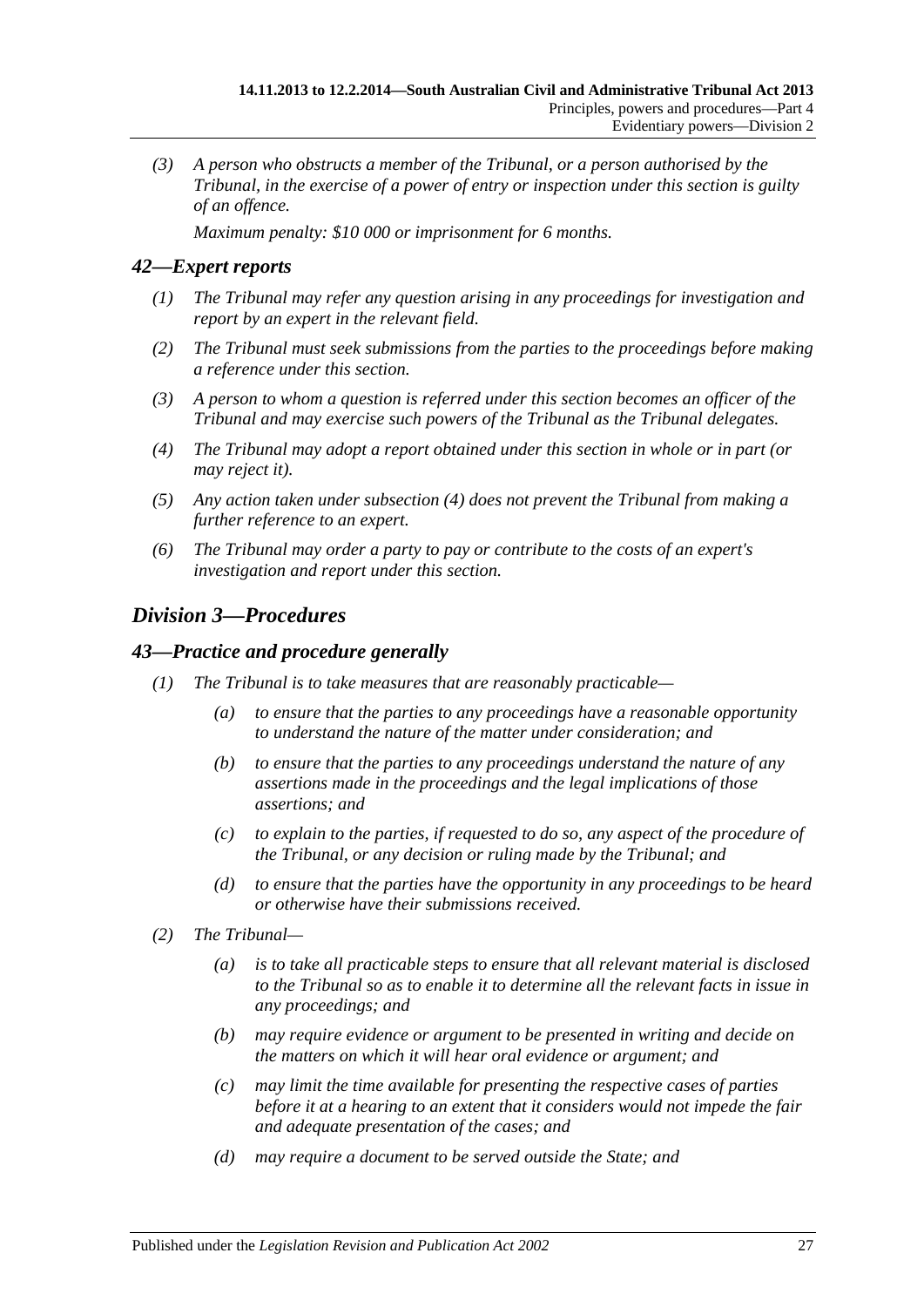- *(e) may adjourn any proceedings at any time and to any place (including for the purpose of enabling the parties to negotiate a settlement or for the purpose of reconsideration of a decision by the decision-maker).*
- *(3) To the extent that the practice or procedure of the Tribunal is not prescribed by or under this Act or a relevant Act, it is to be as the Tribunal determines.*

## <span id="page-27-0"></span>*44—Directions for conduct of proceedings*

- *(1) The Tribunal may give directions at any time in any proceedings and do whatever is necessary for the speedy and fair conduct of the proceedings.*
- *(2) The Tribunal may give directions on its own initiative or at the request of a party.*
- *(3) A directions hearing may be held for the purposes of this section before any other hearing in any proceedings.*
- *(4) The Tribunal may give a direction requiring a party to produce a document or other material, or to provide information, to the Tribunal or another party.*

## <span id="page-27-1"></span>*45—Consolidating and splitting proceedings*

- *(1) The Tribunal may direct that 2 or more proceedings that concern the same or related facts or circumstances—*
	- *(a) be consolidated into 1 proceeding; or*
	- *(b) remain as separate proceedings but be heard and determined together.*
- *(2) If proceedings are consolidated, evidence given in the consolidated proceedings is admissible in relation to matters involved in either of the proceedings that were consolidated.*
- *(3) The Tribunal may direct—*
	- *(a) that any aspect of any proceedings be heard and determined separately;*
	- *(b) that proceedings commenced by 2 or more persons jointly be split into separate proceedings.*

## <span id="page-27-2"></span>*46—More appropriate forum*

*The Tribunal may, at any time, make an order striking out all, or any part, of any proceedings if it considers that the matter, or any aspect of it, would be more appropriately dealt with by another tribunal, a court, or any other person.*

## <span id="page-27-4"></span><span id="page-27-3"></span>*47—Dismissing proceedings on withdrawal or for want of prosecution*

- *(1) The applicant in any proceedings may withdraw or agree to the withdrawal of the proceedings or a part of the proceedings.*
- *(2) Unless otherwise provided by the rules, an applicant can only act under [subsection](#page-27-4) (1) with the leave of the Tribunal.*
- *(3) The Tribunal may make an order dismissing or striking out all, or any part, of any proceedings if the applicant withdraws or agrees to the withdrawal of the proceedings or that part of it.*
- <span id="page-27-5"></span>*(4) At any time, the Tribunal may make an order dismissing or striking out all, or any part, of any proceedings for want of prosecution.*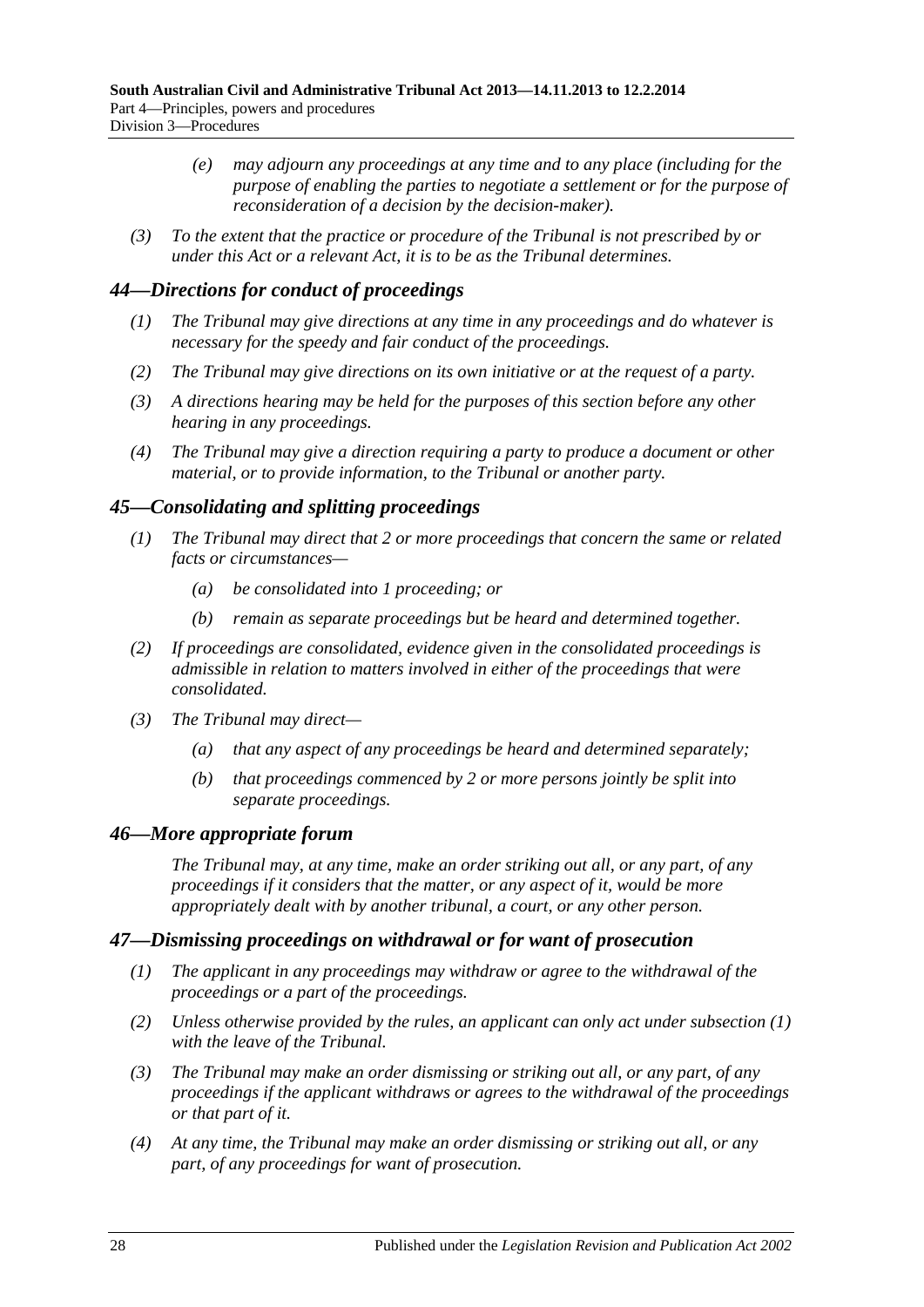- *(5) The Tribunal's power to make an order under [subsection](#page-27-5) (4) is exercisable only by a legally qualified member of the Tribunal.*
- *(6) The Tribunal may make an order under this section on the application of a party or on its own initiative.*

## <span id="page-28-0"></span>*48—Frivolous, vexatious or improper proceedings*

- *(1) This section applies if the Tribunal believes that a proceeding—*
	- *(a) is frivolous, vexatious, misconceived or lacking in substance or involves a trivial matter or amount; or*
	- *(b) is being used for an improper purpose; or*
	- *(c) is otherwise an abuse of process.*
- <span id="page-28-2"></span>*(2) If this section applies, the Tribunal may order that the proceeding be dismissed or struck out and may make any related or ancillary order.*
- *(3) The Tribunal may act under [subsection](#page-28-2) (2) on the application of a party or on its own initiative.*
- *(4) If a proceeding is dismissed or struck out under this section, another proceeding of the same kind in relation to the same matter cannot be commenced before the Tribunal without the leave of a Presidential member.*

#### <span id="page-28-1"></span>*49—Proceedings being conducted to cause disadvantage*

- <span id="page-28-4"></span><span id="page-28-3"></span>*(1) This section applies if the Tribunal believes that a party to any proceedings is conducting the proceedings in a way that unnecessarily disadvantages another party to the proceedings by conduct such as—*
	- *(a) failing to comply with an order or direction of the Tribunal without reasonable cause; or*
	- *(b) failing to comply with this Act or a relevant Act; or*
	- *(c) asking for an adjournment the need for which is attributable to a failure described in [paragraph](#page-28-3) (a) or [\(b\);](#page-28-4) or*
	- *(d) attempting to deceive another party or the Tribunal; or*
	- *(e) vexatiously conducting the proceedings; or*
	- *(f) failing to attend any hearing in the proceedings.*
- <span id="page-28-5"></span>*(2) If this section applies, the Tribunal may—*
	- *(a) if the party causing the disadvantage is the applicant, order that the proceedings be dismissed or struck out; and*
	- *(b) if the party causing the disadvantage is not the applicant—*
		- *(i) determine the proceedings in favour of the applicant and make any appropriate orders; or*
		- *(ii) order that the party causing the disadvantage be struck out of the proceedings.*
- *(3) The Tribunal may act under [subsection](#page-28-5) (2) on the application of a party or on its own initiative.*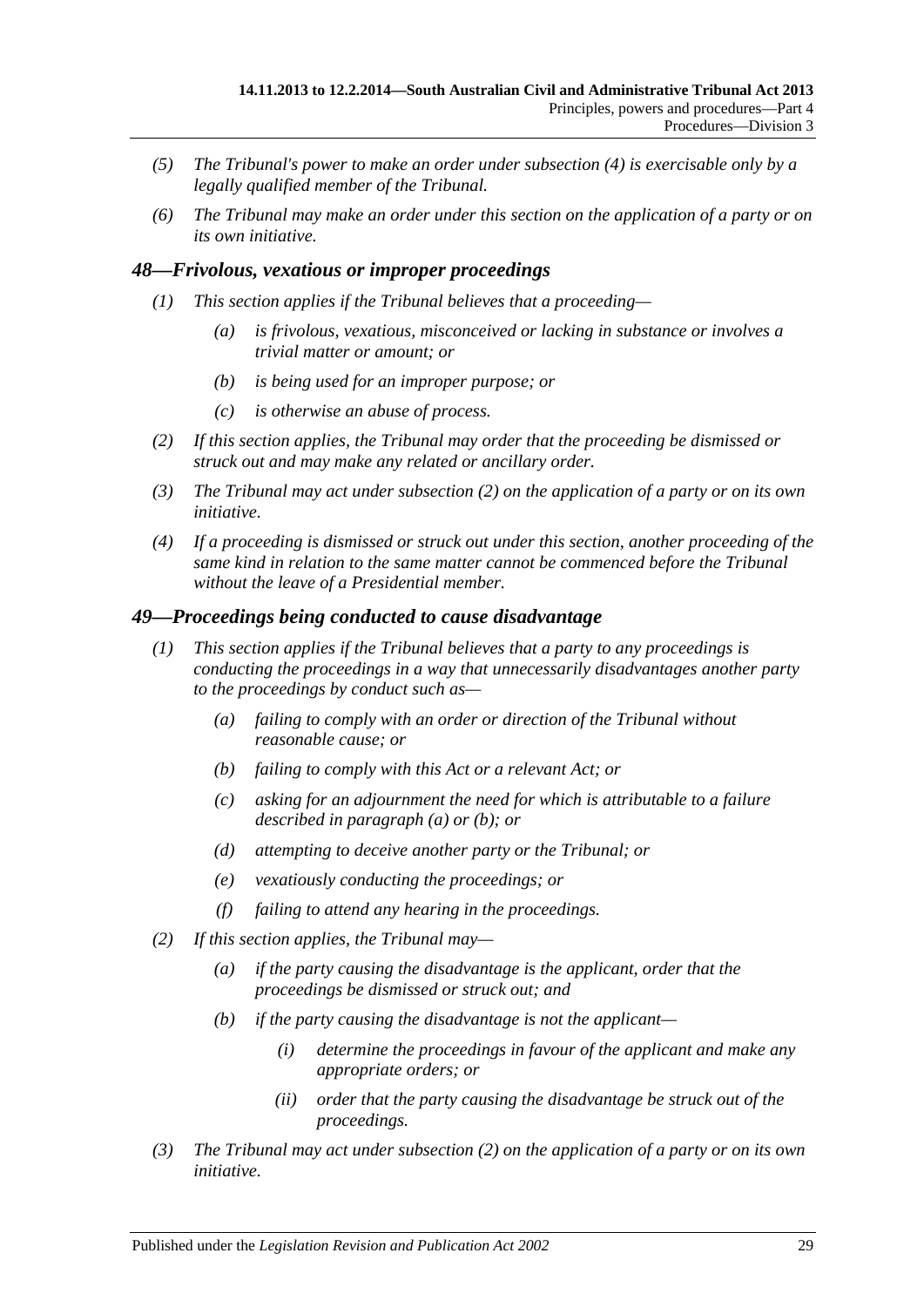*(4) If any proceedings are dismissed or struck out under this section, another proceeding of the same kind in relation to the same matter cannot be commenced before the Tribunal without the leave of a Presidential member.*

## <span id="page-29-0"></span>*Division 4—Conferences, mediation and settlement*

#### <span id="page-29-1"></span>*50—Conferences*

- *(1) The Tribunal may, at an initial directions hearing or at any other time, require parties to any proceedings to attend a compulsory conference.*
- <span id="page-29-2"></span>*(2) The Tribunal must, if so required by the rules or a relevant Act, require parties to attend a compulsory conference.*
- *(3) Despite [subsection](#page-29-2) (2) (and [section](#page-5-0) 4), the Tribunal may dispense with a conference if it is of the opinion that—*
	- *(a) no useful purpose would be served by a conference between the parties; or*
	- *(b) there is some other reason that justifies dispensing with the conference.*
- *(4) The purpose of a compulsory conference is to identify and clarify the issues in the proceedings and to promote the resolution of the matters by a settlement between the parties.*
- *(5) A compulsory conference may, at the discretion of the member of the Tribunal presiding at the conference, be adjourned or reconvened from time to time.*
- *(6) Unless the member of the Tribunal presiding at the conference directs otherwise, a compulsory conference is to be held in private.*
- *(7) Subject to this section and except to the extent to which the rules may specify the procedure for a compulsory conference, the member of the Tribunal presiding at a compulsory conference may determine the procedure for the conference.*
- <span id="page-29-3"></span>*(8) The member of the Tribunal presiding at a compulsory conference may—*
	- *(a) if that member is not a Presidential member—refer any question of law to a Presidential member of the Tribunal for determination;*
	- *(b) require a party to the proceedings to furnish particulars of his or her case;*
	- *(c) determine who, apart from the parties to the proceedings (and their representatives), may be present at the conference;*
	- *(d) subject to [subsection](#page-30-1) (11), record any settlement reached at a conference and make any determination or order (including an order under, or for the purposes of, a relevant Act) necessary to give effect to a settlement;*
	- *(e) on his or her own initiative, close the conference at any time if, in his or her opinion, settlement cannot be reached;*
	- *(f) advise the Tribunal if the conference does not reach a settlement within a reasonable time;*
	- *(g) permit a party to withdraw from the proceedings (and make any consequential order that is appropriate in the circumstances);*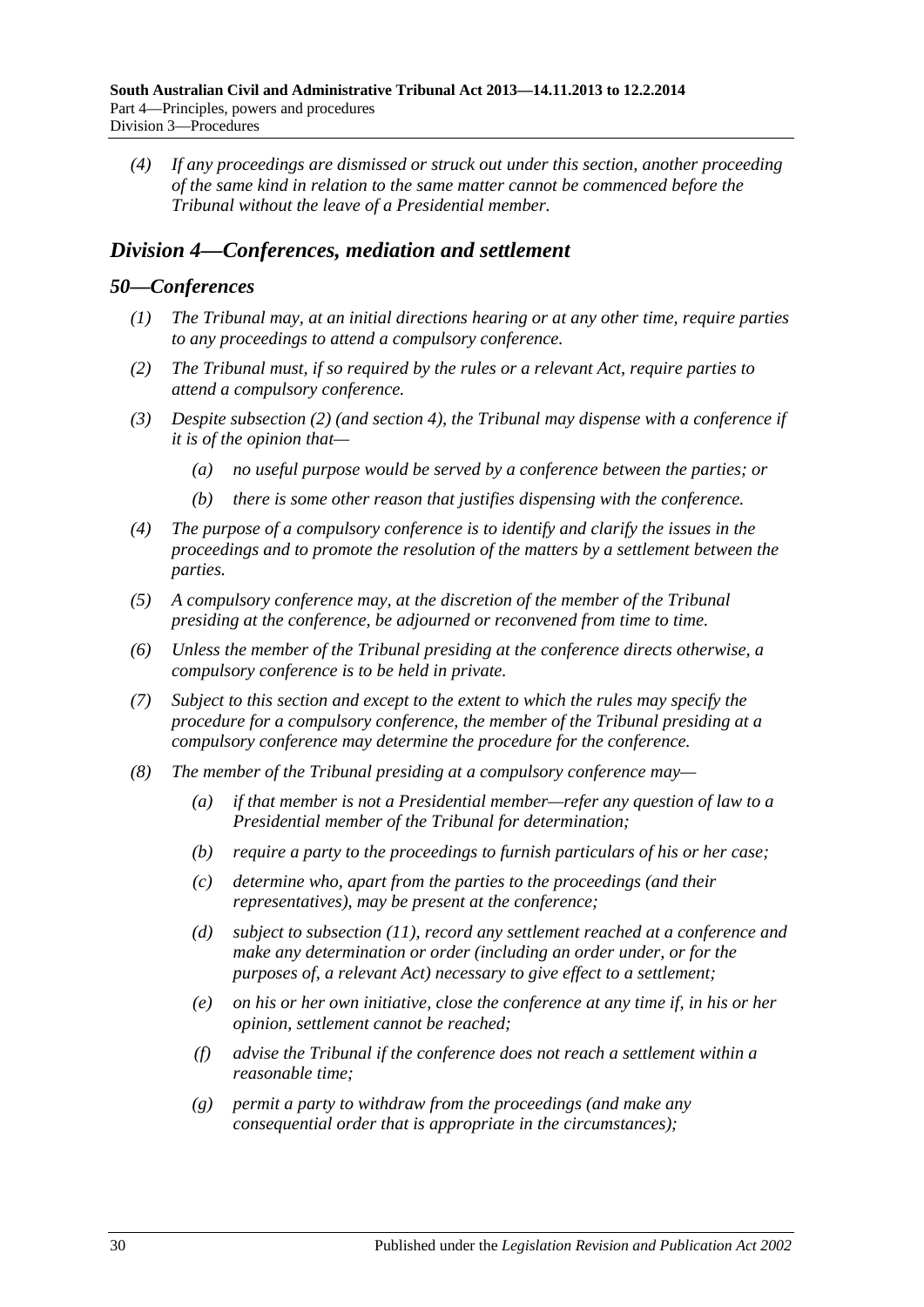- *(h) determine a matter against any party who obstructs or delays the conference, fails to attend the conference, or fails to comply with a rule or order of the Tribunal and, in so doing, make any order as the member of the Tribunal thinks fit (including an order as to costs);*
- *(i) do such other things as the rules of the Tribunal so provide.*
- *(9) If a question of law is referred to a Presidential member of the Tribunal under [subsection](#page-29-3) (8)(a), the Presidential member may refer the question to the Supreme Court for decision by the Full Court of the Supreme Court.*
- *(10) Evidence of anything said or done in the course of a compulsory conference under this section is inadmissible in proceedings before the Tribunal except by consent of all parties to the proceedings.*
- <span id="page-30-1"></span>*(11) The member of the Tribunal presiding at a compulsory conference—*
	- *(a) must not accept a settlement that appears to be inconsistent with a relevant Act (but he or she may adjourn the proceedings to enable the parties to explore the possibility of varying the settlement to comply with a relevant Act); and*
	- *(b) may decline to accept a settlement on the basis that the settlement may materially prejudice any person who was not represented at the conference but who has a direct or material interest in the matter.*
- *(12) If the member of the Tribunal presiding at a conference is unable to continue with the conference, another member of the Tribunal may be appointed to continue and complete the conference.*
- *(13) Unless all parties to the proceedings agree to his or her continued participation, the member of the Tribunal who presided at the conference is disqualified from sitting as a member of the Tribunal for the purpose of hearing and determining the matter.*
- *(14) A registrar is expressly authorised to constitute the Tribunal for the purposes of this section.*
- *(15) The rules may set out circumstances where the outcome of any proceedings under this section (including details of a settlement) are to be available to members of the public.*

## <span id="page-30-0"></span>*51—Mediation*

- *(1) The Tribunal may, at an initial directions hearing or at any other time, refer the matter, or any aspect of the matter, for mediation by a person specified as a mediator by the Tribunal.*
- *(2) The person specified as a mediator must be a person who has been approved by the President of the Tribunal to act as a mediator.*
- *(3) The referral may be made with or without the consent of the parties.*
- *(4) The purpose of a mediation is to achieve the resolution of the matters by a settlement between the parties.*
- *(5) The rules may specify how notice of the mediation is to be given, how the mediation is to be conducted, and the fees to be paid by a party to the mediation.*
- *(6) Unless the mediator directs otherwise, the mediation is to be held in private.*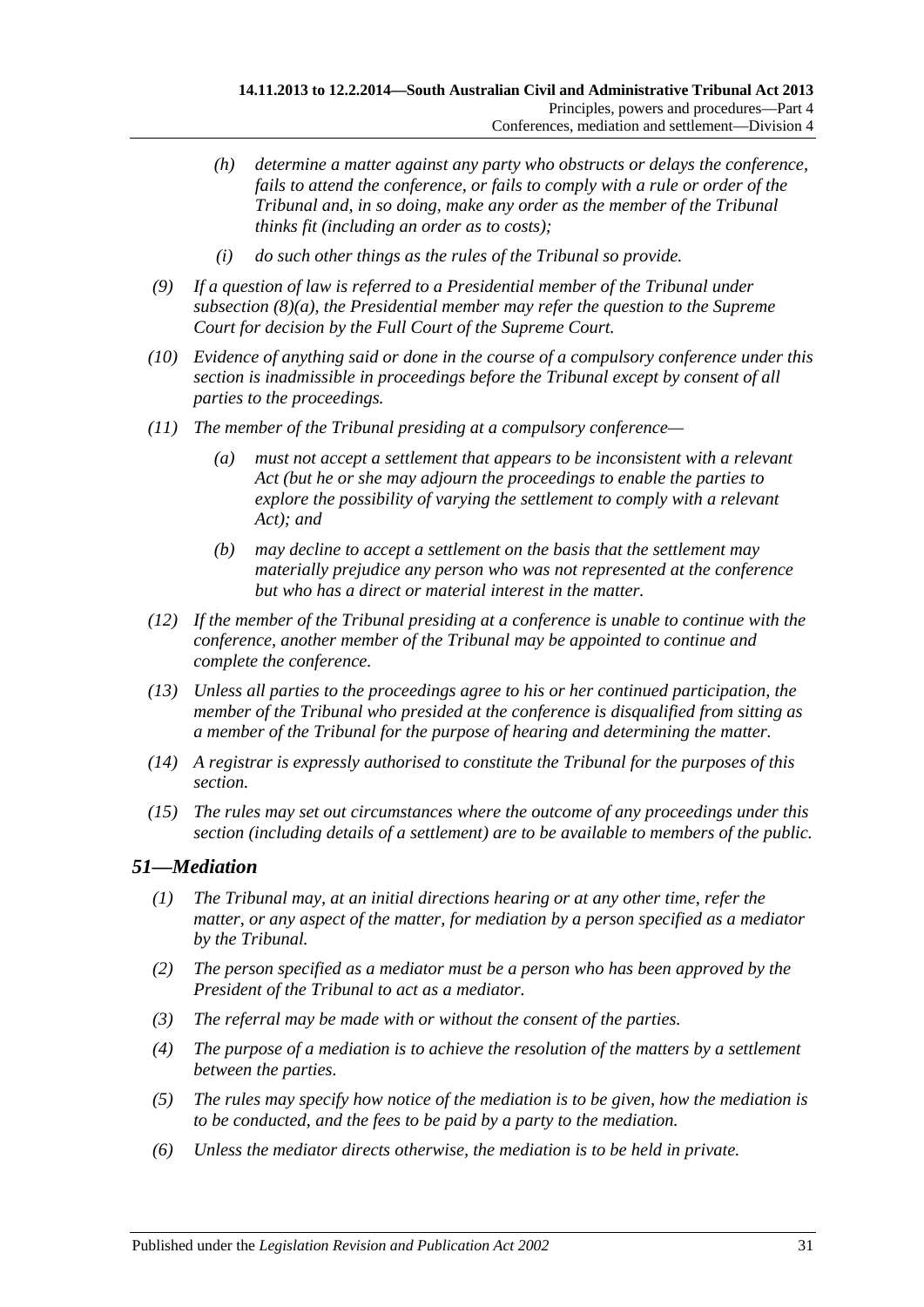- *(7) Subject to this section and except to the extent to which the rules may specify the procedure for a mediation, the mediator may determine the procedure for the mediation.*
- *(8) If the mediator is a member of the Tribunal and a settlement is reached at the mediation, the mediator may reduce the terms of the settlement to writing and make any determination or order (including an order under, or for the purposes of, a relevant Act) necessary to give effect to the settlement.*
- *(9) If a settlement is not reached at the mediation or the mediator is not a member of the Tribunal, the mediator is to report on the outcome of the mediation to the Tribunal as constituted when it made the referral.*
- *(10) Any settlement under this section—*
	- *(a) must not be inconsistent with a relevant Act; and*
	- *(b) may be rejected by the Tribunal on the basis that the settlement may materially prejudice any person who has not participated in the mediation but who has a direct or material interest in the matter.*
- *(11) Evidence of anything said or done in the course of a mediation under this section is inadmissible in proceedings before the Tribunal except by consent of all parties to the proceedings.*
- *(12) If the mediator is a member of the Tribunal, the member cannot take any further part in dealing with the proceedings after the mediation, unless all parties to the proceedings agree to his or her continued participation.*
- *(13) The rules may set out circumstances where the outcome of any proceedings under this section (including details of a settlement) are to be available to members of the public.*

## <span id="page-31-0"></span>*52—Settling proceedings*

- *(1) The Tribunal may itself endeavour to achieve a negotiated settlement of a matter before the Tribunal.*
- <span id="page-31-3"></span>*(2) If the parties agree in writing to settle a matter before the Tribunal, the Tribunal may make any determination or order (including an order under, or for the purposes of, a relevant Act) necessary to give effect to the settlement.*
- *(3) A settlement under this section must not be inconsistent with a relevant Act and the Tribunal may reject a settlement under [subsection](#page-31-3) (2) on the basis that the settlement may materially prejudice any person who is not a party to the settlement but who has a direct or material interest in the matter or that the terms of the settlement are inappropriate.*

## <span id="page-31-1"></span>*Division 5—Parties*

## <span id="page-31-4"></span><span id="page-31-2"></span>*53—Parties*

- *(1) A person is a party to proceedings before the Tribunal if the person is—*
	- *(a) the applicant; or*
	- *(b) in the case of any disciplinary proceedings or any proceedings constituted by any inquiry into a person—the person who is the subject of the proceedings; or*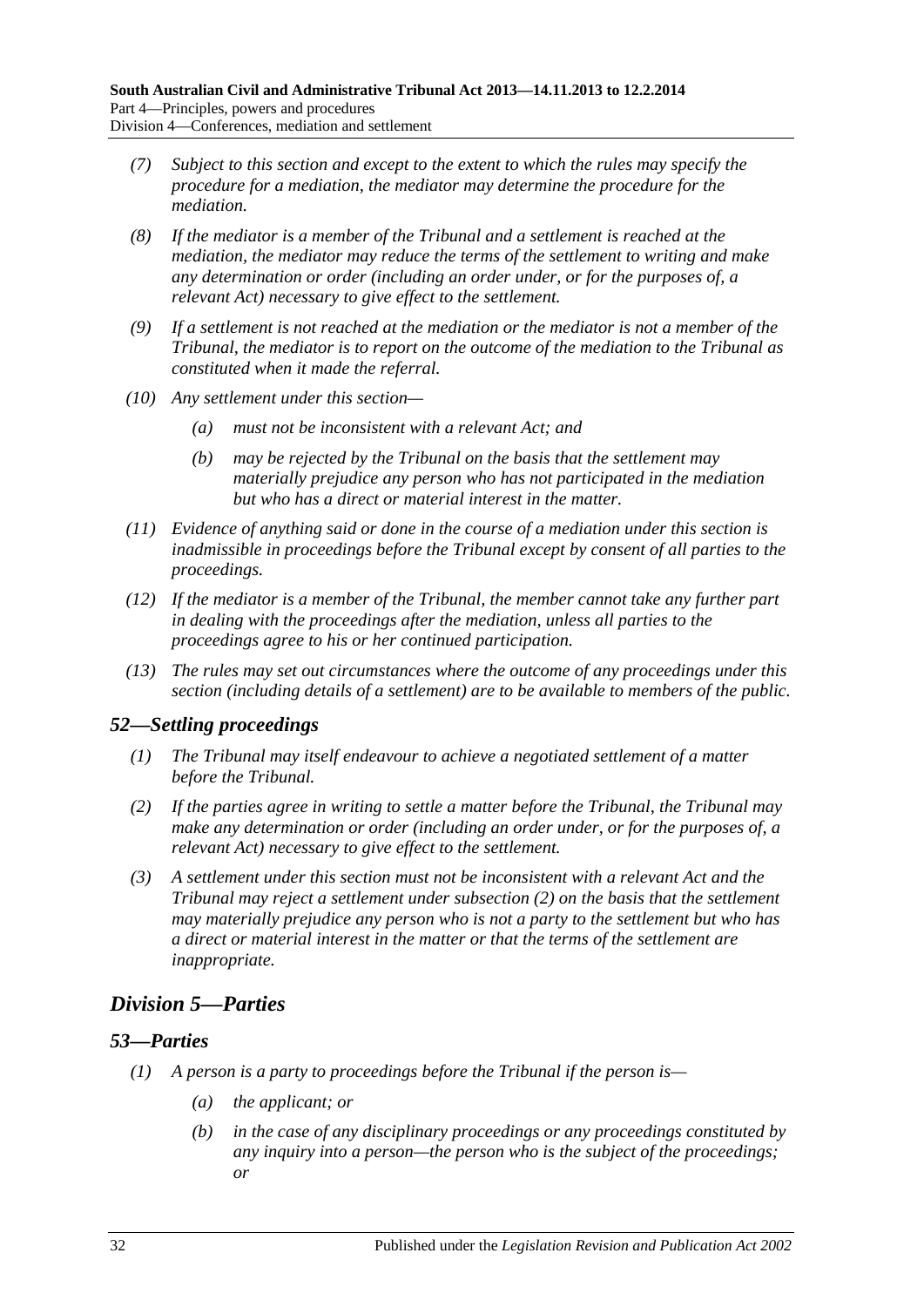- *(c) in the case of proceedings involving the review of a decision—the decision-maker; or*
- *(d) a person joined in the proceedings by order of the Tribunal; or*
- *(e) a person lawfully intervening in the proceedings; or*
- *(f) a person specified by another provision of this Act or a relevant Act to be a party to the proceedings.*
- *(2) [Subsection](#page-31-4) (1) applies subject to any provision or exclusion made by the rules of the Tribunal.*
- *(3) In any proceedings where a decision-maker is a party, the official description rather than the personal name of the decision-maker is to be used so far as is practicable.*

## <span id="page-32-0"></span>*54—Person may be joined as party*

- *(1) The Tribunal may order that a person be joined as a party to proceedings before the Tribunal if the Tribunal considers that—*
	- *(a) the person should be bound by, or have the benefit of, a decision of the Tribunal in the proceedings; or*
	- *(b) the person's interests are affected by the proceedings; or*
	- *(c) for any other reason it is desirable that the person be joined as a party.*
- *(2) The Tribunal may make an order under this section—*
	- *(a) on the application of any person or on its own initiative; and*
	- *(b) without notice to the person to whom the order relates.*

## <span id="page-32-1"></span>*55—Intervening*

- *(1) The Attorney-General may, on behalf of the State, intervene in any proceedings before the Tribunal at any time.*
- *(2) The Tribunal may give leave at any time for any other person to intervene in proceedings before the Tribunal on conditions, if any, that the Tribunal thinks fit.*

## <span id="page-32-2"></span>*Division 6—Representation*

#### <span id="page-32-3"></span>*56—Representation*

- *(1) A party to proceedings before the Tribunal is entitled to appear (subject to the provisions of a relevant Act)—*
	- *(a) personally; or*
	- *(b) by counsel; or*
	- *(c) with the leave of the Tribunal and subject to the rules—by other representative.*
- *(2) Unless otherwise determined by the Tribunal, a person appearing before the Tribunal may be assisted by another person as a friend.*
- *(3) Nothing in this section authorises a person who is not a legal practitioner to act for fee or reward in relation to proceedings before the Tribunal.*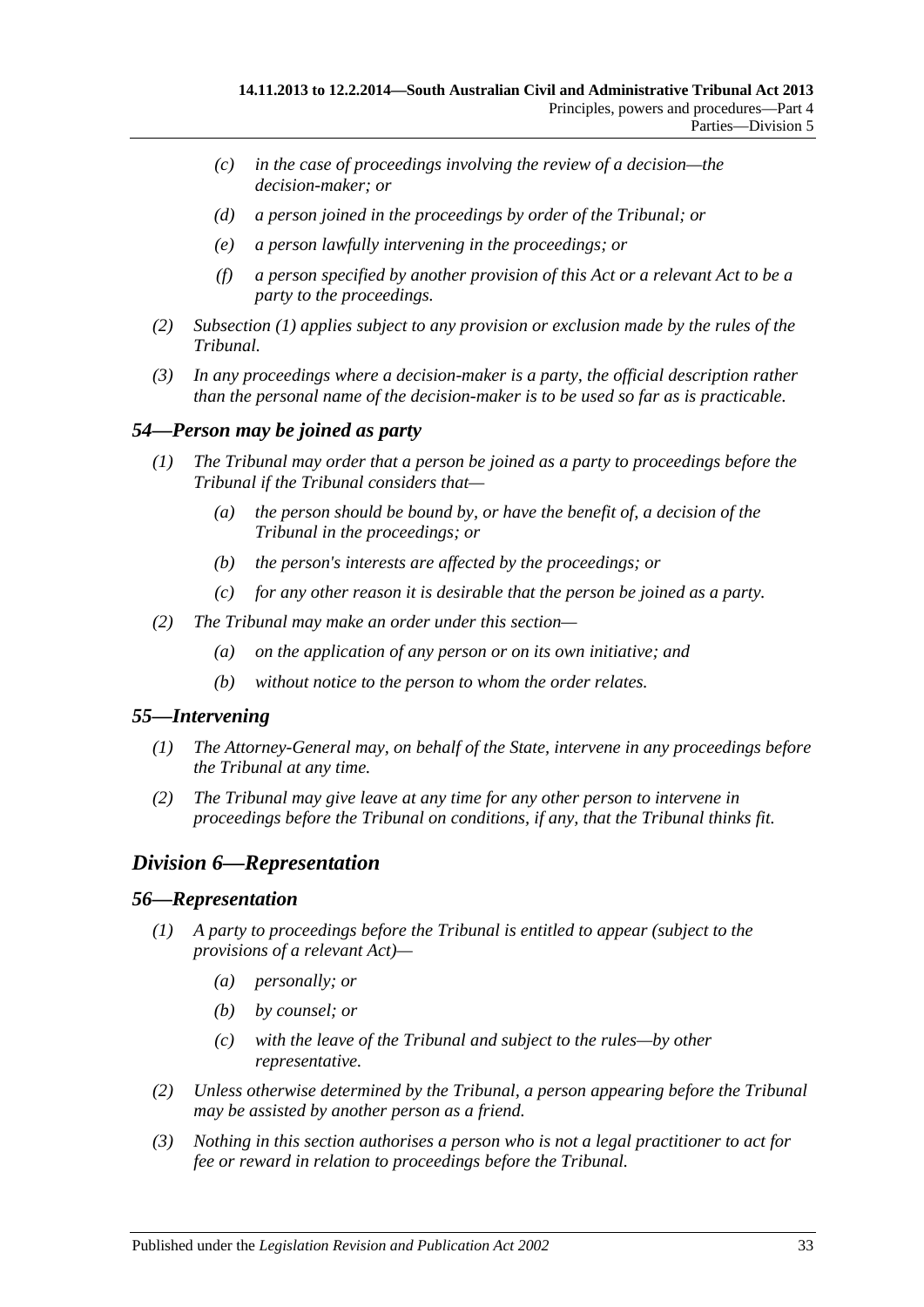- *(4) A person may not act as a representative in proceedings before the Tribunal if—*
	- *(a) the person is a legal practitioner whose practising certificate has been suspended; or*
	- *(b) the person's name has been struck off the roll of legal practitioners; or*
	- *(c) the person would be acting in any other manner that is inconsistent with disciplinary proceedings that have been taken under the [Legal Practitioners](http://www.legislation.sa.gov.au/index.aspx?action=legref&type=act&legtitle=Legal%20Practitioners%20Act%201981)  Act [1981.](http://www.legislation.sa.gov.au/index.aspx?action=legref&type=act&legtitle=Legal%20Practitioners%20Act%201981)*

## <span id="page-33-0"></span>*Division 7—Costs*

#### <span id="page-33-1"></span>*57—Costs*

- *(1) Unless otherwise specified in this Act, a relevant Act, or an order of the Tribunal under this section, parties bear their own costs in any proceedings before the Tribunal.*
- <span id="page-33-3"></span>*(2) Unless otherwise specified in a relevant Act, the Tribunal may make an order for the payment by a party of all or any of the costs of another party, or of a person required to appear before the Tribunal or to produce evidential material, if the Tribunal thinks that it is appropriate to do so after taking into account—*
	- *(a) the main objectives of the Tribunal that are relevant to simplifying proceedings and issues before the Tribunal and to keeping costs to parties in proceedings before the Tribunal to a minimum insofar as is just and appropriate; and*
	- *(b) the need to ensure that proceedings are fair and that parties are not disadvantaged by proceedings that have little or no merit; and*
	- *(c) any provision made by the rules; and*
	- *(d) any other matter considered relevant by the Tribunal.*
- *(3) Without limiting [subsection](#page-33-3) (2), if the Tribunal dismisses or strikes out any proceedings in any prescribed circumstances, the Tribunal should also make an order for costs against the party against whom the action is directed unless the Tribunal is of the opinion that there is a good reason for not making an order in the circumstances of the particular case.*
- *(4) If the Tribunal makes an order for the payment of costs and does not fix the amount of costs, that amount is to be assessed and settled in accordance with the rules.*

## <span id="page-33-2"></span>*58—Costs—related matters*

*(1) The power of the Tribunal to make an order for the payment by a party of the costs of another party includes the power to make an order for the payment of an amount to compensate the other party for any expenses or loss resulting from any proceedings or matter.*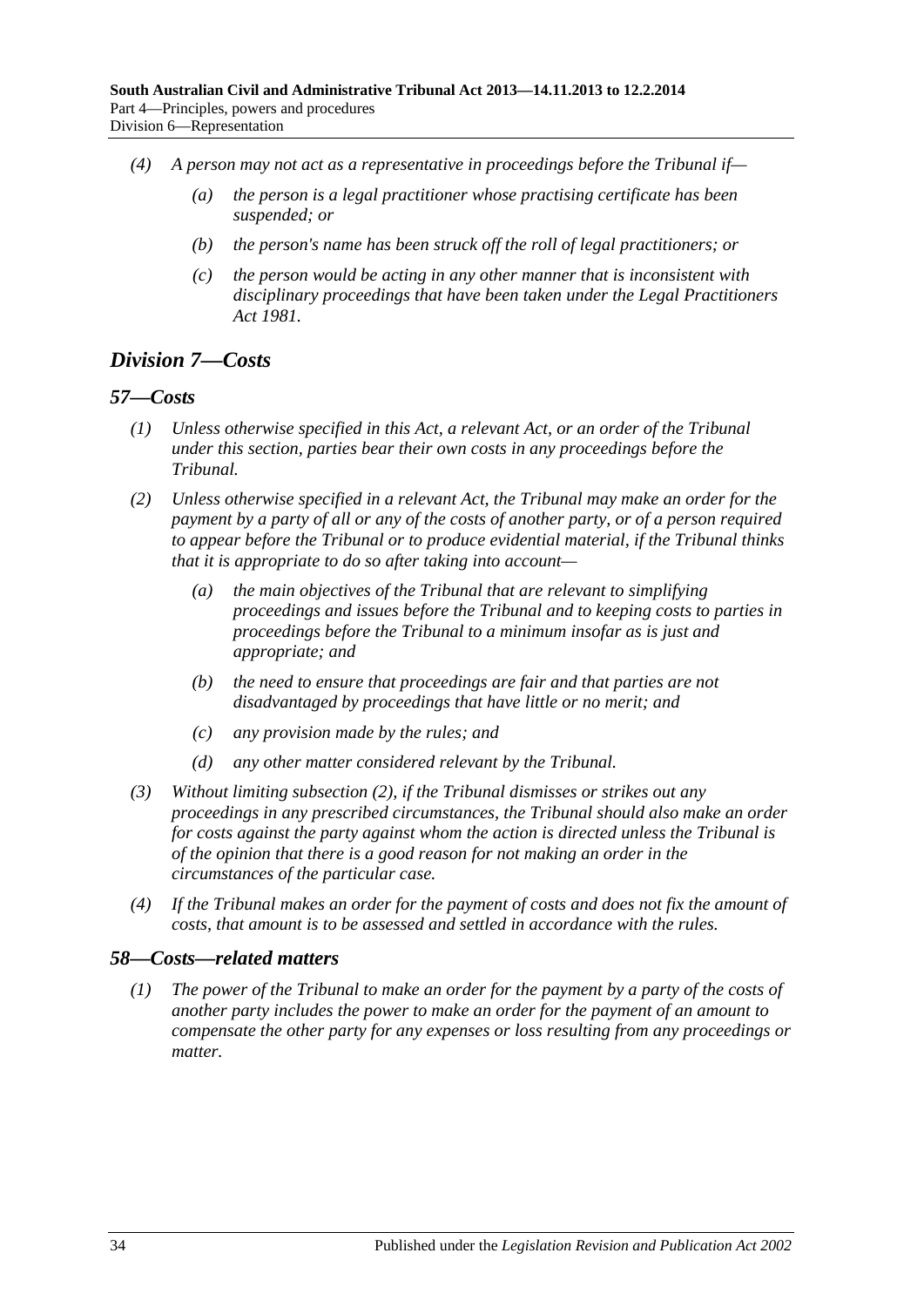- *(2) Without limiting anything else that may be considered in making an order for the payment by a party of the costs of another party, where the matter that is the subject of any proceedings comes within the Tribunal's review jurisdiction, the Tribunal is to have regard to—*
	- *(a) whether the party genuinely attempted to enable and assist the decision-maker to make a decision on its merits;*
	- *(b) whether the party (being the decision-maker) genuinely attempted to make a decision on its merits.*
- *(3) The rules may deal with the effect of certain offers to settle, and the response, if any, to the offer, on the making of an order for the payment by a party of the costs of another party.*
- *(4) The Tribunal may order that the representative of a party, rather than the party, in the representative's own capacity compensate that or any other party for costs incurred because the representative acted in, or delayed, any proceedings in a way that resulted in unnecessary costs.*

## <span id="page-34-0"></span>*Division 8—Other procedural and related provisions*

#### <span id="page-34-1"></span>*59—Sittings*

*The Tribunal will sit at such times and places as the President of the Tribunal may direct (including at different places at the same time).*

### <span id="page-34-2"></span>*60—Hearings in public*

- *(1) Subject to this or any other Act, proceedings before the Tribunal must be heard in public.*
- <span id="page-34-3"></span>*(2) The Tribunal may, where it is satisfied that it is desirable to do so—*
	- *(a) in the interest of justice; or*
	- *(b) by reason of the confidential nature of the evidence to be given before the Tribunal; or*
	- *(c) in order to expedite proceedings of the Tribunal; or*
	- *(d) for any other reason that the Tribunal thinks sufficient,*

*give directions—*

- *(e) requiring that a hearing, or part of a hearing, be held in private; or*
- *(f) prohibiting or restricting the publication of the name and address of a witness appearing before the Tribunal; or*
- *(g) prohibiting or restricting the publication of evidence given before the Tribunal or of the contents of any document produced to the Tribunal; or*
- *(h) prohibiting or restricting the disclosure to some or all of the parties to proceedings before the Tribunal of evidence given before the Tribunal or of the contents of any document produced to the Tribunal; or*
- *(i) excluding any person from the hearing before the Tribunal of any part of the proceedings.*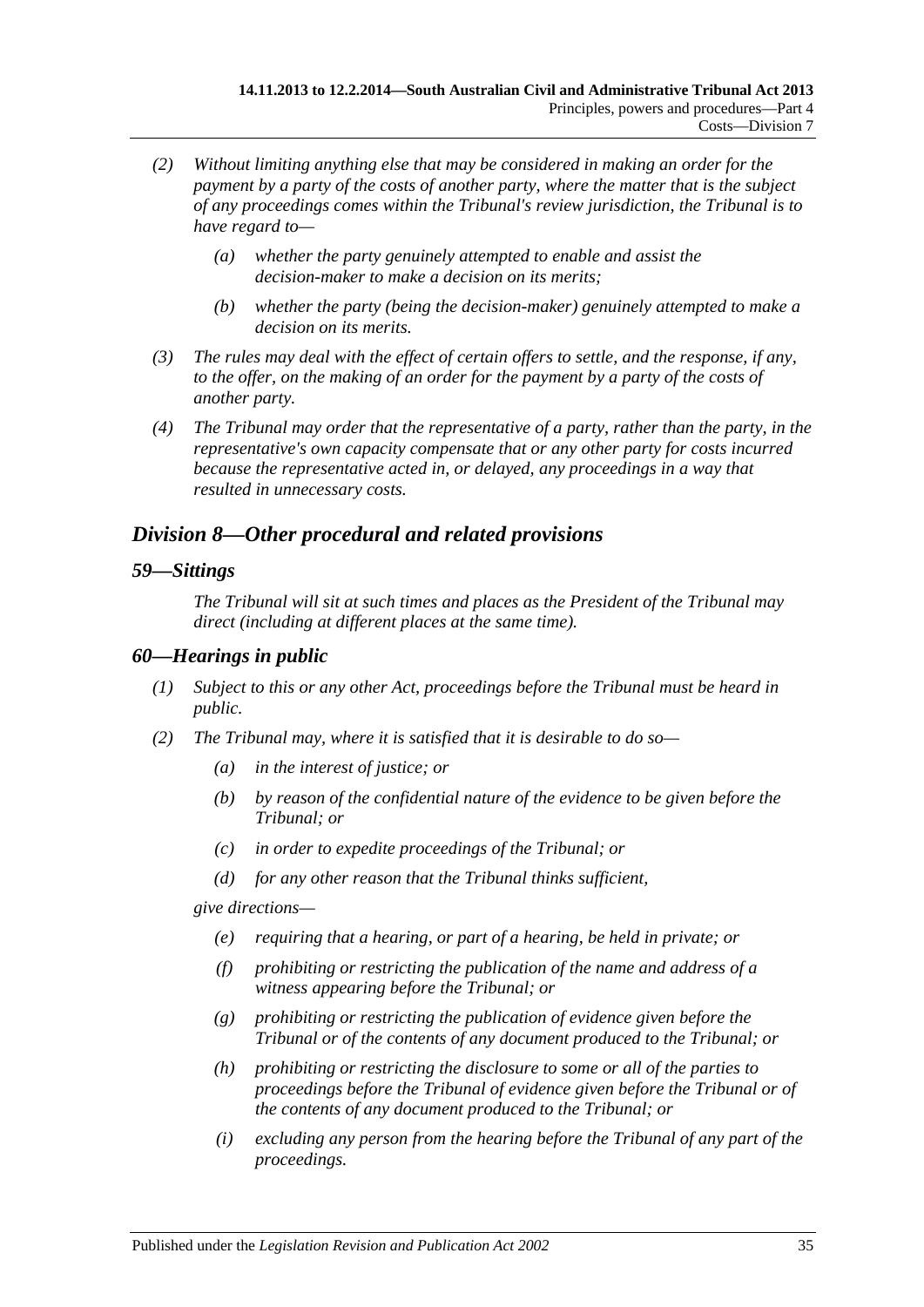*(3) A person must comply with a direction of the Tribunal under [subsection](#page-34-3) (2). Maximum penalty: \$10 000.*

## <span id="page-35-2"></span><span id="page-35-0"></span>*61—Preserving subject matter of proceedings*

- *(1) The Tribunal may, on such terms as appear just, make any order that may be necessary to preserve the subject matter of proceedings, or to otherwise protect the interests of a party, until questions arising in the proceedings have been finally determined.*
- *(2) The Tribunal's power to make an order under [subsection](#page-35-2) (1) is exercisable by—*
	- *(a) a Presidential member of the Tribunal; or*
	- *(b) any other legally qualified member of the Tribunal who is authorised by the President of the Tribunal to make orders under this section.*
- *(3) The Tribunal may make the order on the application of a party or on its own initiative.*
- *(4) An order may be made under this section whether or not a person whose interests may be affected—*
	- *(a) is a party; or*
	- *(b) has been given an opportunity to be heard.*
- *(5) An order may be made under this section—*
	- *(a) for a specified period; or*
	- *(b) until a specified event or stage in the proceedings.*
- <span id="page-35-3"></span>*(6) In making an order under this section, the Tribunal—*
	- *(a) may require an undertaking as to costs or damages as it considers appropriate; and*
	- *(b) may provide for the revocation of the order if specified conditions are met.*
- *(7) The Tribunal may assess any costs or damages referred to in [subsection](#page-35-3) (6)(a) and any amount so assessed is recoverable as a debt in a court of competent jurisdiction.*
- *(8) The rules may place conditions on the Tribunal's power to make an order under this section.*
- *(9) The Tribunal's power under this section is in addition to, and does not limit, any power of the Tribunal under a relevant Act to make an order in the nature of an injunction or interim injunction.*

## <span id="page-35-4"></span><span id="page-35-1"></span>*62—Security as to costs etc*

- *(1) The Tribunal may order a party to proceedings before the Tribunal to give security for the payment of costs or to give an undertaking as to the payment of other monetary amounts that may be awarded against the party.*
- *(2) The security referred to in [subsection](#page-35-4) (1) will be of such amount, and given at such time and in such manner and form, as the Tribunal directs.*
- *(3) The Tribunal may reduce or increase the amount of security ordered under [subsection](#page-35-4) (1) to be given and may vary the time at which, or the manner or form in which, the security is to be given.*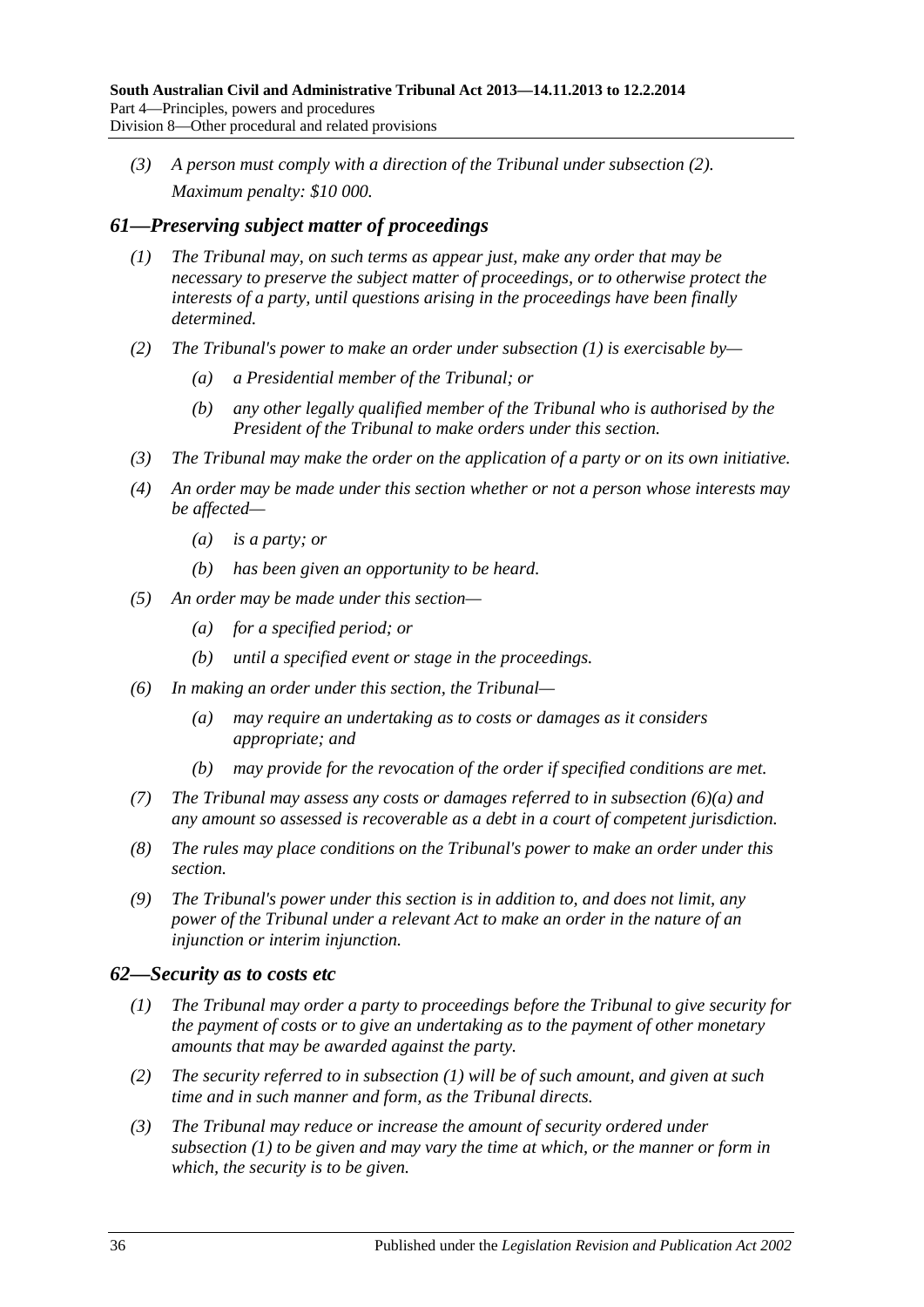- *(4) If security, or further security, or an undertaking, is not given in accordance with an order under this section, the Tribunal may order that the proceedings be dismissed (with costs), or that a determination (with costs) be made against the party.*
- *(5) The provisions of this section relating to security, or the giving of an undertaking, do not affect the operation of any provision made by or under a relevant Act or by the rules for or in relation to the furnishing of security, the giving of an undertaking or the imposition of costs.*
- *(6) A member of the Tribunal who is not a legally qualified member of the Tribunal may not make an order under this section except with the concurrence of a legally qualified member.*

## <span id="page-36-0"></span>*63—Interlocutory orders*

*The Tribunal has power, in relation to matters within its jurisdiction, to make interlocutory orders.*

## <span id="page-36-1"></span>*64—Conditional, alternative and ancillary orders and directions*

- *(1) The Tribunal may make orders and give directions on conditions the Tribunal considers appropriate.*
- *(2) The Tribunal may make orders in the alternative so that a particular order takes effect, or does not take effect, according to whether stipulated conditions are complied with.*
- *(3) The Tribunal may, when making an ancillary order, provide that a decision of the Tribunal is to be implemented by a person who is not a party to the relevant proceedings.*

## <span id="page-36-2"></span>*65—Special referees*

- *(1) The Tribunal may refer any question arising in any proceedings to a special referee for the special referee—*
	- *(a) to decide the question; or*
	- *(b) to give his or her opinion in relation to it.*
- *(2) The Tribunal may adopt a special referee's decision or opinion, in whole or in part, or reject it.*

## <span id="page-36-3"></span>*66—Relief from time limits*

- *(1) The rules may provide for the Tribunal to extend or abridge a time limit for doing anything in connection with any proceedings, or the commencement of any proceedings, even though the limit is imposed under this Act or a relevant Act.*
- *(2) The extension—*
	- *(a) may be authorised even though the time for complying has passed; and*
	- *(b) may be given on conditions specified by the Tribunal.*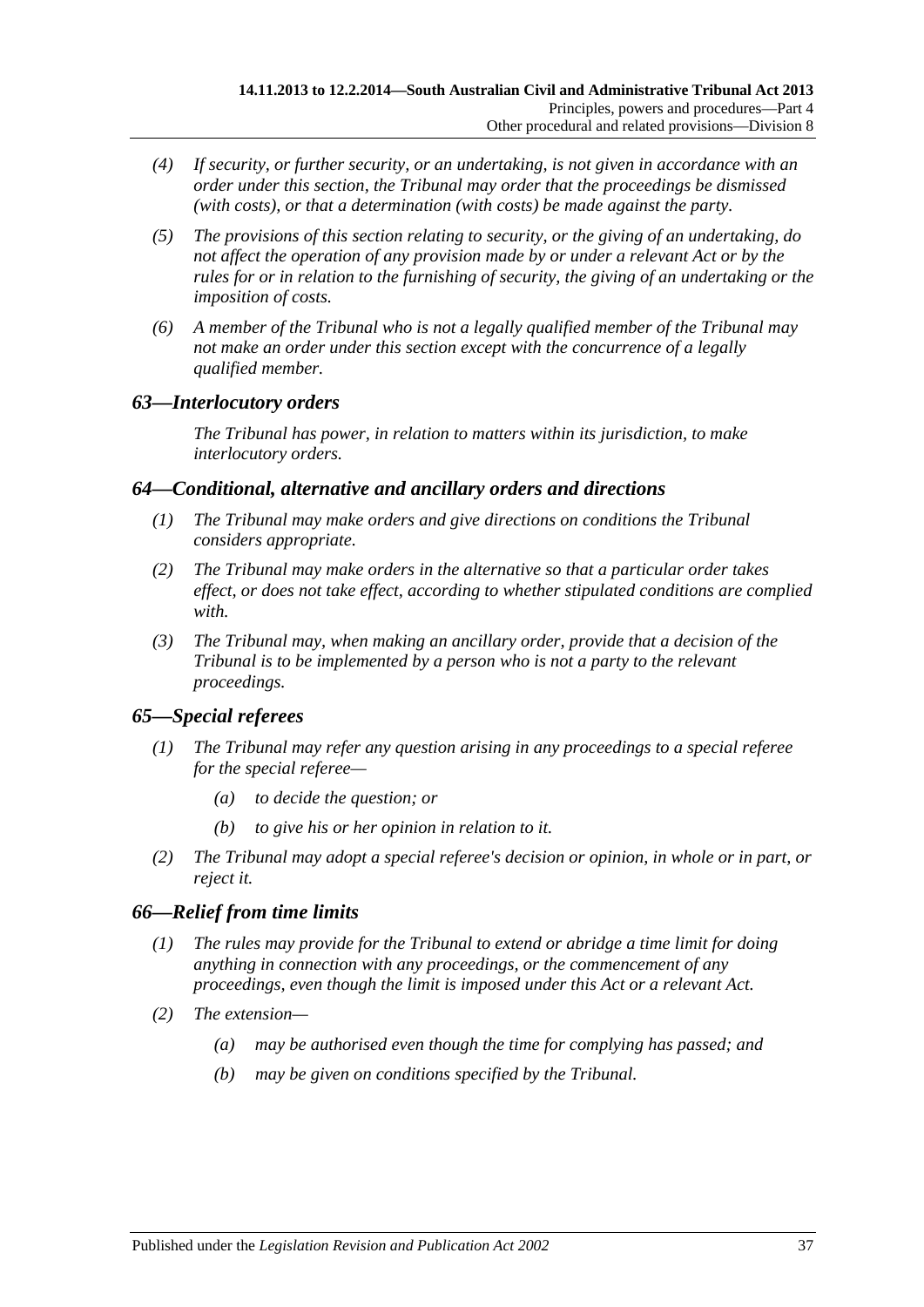### <span id="page-37-0"></span>*67—Electronic hearings and proceedings without hearings*

- *(1) If the Tribunal thinks it appropriate, it may allow the parties and their representatives and any witnesses (or 1 or more of them) to participate in a hearing in any proceedings by means of telephone, video link, or any other system or method of communication.*
- *(2) If the Tribunal thinks it appropriate, it may conduct all or part of any proceedings entirely on the basis of documents without the parties or their representatives or any witnesses attending or participating in a hearing.*
- *(3) If the Tribunal acts under this section, the Tribunal is to take steps to ensure that the public has access to, or is precluded from access to, matters disclosed in the proceedings to the same extent as if the proceedings had been heard before the Tribunal with the attendance in person of all persons involved in the proceedings.*

#### <span id="page-37-1"></span>*68—Completion of part-heard matters*

*A person who ceases to hold office as a member of the Tribunal (other than on account of having his or her appointment revoked or being removed from office) may nevertheless continue to act in the relevant office for the purpose of completing the hearing and determination of proceedings part-heard by the person when he or she ceased to hold that office.*

#### <span id="page-37-2"></span>*69—Other claims of privilege*

- *(1) A person is excused from answering a question or producing a document or other material in any proceedings if the person could not be compelled to answer the question or produce the document or material in proceedings in the Supreme Court.*
- *(2) The Tribunal may require a person to produce a document or other material to it for the purpose of determining whether or not it is a document or material that the Tribunal has power to compel the person to produce.*

## <span id="page-37-4"></span><span id="page-37-3"></span>*Part 5—Reviews and appeals*

## *Division 1—Internal reviews*

#### <span id="page-37-5"></span>*70—Internal reviews*

- *(1) Subject to this section, an application for a review of a decision of the Tribunal in the exercise of its original jurisdiction may be made under this section.*
- *(2) An application for review must be instituted within 1 month of the making of the decision to which the application relates but the Tribunal may, if it is satisfied that it is just and reasonable in the circumstances to do so, dispense with the requirement that the application should be instituted within that period (even if the time for instituting the application has expired).*
- *(3) The President may determine, in relation to a particular matter, or particular class of matters, how the Tribunal will be constituted for the purposes of this section.*
- *(4) On a review, the Tribunal will examine the decision of the Tribunal at first instance on the evidence or material before the Tribunal at that time but the Tribunal may, as it thinks fit, allow further evidence or material to be presented to it.*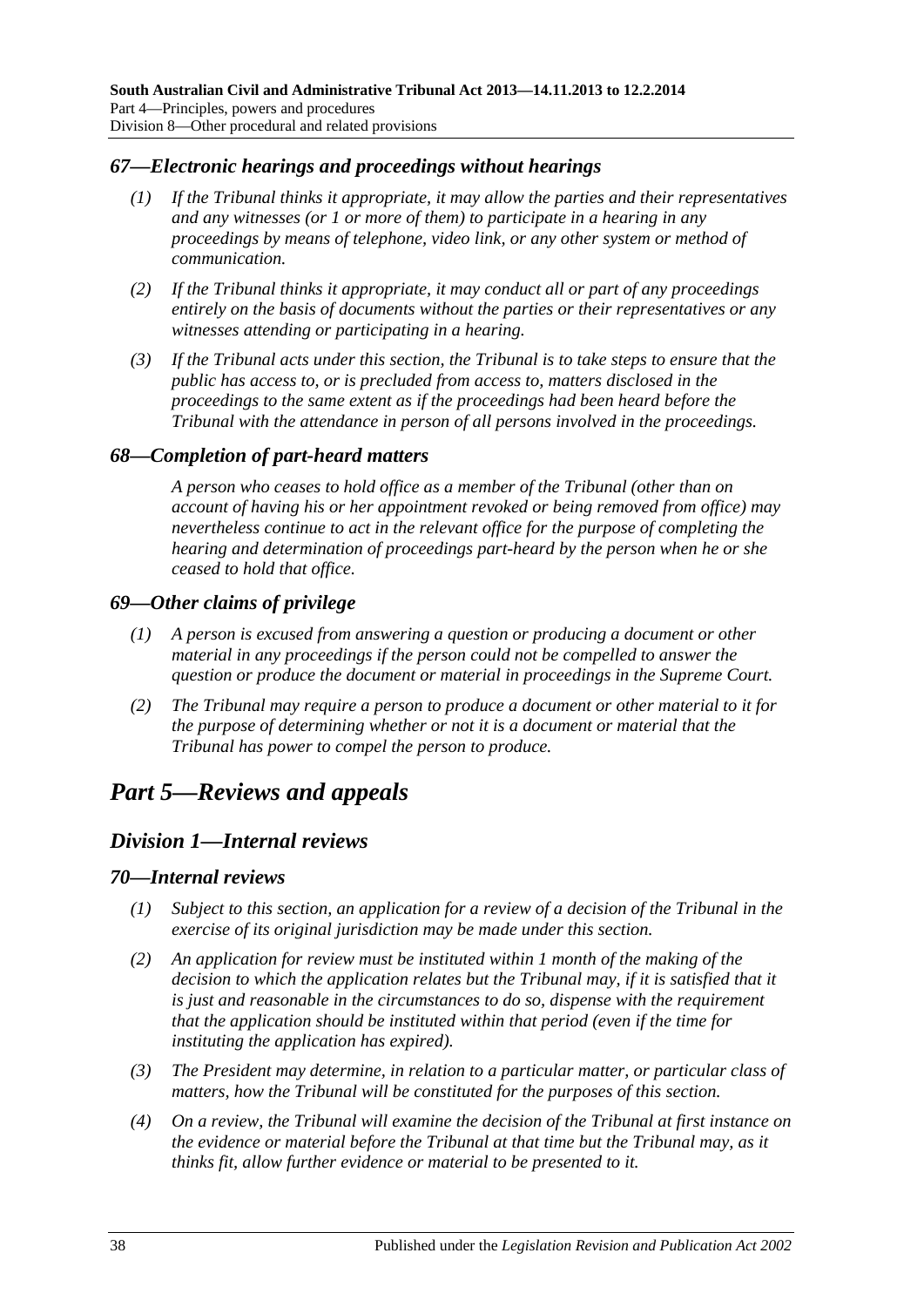- *(5) The Tribunal must, in acting under this section, reach the correct or preferable decision but in so doing must have regard to, and give appropriate weight to, the decision of the Tribunal at first instance.*
- *(6) The Tribunal may, on a review under this section—*
	- *(a) affirm the decision that is being reviewed; or*
	- *(b) vary the decision that is being reviewed; or*
	- *(c) set aside the decision being reviewed and—*
		- *(i) substitute a new decision; or*
		- *(ii) return the matter to the Tribunal as constituted at first instance for reconsideration in accordance with any directions or recommendations that the Tribunal acting on review considers appropriate.*
- *(7) The Tribunal may, on a review, make any interim order pending any review, or any reconsideration and determination of the matter, under this section, or any ancillary or consequential order, that the Tribunal considers appropriate.*

## <span id="page-38-0"></span>*Division 2—Appeals*

## <span id="page-38-1"></span>*71—Appeals*

- *(1) Subject to this section and to any provision of a relevant Act as to the review of, or appeal against, a decision of the Tribunal, an appeal lies—*
	- *(a) in the case of a decision of the Tribunal—*
		- *(i) constituted of a Presidential member of the Tribunal; or*
		- *(ii) constituted of 2 or 3 members including a Presidential member,*
		- *to the Full Court of the Supreme Court; or*
	- *(b) in any other case—to the Supreme Court constituted of a single Judge.*
- *(2) An appeal under this section is only by leave of the Supreme Court (but this principle may be displaced or modified by the provisions of a relevant Act).*
- *(3) An appeal must be instituted within 1 month of the making of the decision to which the appeal relates but the Supreme Court may, if it is satisfied that it is just and reasonable in the circumstances to do so, dispense with the requirement that the appeal should be instituted within that period (even if the time for instituting the appeal has expired).*
- *(4) The Supreme Court may, on an appeal under this section—*
	- *(a) affirm the decision appealed against; or*
	- *(b) vary the decision appealed against; or*
	- *(c) set aside the decision appealed against and—*
		- *(i) substitute a new decision; or*
		- *(ii) return the matter to the Tribunal for reconsideration in accordance with any directions or recommendations that the Court considers appropriate.*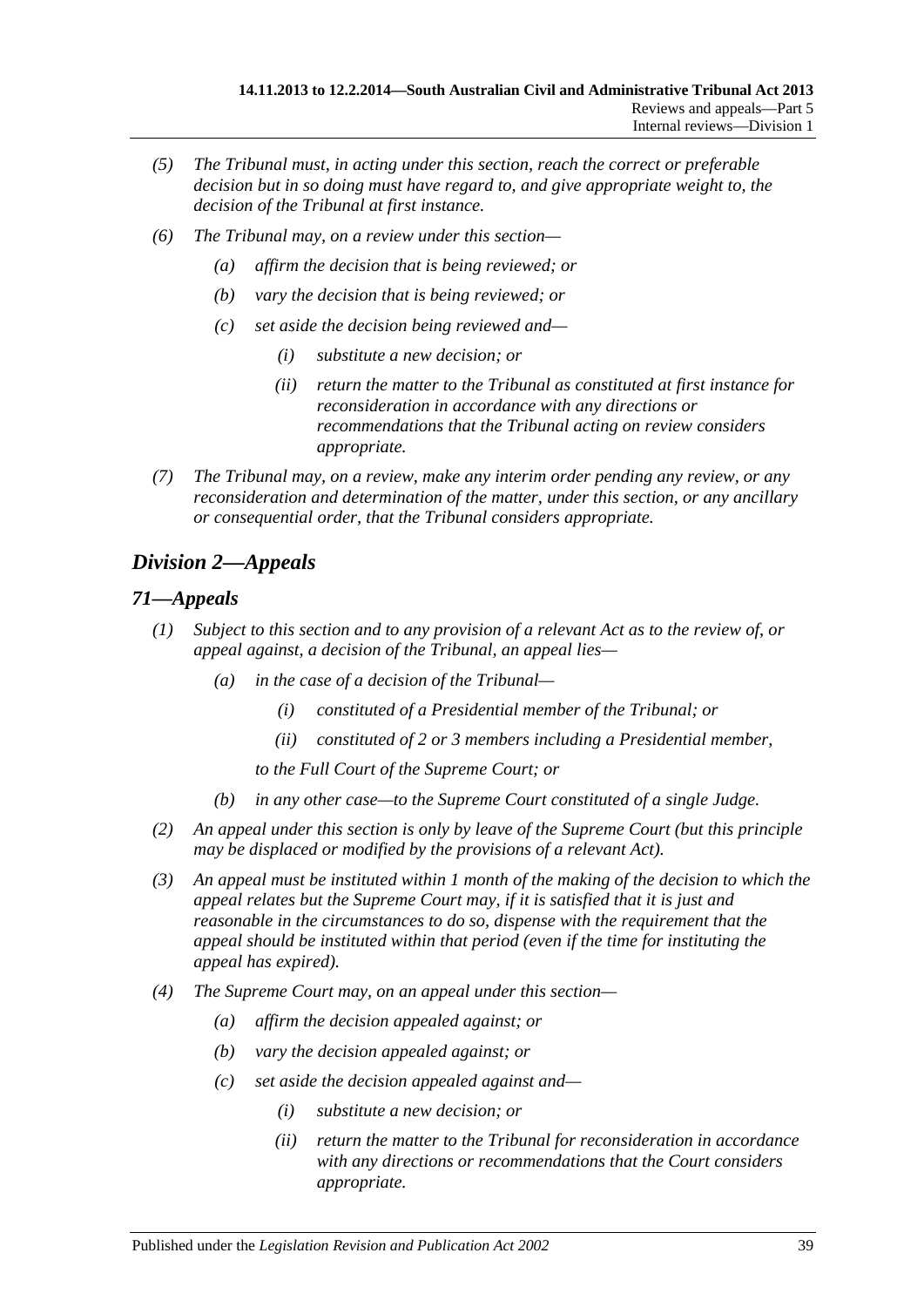- *(5) The Supreme Court may, on an appeal, make any interim, ancillary or consequential order that the Court considers appropriate.*
- *(6) The regulations may prescribe scales of costs that are payable in respect of proceedings before the Supreme Court on an appeal under this section (and if a regulation is made under this section then the costs so prescribed will apply in substitution for any costs under the [Supreme Court Act](http://www.legislation.sa.gov.au/index.aspx?action=legref&type=act&legtitle=Supreme%20Court%20Act%201935) 1935).*

## <span id="page-39-0"></span>*Division 3—Related matters*

## <span id="page-39-1"></span>*72—Reservation of questions of law*

- *(1) A Presidential member of the Tribunal may reserve any question of law arising in any proceedings (including on referral to the Presidential member) for determination by the Full Court of the Supreme Court.*
- *(2) If a question of law is reserved, the Supreme Court may determine the question and give any consequential orders or directions considered by the Court to be appropriate to the circumstances of the case.*

## <span id="page-39-2"></span>*73—Effect of review or appeal on decision*

- *(1) The commencement of proceedings under this Part does not affect the operation of a decision to which the proceedings relate or prevent the taking of action to implement such a decision.*
- <span id="page-39-6"></span>*(2) However, the Tribunal or the Supreme Court may make an order staying the operation of a relevant decision (including a decision of a relevant decision-maker) until the proceedings are finally decided (on such conditions as may be specified in the order).*
- *(3) The Tribunal or the Supreme Court may act under [subsection](#page-39-6) (2) on application or on its own initiative.*
- *(4) The Tribunal's power to act under [subsection](#page-39-6) (2) is exercisable only by a Presidential member of the Tribunal.*

# <span id="page-39-3"></span>*Part 6—Staff*

## <span id="page-39-4"></span>*Division 1—Registrars*

## <span id="page-39-5"></span>*74—Registrars*

- *(1) There is to be a principal registrar of the Tribunal (to be known as the <i>Registrar*).
- *(2) There will be 1 or more other registrars of the Tribunal (to be known as Deputy Registrars).*
- *(3) A registrar will be appointed by the Governor on terms and conditions determined by the Governor for a term, not exceeding 5 years, specified in the instrument of appointment (and is, on the expiration of a term of office, eligible for reappointment).*
- <span id="page-39-7"></span>*(4) The Governor may remove a person from the office of registrar for—*
	- *(a) mental or physical incapacity to carry out official duties satisfactorily; or*
	- *(b) neglect of duty; or*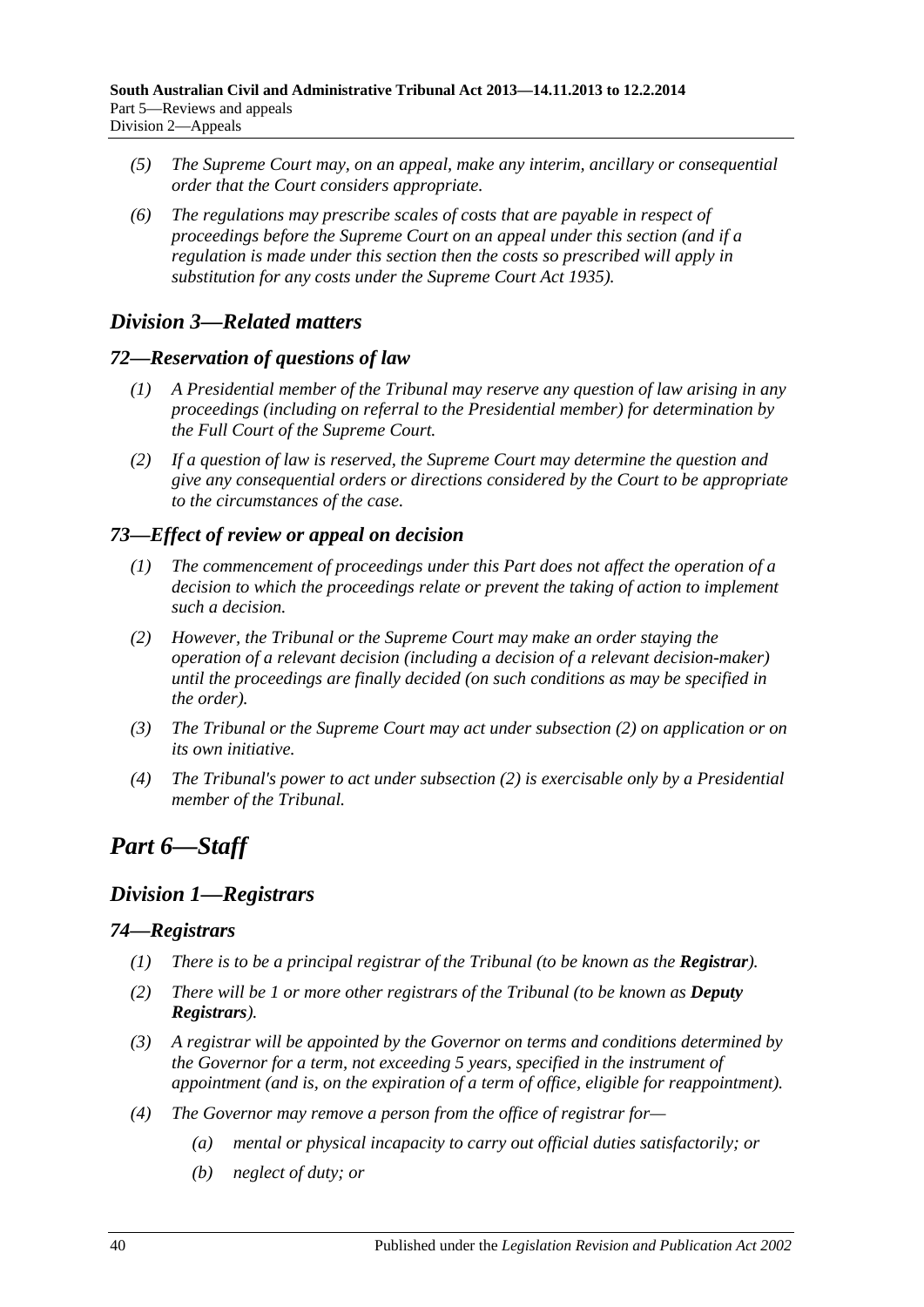- *(c) dishonourable conduct.*
- *(5) A person ceases to be a registrar if the person—*
	- *(a) dies; or*
	- *(b) completes a term of office and is not reappointed; or*
	- *(c) resigns by written notice to the Minister; or*
	- *(d) is removed from office under [subsection](#page-39-7) (4).*
- *(6) If there is a vacancy in the office of a registrar or a registrar is absent or for any other reason is unable to perform the duties of the office, the Minister may appoint a person to act in the relevant position.*
- *(7) The Minister must consult with the President of the Tribunal before an appointment is made under this section.*
- *(8) The office of the Registrar or of a Deputy Registrar may be held in conjunction with another office in the public service of the State.*

#### <span id="page-40-0"></span>*75—Functions of registrars*

- *(1) The functions of the Registrar are—*
	- *(a) to assist the President of the Tribunal in the administration of the Tribunal; and*
	- *(b) to be responsible for the registry and records of the Tribunal; and*
	- *(c) to undertake responsibility for the day-to-day case management of the Tribunal; and*
	- *(d) to constitute the Tribunal to the extent specified under this Act; and*
	- *(e) other functions assigned to the Registrar by the President or under the rules of the Tribunal.*
- *(2) The functions of a Deputy Registrar are—*
	- *(a) to assist the Registrar in the performance of the Registrar's functions; and*
	- *(b) to constitute the Tribunal to the extent specified under this Act; and*
	- *(c) other functions assigned to the Deputy Registrar by the Registrar or under the rules of the Tribunal.*
- *(3) A registrar is, in the performance of any function or the exercise of any power, subject to the direction of the President of the Tribunal.*

#### <span id="page-40-2"></span><span id="page-40-1"></span>*76—Delegation*

- *(1) A registrar may delegate a function of the registrar under this Act—*
	- *(a) to a particular person or committee; or*
	- *(b) to the person for the time being performing particular duties or holding or acting in a particular position.*
- *(2) A delegation under [subsection](#page-40-2) (1)—*
	- *(a) must be made by instrument in writing; and*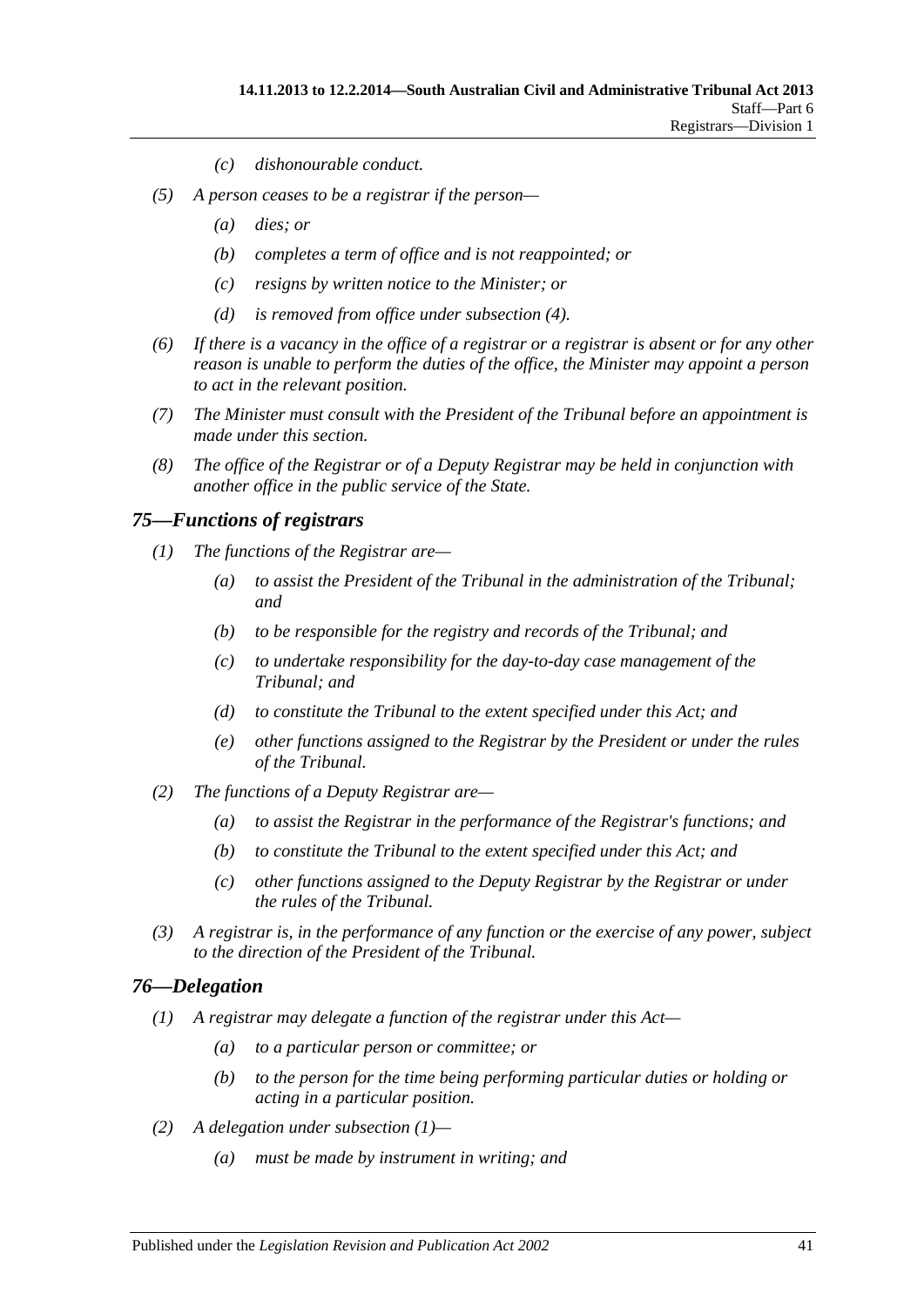- *(b) may be conditional; and*
- *(c) does not derogate from the ability of the registrar to act in any matter; and*
- *(d) is revocable at will by the registrar.*

## <span id="page-41-0"></span>*Division 2—Other staff of Tribunal*

## <span id="page-41-1"></span>*77—Other staff of Tribunal*

*There will be other staff of the Tribunal consisting of persons employed in a public sector agency and selected by the Registrar with the concurrence of the Chief Executive of the Department.*

## <span id="page-41-2"></span>*Division 3—Use of services or staff*

## <span id="page-41-3"></span>*78—Use of services or staff*

*The Tribunal may, by arrangement with the relevant body, make use of the facilities, staff or equipment of—*

- *(a) an administrative unit in the Public Service; or*
- *(b) the State Courts Administration Council; or*
- *(c) another public agency or authority.*

# <span id="page-41-4"></span>**Part 7—Miscellaneous**

## <span id="page-41-5"></span>**79—Immunities**

- (1) A member of the Tribunal, mediator, expert or special referee has the same protections, privileges and immunities from liability as a Judge of the Supreme Court.
- (2) A member of the staff of the Tribunal incurs no civil or criminal liability for an honest act or omission in carrying out or purportedly carrying out official functions.
- (3) A person representing a party to proceedings before the Tribunal has the same protection and immunity as a legal practitioner has in representing a party in proceedings in the Supreme Court.
- (4) A party to proceedings before the Tribunal has the same protection and immunity as a party to proceedings in the Supreme Court.
- (5) A person who appears as a witness before the Tribunal has the same protection as a witness in proceedings before the Supreme Court.
- (6) A person taking evidence on behalf of the Tribunal has, in doing so, the same protections, privileges and immunities as a member of the Tribunal.

## <span id="page-41-7"></span><span id="page-41-6"></span>**80—Protection from liability for torts**

- (1) An action in tort does not lie against a person for anything that the person has done, in good faith, in the performance or purported performance of a function under this Act or a relevant Act as a member of the Tribunal or as a member of staff or an officer of the Tribunal.
- (2) The Crown is also relieved of any liability that it might otherwise have had for a person having done anything as described in [subsection](#page-41-7) (1).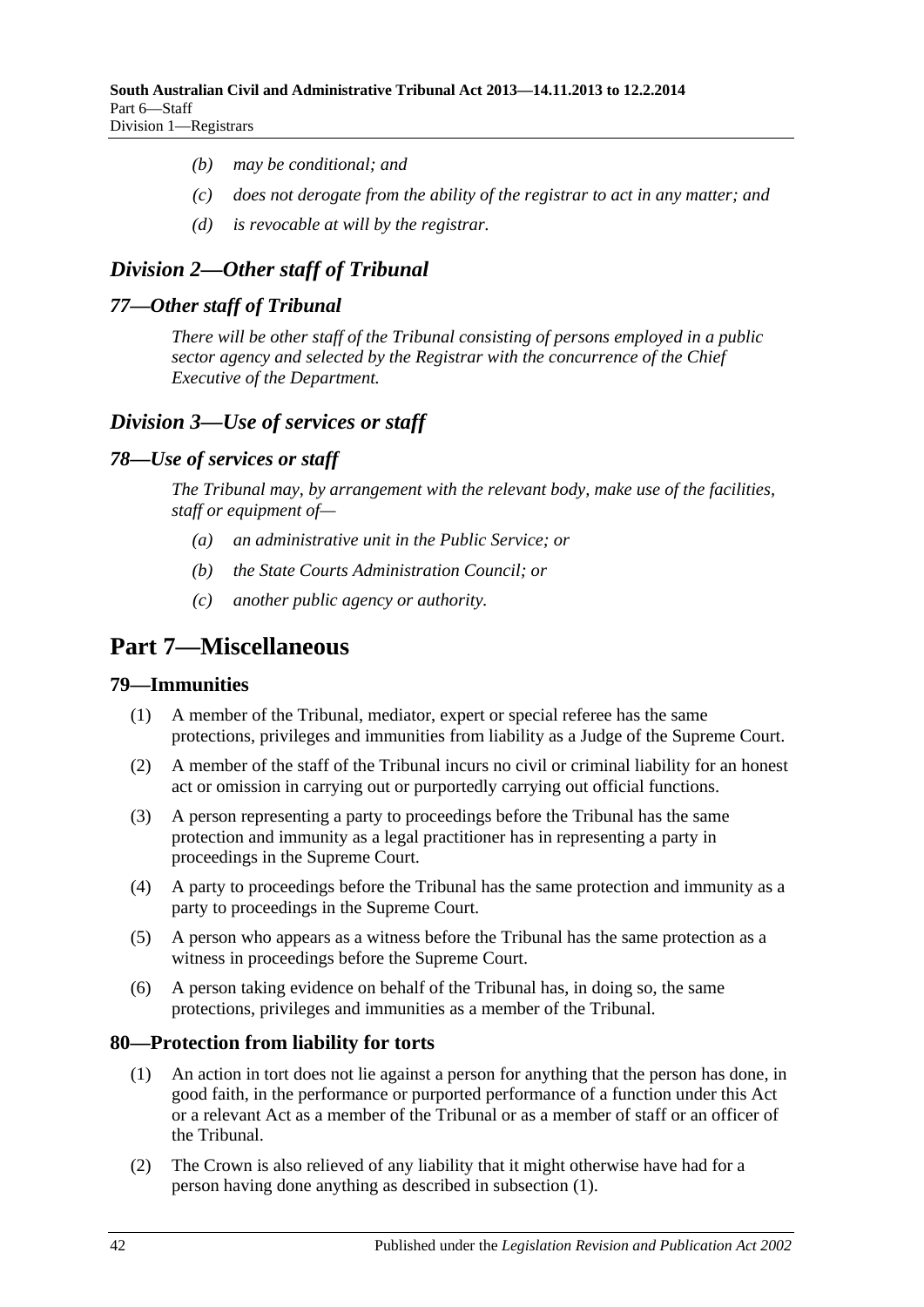- (3) The protection given by this section applies even though the thing done as described in [subsection](#page-41-7) (1) may have been capable of being done whether or not this Act or a relevant Act had been enacted.
- (4) In this section, a reference to the doing of anything includes a reference to an omission to do anything.

## <span id="page-42-0"></span>**81—Protection for compliance with Act**

- (1) No civil or criminal liability attaches to a person for compliance, or purported compliance, in good faith, with a requirement of this Act.
- (2) In particular, if a person produced a document or other material as required under this Act, no civil liability attaches to the person for producing the document or material, whether the liability would arise under a contract or otherwise.

## <span id="page-42-1"></span>*82—Alternative orders and relief*

*Although a particular form of order or relief is sought by an applicant in proceedings before the Tribunal, the Tribunal may make any other form of order or grant any other form of relief that it considers more appropriate in the circumstances of the case.*

## <span id="page-42-2"></span>*83—Power to cure irregularities*

- *(1) Where in proceedings before the Tribunal or on appeal from the Tribunal to the Supreme Court it appears to the Tribunal or the Court—*
	- *(a) that some irregularity has occurred affecting the proceedings or any matter to which the proceedings relate; and*
	- *(b) that it would be conducive to the expeditious resolution of the questions of substance at issue between the parties if the powers conferred by this section were exercised,*

*the Tribunal or the Court may cure the irregularity by ordering that, subject to the fulfilment of such conditions as may be stipulated by the Tribunal or the Court, a requirement of this Act, or of any other Act or law, be dispensed with to the extent necessary for the purpose.*

*(2) An order under this section does not affect the rights or liabilities of persons who are not parties to the proceedings.*

## <span id="page-42-3"></span>*84—Correcting mistakes*

- *(1) The Tribunal may correct a decision it gives or a statement of the reasons it has given for its decision to the extent necessary to rectify—*
	- *(a) a clerical mistake; or*
	- *(b) an error arising from an accidental slip or omission; or*
	- *(c) a material miscalculation of figures or a material mistake in the description of any person, thing or matter referred to in the decision; or*
	- *(d) a defect of form.*
- *(2) The correction may be made—*
	- *(a) on a party's application made in accordance with the rules; or*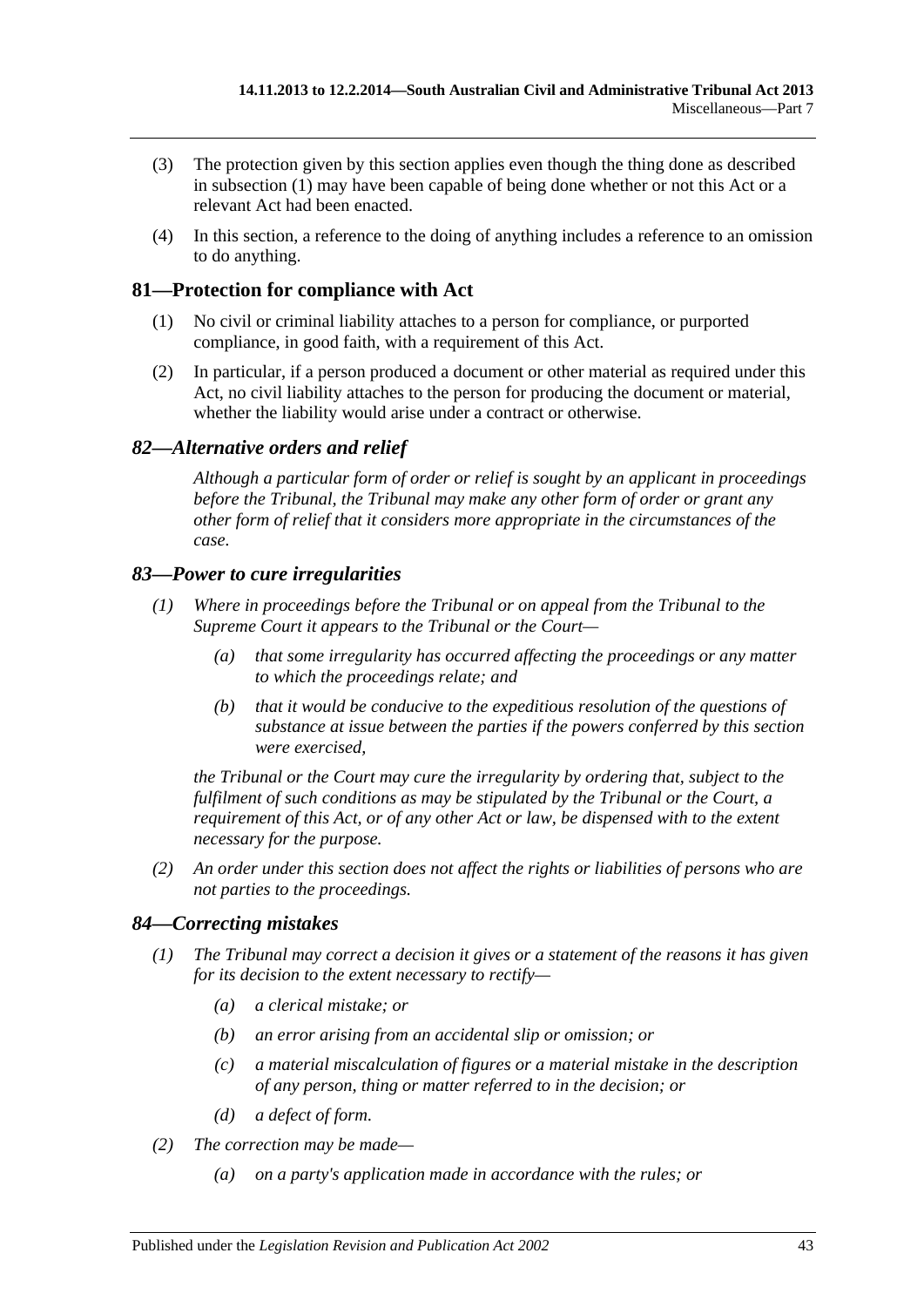*(b) on the Tribunal's own initiative.*

#### <span id="page-43-0"></span>*85—Tribunal may review its decision if person was absent*

*(1) In this section—*

*relevant hearing, in relation to a decision of the Tribunal, means a hearing at which the decision was made or which preceded the making of the decision but does not include a compulsory conference or mediation.*

- *(2) A person in respect of whom the Tribunal makes a decision may apply to the Tribunal for a review of the decision if the person did not appear and was not represented at a relevant hearing.*
- *(3) The application has to be made within the time limits specified by, and otherwise in accordance with, the rules.*
- *(4) The rules may limit the number of applications that can be made under this section in respect of the same matter without leave of the Tribunal.*
- *(5) If on hearing the application the Tribunal is satisfied that the applicant had a reasonable excuse for not attending or being represented at the relevant hearing, the Tribunal is to review the decision and may revoke or vary it if the Tribunal considers it appropriate to do so.*
- *(6) For the hearing of the application, the Tribunal is to be constituted by the members by whom it was constituted when it made the decision, if that is practicable.*
- *(7) A review under this section—*
	- *(a) is part of the original proceedings; and*
	- *(b) is not a review of a decision for the purposes of [section](#page-21-3) 34 or [70.](#page-37-5)*

#### <span id="page-43-2"></span><span id="page-43-1"></span>*86—Tribunal may authorise person to take evidence*

- *(1) The Tribunal may authorise, in writing, a person (whether or not a member of the Tribunal) to take evidence on behalf of the Tribunal for the purposes of any proceedings.*
- *(2) The Tribunal's power under [subsection](#page-43-2) (1) to authorise the taking of evidence is exercisable only by a Presidential member.*
- *(3) The Tribunal may authorise evidence to be taken under this section outside South Australia.*
- *(4) The Tribunal may give directions as to the taking of evidence under this section.*
- *(5) If a person other than a member of the Tribunal is authorised to take evidence, the person has all the powers of a member of the Tribunal in relation to the taking of evidence.*
- *(6) Evidence taken under this section—*
	- *(a) is to be regarded as having been given to the Tribunal; and*
	- *(b) if taken outside South Australia, is to be regarded as having been given in South Australia.*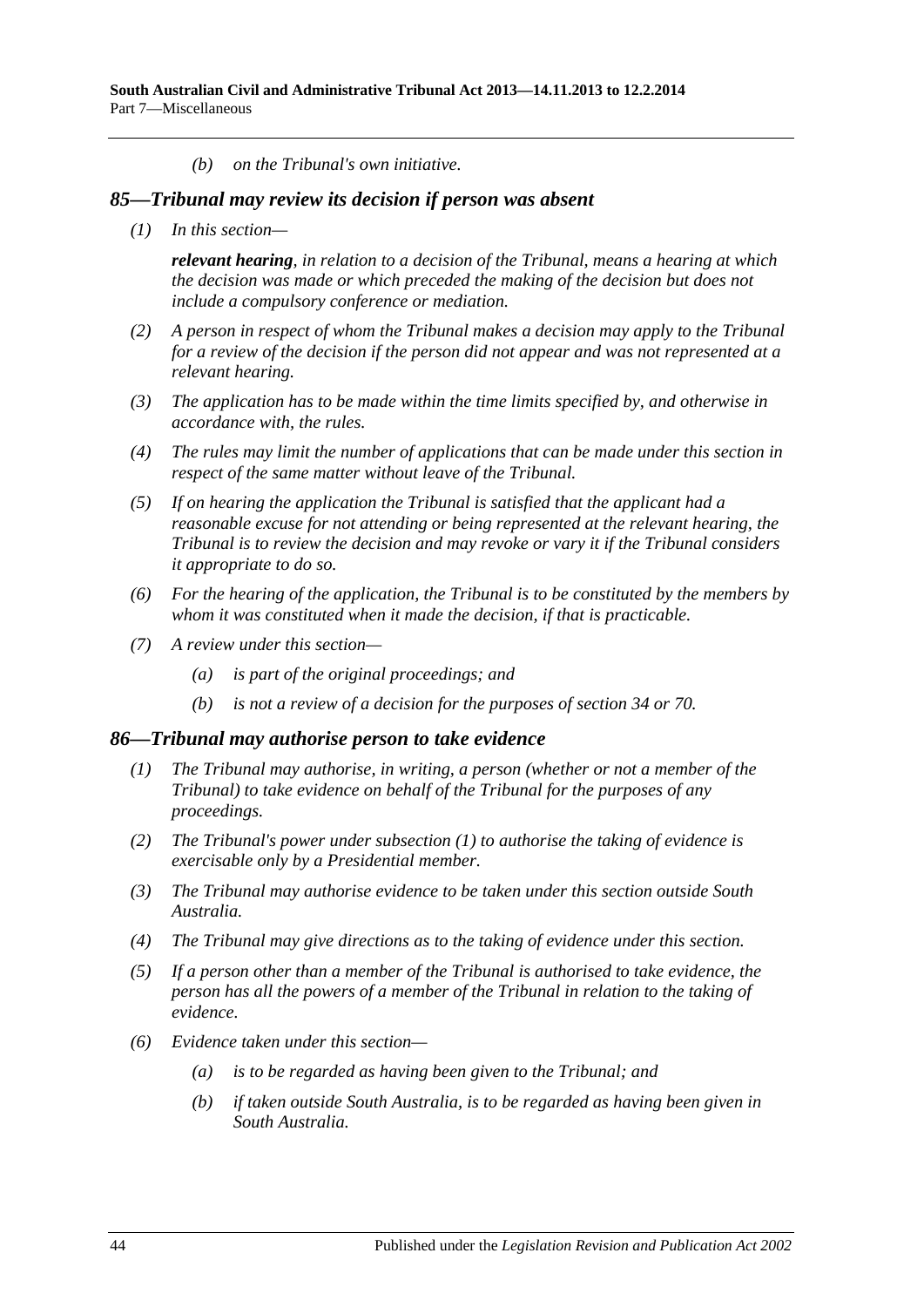### <span id="page-44-0"></span>*87—Miscellaneous provisions relating to legal process and service*

- *(1) Any process of the Tribunal may be issued, served or executed on a Sunday as well as any other day.*
- *(2) The validity of process is not affected by the fact that the person who issued it dies or ceases to hold office.*
- <span id="page-44-4"></span>*(3) If it is not practicable to serve any process, notice or other document relating to any proceedings in the manner otherwise prescribed or contemplated by law, the Tribunal may, by order—*
	- *(a) provide for service by post, or in any other way (including by substituted service) authorised by the regulations; or*
	- *(b) make any other provision that may be necessary or desirable for service.*
- *(4) Any process, notice or other document served in accordance with an order under [subsection](#page-44-4) (3) will, despite any other law, be taken to have been duly served.*
- *(5) A registrar is expressly authorised to make an order under [subsection](#page-44-4) (3).*

#### <span id="page-44-1"></span>*88—Proof of decisions and orders of Tribunal*

*An apparently genuine document purporting to be a copy of a decision or order of the Tribunal and to be certified as such by a registrar will be accepted in any legal proceedings, in the absence of proof to the contrary, as a true copy of a decision or order of the Tribunal.*

#### <span id="page-44-2"></span>*89—Enforcement of decisions and orders of Tribunal*

- *(1) If the Tribunal makes a monetary order, the amount specified in the order may be recovered in the appropriate court, by a person recognised by the regulations for the purposes of this subsection, as if it were a debt.*
- *(2) A person who contravenes or fails to comply with an order of the Tribunal (other than a monetary order) is guilty of an offence.*

*Maximum penalty: \$50 000 or imprisonment for 2 years.*

*(3) In this section—*

#### *appropriate court means—*

- *(a) in relation to an order of the Tribunal that is a monetary order for an amount that does not exceed the amount that represents the jurisdictional limit of the Magistrates Court for a monetary claim founded on contract—the Magistrates Court;*
- *(b) in any other case—the District Court.*

#### <span id="page-44-5"></span><span id="page-44-3"></span>*90—Accessibility of evidence*

- *(1) Subject to this section, the Tribunal may, on application by any member of the public, allow the applicant to inspect or obtain a copy of—*
	- *(a) any process relating to proceedings and forming part of the Tribunal's records;*
	- *(b) a transcript of evidence taken by the Tribunal in any proceedings;*
	- *(c) any documentary material admitted into evidence in any proceedings;*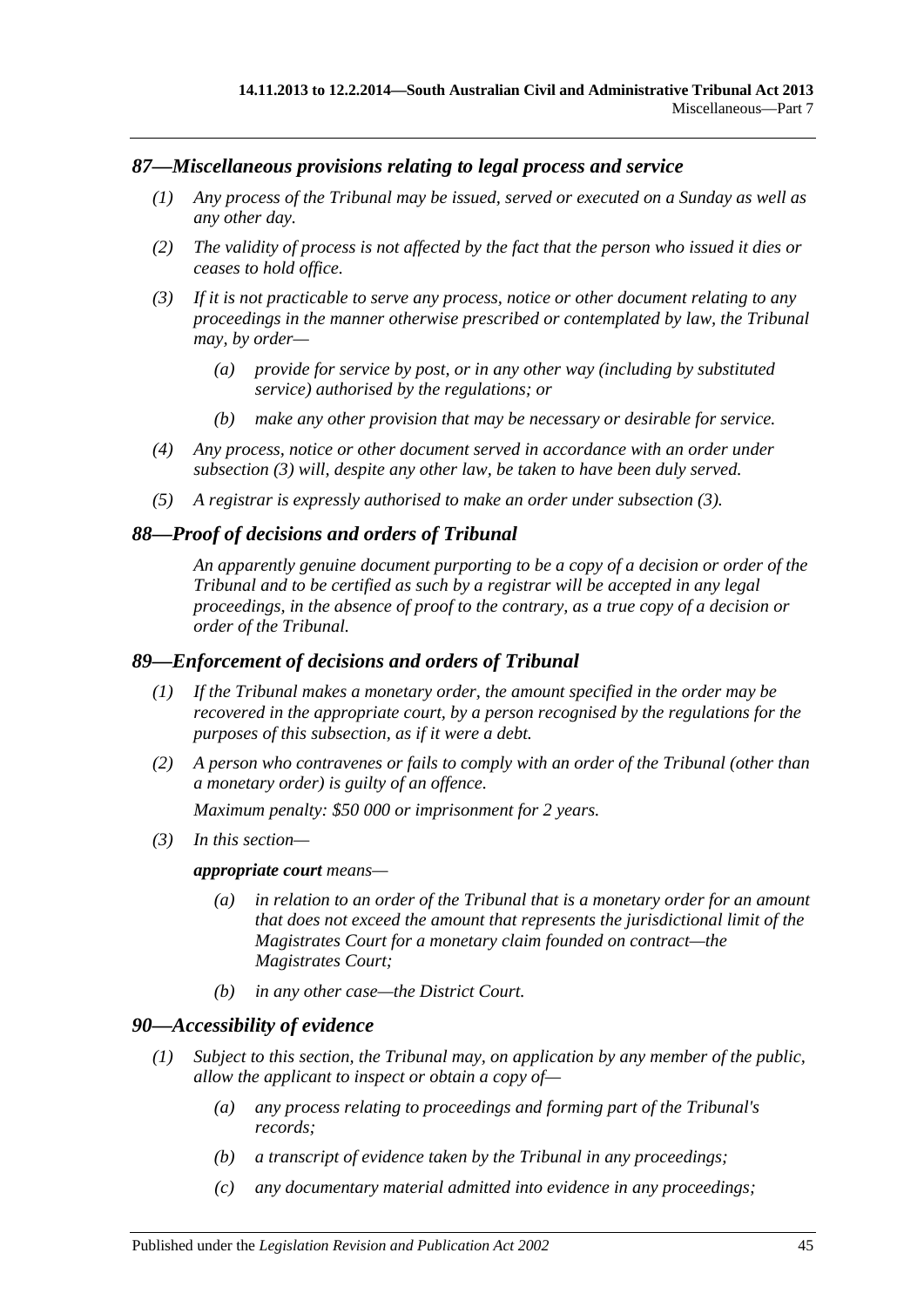- *(d) any decision or order given or made by the Tribunal;*
- *(e) any other material of a prescribed kind.*
- <span id="page-45-3"></span>*(2) A member of the public may inspect or obtain a copy of the following material only with the permission of the Tribunal:*
	- *(a) material that was not taken or received in open court;*
	- *(b) material the disclosure of which would be contrary to a direction or order of the Tribunal given under another provision of this or any other Act;*
	- *(c) a photograph, slide, film, video tape, audio tape or other form of recording from which a visual image or sound can be produced;*
	- *(d) material of a class prescribed by the regulations.*
- *(3) The Tribunal may permit inspection or copying of material referred to in [subsection](#page-44-5) (1) or [\(2\)](#page-45-3) subject to any condition it considers appropriate, including a condition limiting the publication or use of the material.*
- *(4) A decision by the Tribunal on an application under this section is administrative and is final and not subject to any form of review.*
- *(5) The Tribunal may charge a fee, fixed by regulation, for inspection or copying of material under this section.*

#### <span id="page-45-0"></span>*91—Costs of proceedings*

*(1) In this section—*

*costs of proceedings means costs of, or incidental to, any proceedings of the Tribunal, other than the costs of a party.*

- *(2) The Tribunal may order that all or any of the costs of proceedings be paid by a party.*
- *(3) If the matter that is the subject of the proceeding comes within the Tribunal's review jurisdiction, the Tribunal cannot make an order under this section against a party unless—*
	- *(a) the party brought or conducted the proceedings frivolously or vexatiously; or*
	- *(b) the Tribunal is acting in prescribed circumstances.*

#### <span id="page-45-1"></span>*92—Annual report*

- *(1) The President of the Tribunal must on or before 31 October in each year make a report to the Attorney-General on the administration and operation of the Tribunal during the previous financial year.*
- *(2) The Attorney-General must within 12 sitting days after receiving a report under this section cause copies of the report to be laid before both Houses of Parliament.*

## <span id="page-45-2"></span>**93—Additional reports**

The President of the Tribunal must, at the request of the Attorney-General, report to the Attorney-General on any matter relevant to the administration or operation of the Tribunal.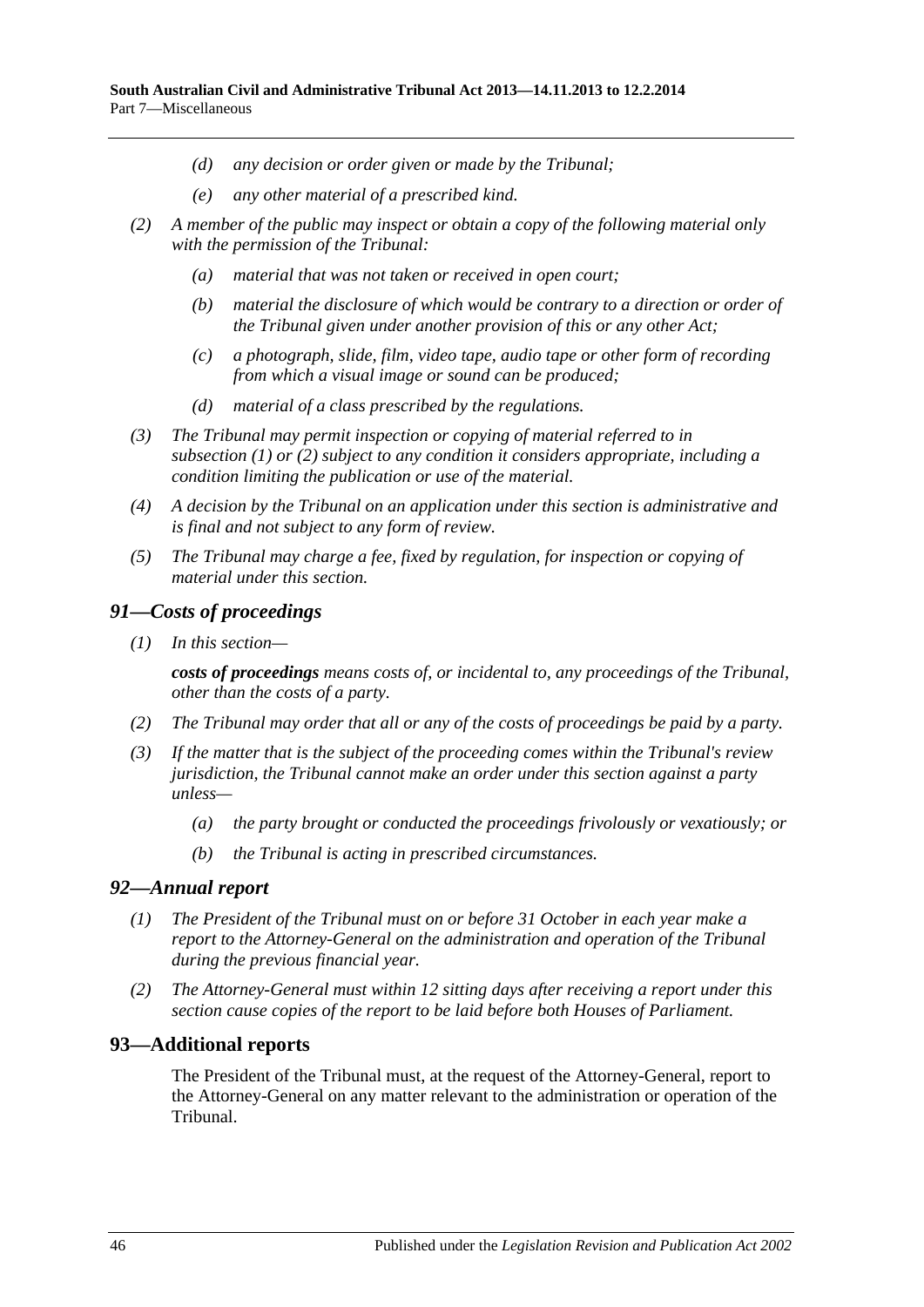## <span id="page-46-0"></span>**94—Rules**

- (1) Rules of the Tribunal may be made—
	- (a) regulating the business of the Tribunal and the duties of the various members and staff of the Tribunal; and
	- (b) authorising the registrars and other staff of the Tribunal to exercise powers with respect to proceedings before the Tribunal and providing for the internal review of specified classes of decisions in specified circumstances; and
	- (c) regulating the practice and procedure of the Tribunal; and
	- (d) imposing obligations on persons seeking to commence proceedings before the Tribunal to take any step, including to give a notification to another person or to provide any specified information; and
	- (e) providing for the service of applications and documents; and
	- (f) imposing obligations on parties to proceedings before the Tribunal to disclose to each other the contents of expert reports or other material of relevance to the proceedings before or in connection with the hearing of the proceedings; and
	- (g) regulating the referral of a matter to mediation, the conduct of mediations or the referral of questions for investigation and report by an expert or referee; and
	- (h) regulating the form in which evidence may be taken; and
	- (i) restricting or prohibiting certain classes of persons from appearing as representatives in proceedings before the Tribunal; and
	- (j) providing for the Tribunal to waive any procedural requirement; and
	- (k) regulating costs and providing for the assessment and settling of costs; and
	- (l) providing for witness fees; and
	- (m) providing for other matters relating to the management, conduct or settlement of proceedings before the Tribunal; and
	- (n) dealing with any other matters necessary or expedient for the effective and efficient operation of the Tribunal.
- (2) The power to make rules under this section includes the power to make rules in respect of any jurisdiction conferred on the Tribunal by a relevant Act.
- (3) Rules of the Tribunal may be made by the President and a Deputy President of the Tribunal.
- (4) The rules take effect from the date of publication in the Gazette or a later date specified in the rules.
- (5) The rules must be consistent with the regulations, and with any relevant Act.

## <span id="page-46-2"></span><span id="page-46-1"></span>**95—Regulations**

(1) The Governor may make such regulations as are contemplated by this Act or a relevant Act, or as are necessary or expedient for the purposes of this Act or a relevant Act.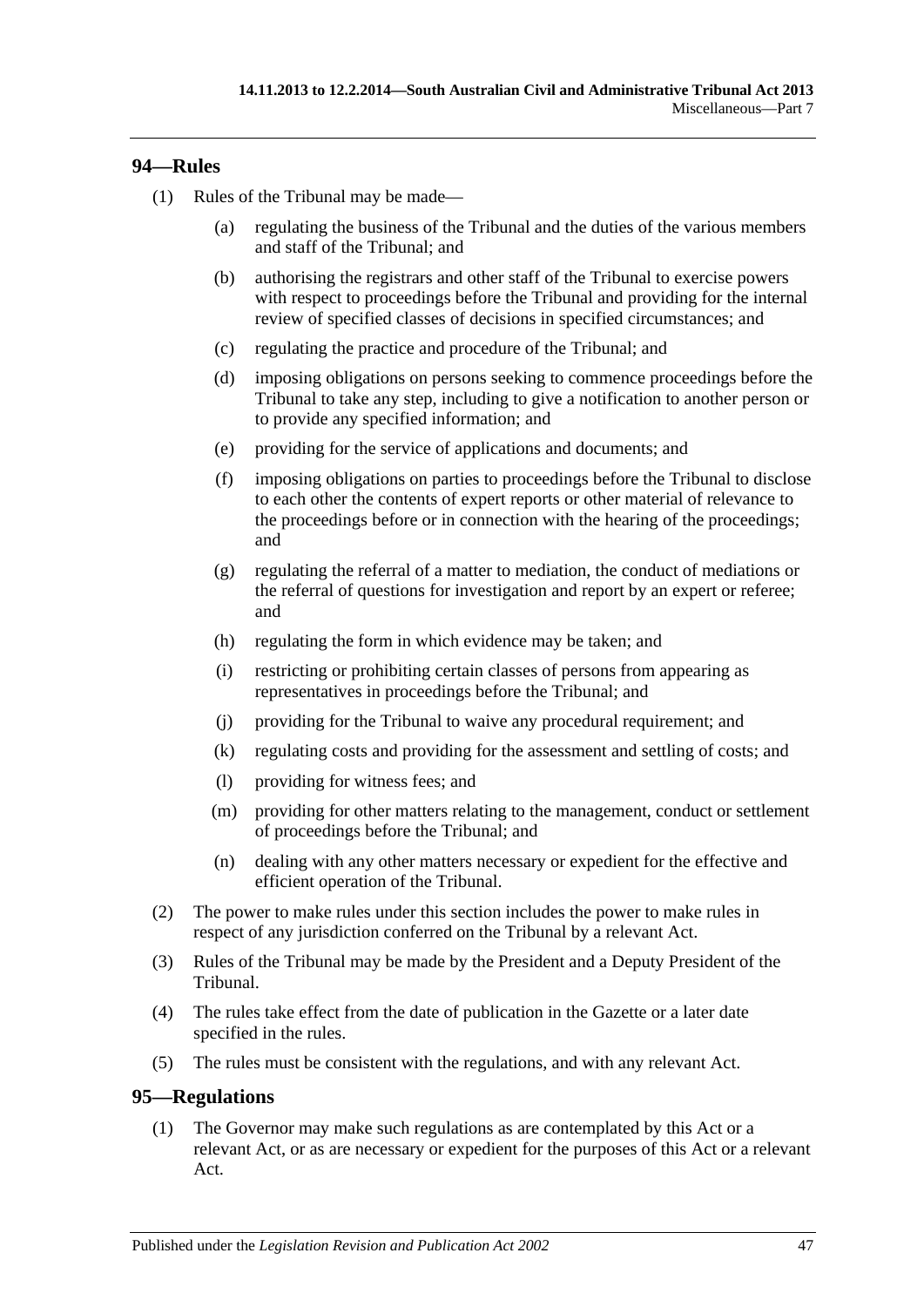- (2) Without limiting the generality of [subsection](#page-46-2)  $(1)$ , the regulations may—
	- (a) provide information to be included in registers to be kept for the purposes of this Act; and
	- (b) prescribe matters relevant to the practice or procedures of the Tribunal; and
	- (c) prescribe and provide for the payment of fees in relation to proceedings before the Tribunal; and
	- (d) prescribe penalties not exceeding \$5 000 for contravention of, or non-compliance with, any regulation.
- (3) The regulations may provide that any matter or thing is to be determined, dispensed with, regulated or prohibited according to the discretion of the President of the Tribunal or another prescribed person.

#### <span id="page-47-0"></span>*96—Review*

- *(1) The Minister must appoint 1 or more independent persons to conduct a review under [subsection](#page-47-1) (2) as soon as practicable after the expiry of 2 years from the commencement of [Part](#page-20-1) 3 of this Act.*
- <span id="page-47-2"></span><span id="page-47-1"></span>*(2) The review must include an assessment of—*
	- *(a) the performance of the Tribunal; and*
	- *(b) without limiting [paragraph](#page-47-2) (a), the extent to which the main objectives of the Tribunal have been met over the period to which the review relates; and*
	- *(c) the extent to which it would be advantageous to extend the jurisdiction of the Tribunal to matters arising under other Acts identified by the person or persons conducting the review or identified by the Minister for the purposes of the review,*

*and may include any other matter specified by the Minister for the purposes of the review.*

- *(3) The results of the review must be incorporated into a report submitted to the Minister.*
- *(4) The Minister must cause a copy of the report to be laid before both Houses of Parliament within 6 sitting days after receiving the report.*